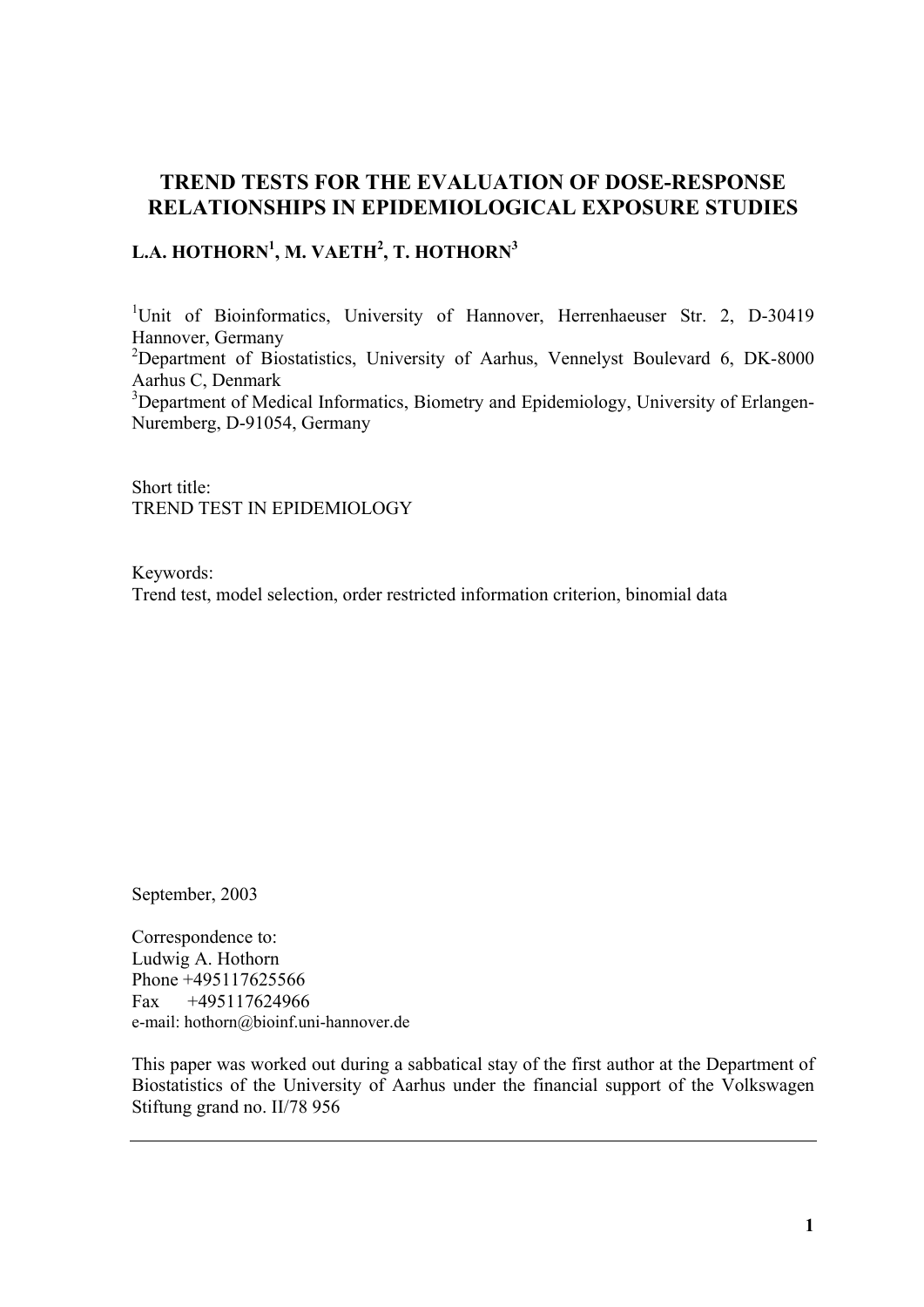# **TREND TESTS FOR THE EVALUATION OF DOSE-RESPONSE RELATIONSHIPS IN EPIDEMIOLOGICAL EXPOSURE STUDIES**

### **1. INTRODUCTION**

In epidemiological exposure studies frequently an unexposed group  $E_1$  is compared with several exposed groups, an one-way design  $[E_1, E_2, ..., E_k]$  is assumed here. One important objective in epidemiology is causation. According to Hill  $(1971)^1$  and Weed and Gorelic  $(1996)^2$  the demonstration of a global dose-response relationship belongs to the causation criteria. However, care is needed because hidden bias may produce a dose-response when the factor is without effect Rosenbaum  $(2003)^3$ . In many exposure studies this is the primary objective. The outcome of the study is the number of cases with the investigated disease, e.g. a selected tumor site, and the number without this disease (controls). Throughout this paper we assume a sufficient total number of observations, and therefore asymptotic tests can be used. Exposure studies are performed as cohort studies Takebayashi et al.  $(2003)^4$  where the data represent a 2 by k contingency table, or as case control studies Barros-Dios et al.  $(2003)^5$  where two multinomial distributions are compared.

Numerous papers exist on the analysis of dose-response relationships in epidemiological studies, particularly model-based (Royston et al. (1999)<sup>6</sup>) and test-based (Leuraud and Benichou  $(2001)^7$ ) approaches. The basic difficulty is that the shape of the dose-response is a-priori unknown- it is an outcome of the study - but the choice of the model or the test depends seriously on that shape. Therefore, inherently a broad class of models or tests should be used and a model selection problem arises. Model selection itself belongs to the delicate problems in statistics. But here, model selection is not the objective; it is only a tool for decision of correct trend. And the outcome of a significant trend test, e.g. a p-value is frequently not sufficient for epidemiologists. In the case of a significant trend they want information on the shape of the dose-response and/or a measure of the magnitude of the effect, e.g. relative risk or odds ratios. Hereby some level for false positive and false negative decision rate, and the correctness of the selected model, should be controlled.

The exposure in case control studies is frequently continuously. Categorization at preselected cut-off points to a small number of ordered categories is common. E.g. Pike et al.  $(1998)^8$  estimated the relative risk of breast cancer on four categories of age of menopause and Baumgartner et al.  $(1998)^9$  reported the odds ratio of sarcopenia on six categories of physical disability. Inappropriate chosen cut-off points reduce the power of the trend test seriously according to Greenland  $(1995)^{10}$ . Some exposures are naturally grouped, e.g. 2 cups coffee/day and by the impreciseness of the definition of a "cup" and of "coffee" (e.g. in terms of caffeine content), e.g. data between 1.5 and 2.5 cups/day are not really different even if curious pseudo-continuous caffeine contents were calculated into a continuous exposure (Weimann et al.  $(1997)^{11}$ ). If a single cut-off point would exists and would be apriori known, the best approach is a two sample test "above vs. below the cut-off point" in both terms of power and interpretation (an odds ratio and its one-sided confidence interval can be estimated). For the trend test approach discussed here the worst case is continuous data and a nearly linear shape, while the best case is naturally grouped exposure with a single change point. The reality is almost in-between, i.e. the appropriateness of the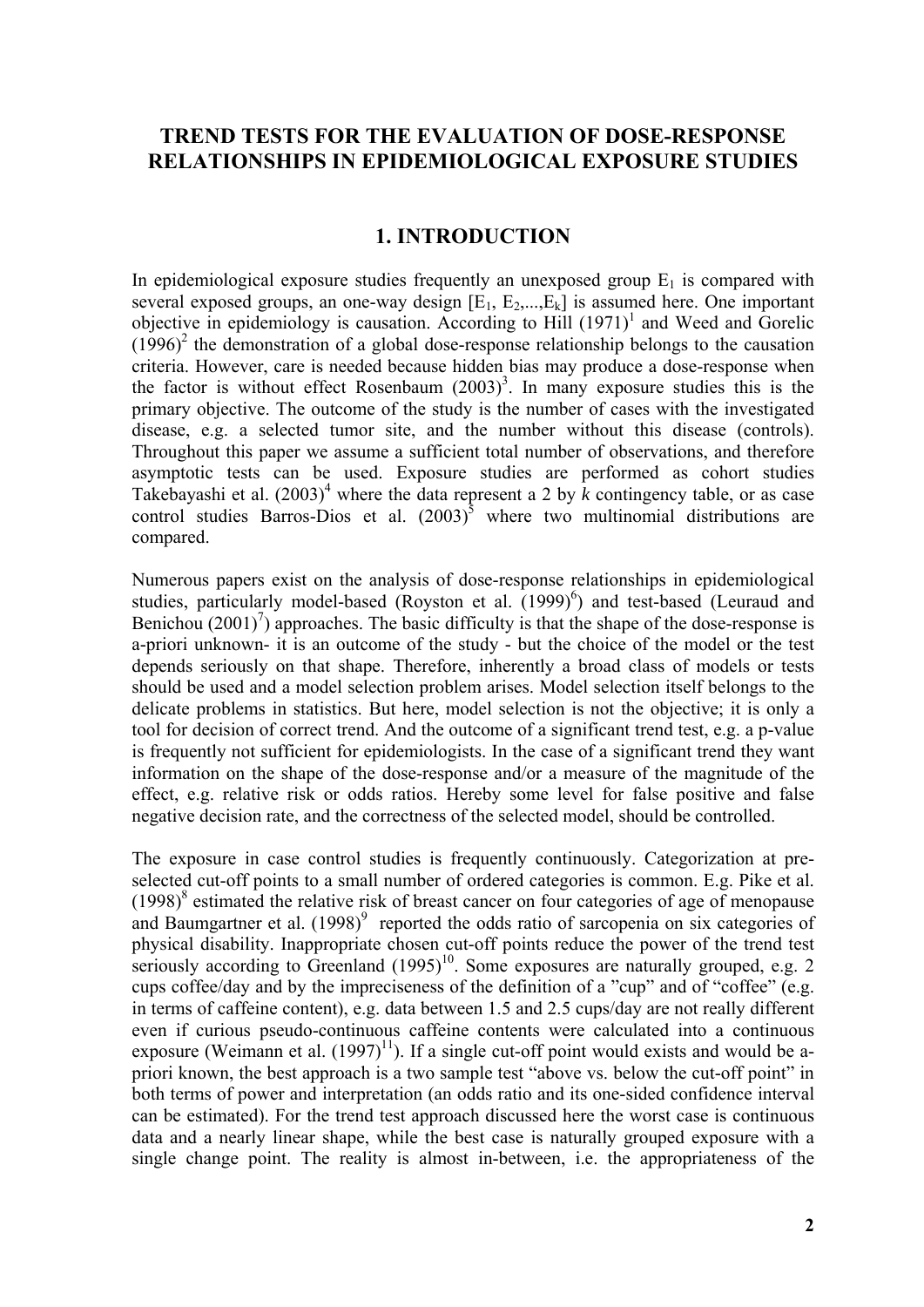approach depends on the design and the data of the exposure study. For continuous exposure models a continuous covariate can be used. However, the choice of an appropriate model (e.g. linear, logistic, etc.) remains open whereas the model influences the inference. In this paper power-optimal trend tests for the comparison of *k* ordered binomial proportions are discussed. The concept of multiple contrasts is used because of its simplicity and the availability the distribution under the alternative. After a significant trend test, information is provided which contrast is the "best", and therefore which shape of the dose-response is likely. Alternatively, an information criterion-based approach for the likelihood ratio test under total order restriction according to Anraku  $(1999)^{12}$  is investigated.

Some exposure studies are characterized by few observations with higher exposure, particularly in the highest exposure only some cases are available (fortunately from an ethical point of view). An example is the study on child cancer and magnetic fields from high voltage installations where sample size is 2 in the highest exposure group but 6457 in the unexposed group Olsen et al. (1993)<sup>13</sup>. However, the identification of a trend in such a highly unbalanced design is quite complicated: a significant trend may depend only on these cases, and the size and power of unbalanced designs differ seriously from those in balanced designs.

Design, randomization and definition of the dose are important tasks for evaluation. In preclinical dose-response studies and clinical dose finding studies the dose is a a-priori defined factor with fixed levels, the randomization of the animals/patients is according to the dose groups before dosing and the subject specific outcome is dichotomous: responder/non-responder. Examples are toxicological studies on carcinogenicity with the outcome: tumor/no tumor (Neuhäuser and Hothorn,  $1997$ )<sup>14</sup> and a placebo controlled, double blinded trial to assess dose dependence of any adverse event (present/ absent) by cabergoline in hyperprolactinaemia Webster et al.  $(1992)^{15}$ . In this randomized clinical trial the patients received either placebo or 0.125, 0.5, 0.75 and 1.0 mg cabergoline. Related are epidemiological cohort studies but the commonly used case control studies are different. To the cases (i.e. subjects with a disease) controls (i.e. subjects without this disease) are randomly matched according to selected criteria. Each subject is characterized by several covariates, while the exposure covariate is commonly continuously and of primary interest. Sometimes, this continuous covariate is post-hoc categorized and the analysis is directed on these virtual exposure levels.

The paper is organized as follows. In chapter 2 some real data examples are discussed under the view of design, categorization, data and interpretation. In chapter 3 is shown, that the likelihood ratio test of identical multinomials against the *L* condition (local odds ratios are non-negative) is asymptotically equivalent to the comparing of *k* independent binomial proportions against a simple ordered alternative. Chapter 4 describes order restricted tests for *k* binomial proportions, and Chapter 5 describes related approaches for identification the kind of alternative. Two different approaches are discussed: the identification of the best contrast and a model selection approach based on the order restricted information criterion. Chapter 6 discussed the more restricted alternative of one change point. In Chapter 7 the relation between the multiple contrast test and the score test in a logistic model is described to allow correction for additional categorical or continuous confounders In Chapter 8 some real data examples are analyzed and interpreted using to above described approaches.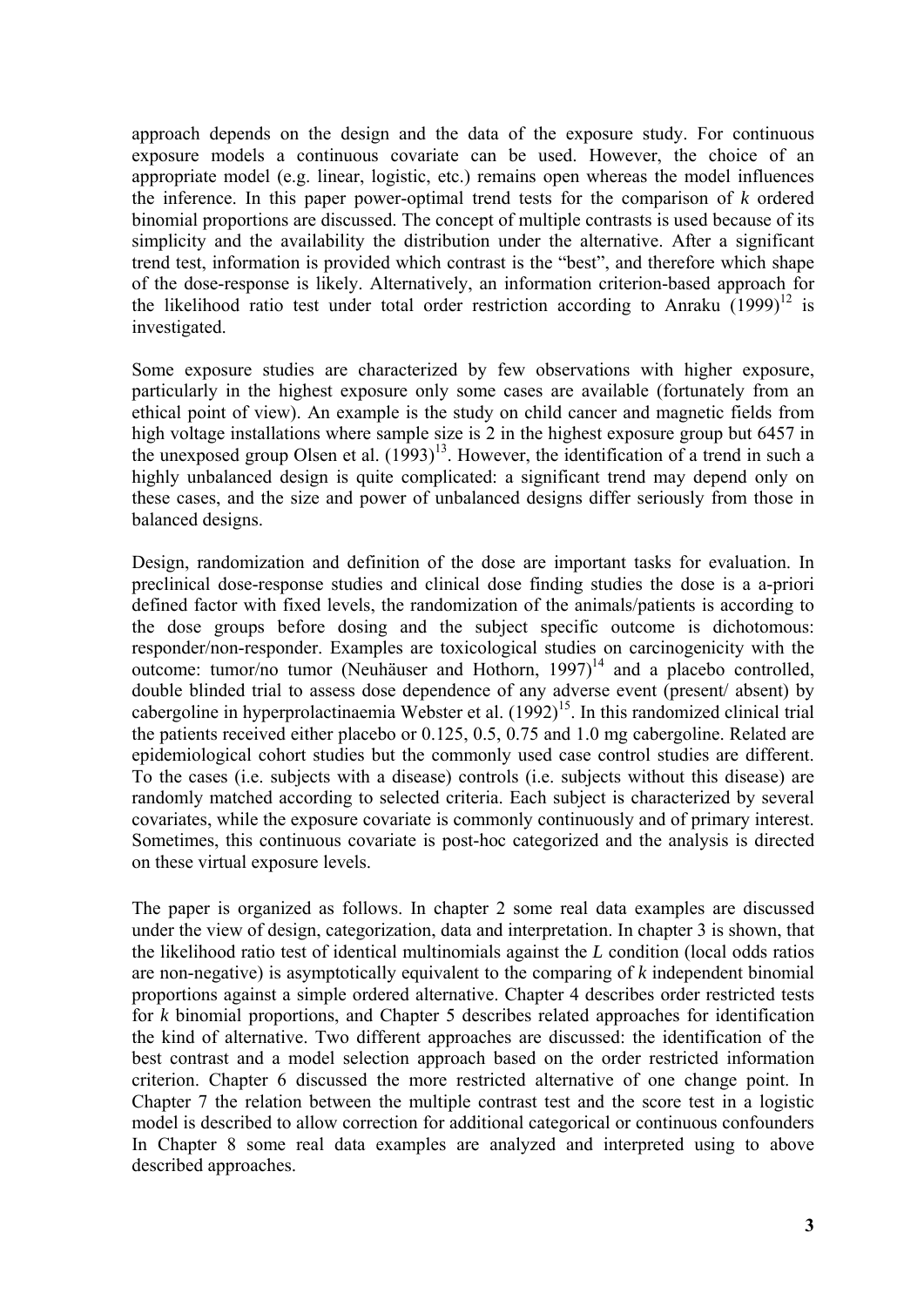#### **2. EXAMPLES FOR EXPOSURE STUDIES**

Some 2 by *k* tables from epidemiological exposure studies from several areas were selected as real data examples. The number of groups varies from 4 to 12, the spontaneous rate from 0 to 0.35, the degree of unbalanceness  $(n_{hichest}/n_{unexposed})$  from 2.1 to 0.0003 and the relative risk of the highest exposure versus unexposed ( $RR_{\text{hiehest.}un\text{ exposed}}$ ) from 1.57 to  $\infty$ .

A common public health problem is the question if routinely coffee consumption causes any disease. Weinmann et al.  $(1997)^{11}$  investigated the primary cardiac arrest  $(PCA)$ depending on caffeine intake. The summary exposure data (crude, unadjusted) are given in Table 1.

| Coffee intake in cups    | $n_{PCA}$ | $n_{no}$ PCA | $n_i$ | $\pi$ . | $RR_{i1}$ |
|--------------------------|-----------|--------------|-------|---------|-----------|
| $\langle 1/week \rangle$ | 79        | 149          | 228   | 0.346   |           |
| $1$ /week $1.9$ /day     | 48        | 101          | 149   | 0.322   | 0.930     |
| $24.9$ /day              | 126       | 196          | 322   | 0.391   | 1.129     |
| $\geq$ 5 /day            | 86        | 72           | 158   | 0.544   | 1 571     |

Table 1: PCA and coffee consumption

The cut-points: 1/week, 2/day and 5/day were fixed a-priori (with is equivalent to 0-19.5, 19.6-274.6, 274.7-686.6 and 686.7-4120.1 mg caffeine/day) and hence the number of categories (four) was a-priori defined. In the paper no explicit discussion on the choice of the cut-points was found. Unexposed (nonuser) is defined to less than 1 cup/week and the upper cut-point may be due to the meta-analysis result of Greenland  $(1994)^{16}$  which makes inference for 5 cups/day. The question arises if caffeine cause PCA in a dose-depended manner, and if the shape of the dose-response relationship – based on the pre-selected categories – is plausible. Costantino et al.  $(1995)^{17}$  published a case-control study for respiratory cancer possibly caused by long-term exposure to coke oven emissions in the period 1966-1975. The definition of the categories seems to be rather formal.

| Exposure     |         | $n_{\text{cancer}}$ | $n_{\text{no cancer}}$ | $n_i$ | $\pi$ ; | $RR_{i1}$ |
|--------------|---------|---------------------|------------------------|-------|---------|-----------|
| $/mg/m3$ -mo |         |                     |                        |       |         |           |
| Unexposed    |         | 72                  | 9426                   | 9498  | 0.008   |           |
| 1-199        |         | 33                  | 2314                   | 2347  | 0.014   | 1.855     |
| 200-399      | 3       | 26                  | 1181                   | 1207  | 0.022   | 2.842     |
| 400-599      | 4       | 17                  | 550                    | 567   | 0.030   | 3.955     |
| > 599        | $\zeta$ | 22                  | 465                    | 487   | 0.045   | 5 960     |

Table 2: Respiratory cancer and PAH

This is an example for an unbalanced design, i.e. only 487 cases in the high exposure group compared with 9498 unexposed cases. A more extreme unbalanced designs was used by Lausen et al.  $(2002)^{18}$  for the association between all major types of child cancer and magnetic fields from high voltage installations based on continuous exposure data by Olsen et al.  $(1993)^{13}$ . The original continuous exposure data were categorized using a sieve parameter of 0.05 μTesla.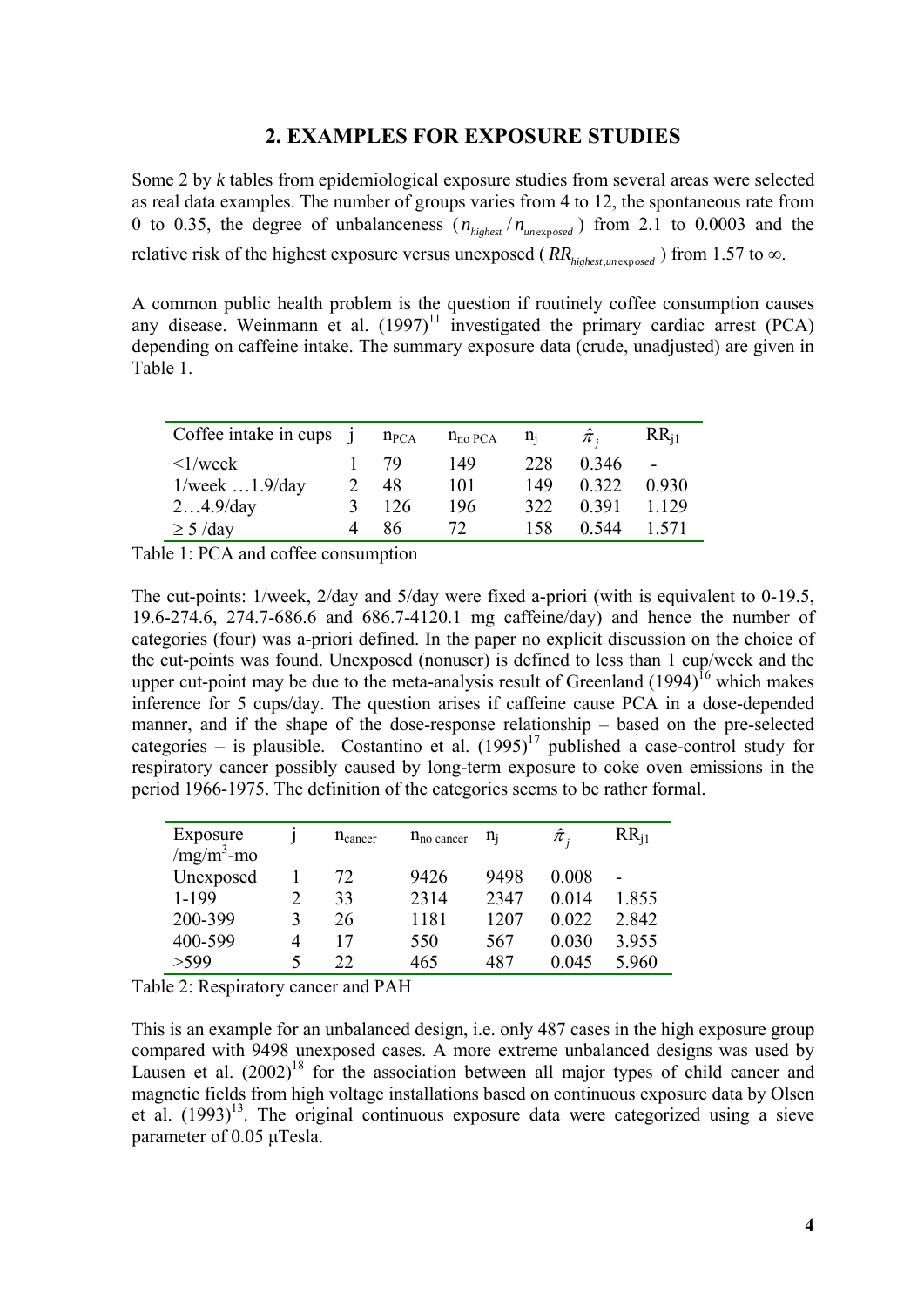| Exposure        |                             | $n_{\text{cancer}}$ | $n_{\text{no cancer}}$      | $n_i$ | $\hat{\pi}_i$ | $RR_{i1}$ |
|-----------------|-----------------------------|---------------------|-----------------------------|-------|---------------|-----------|
| $\mu$ Tesla.    |                             |                     |                             |       |               |           |
| $0 - 0.05$      |                             | 1698                | 4759                        | 6457  | 0.263         |           |
| $0.051 - 0.101$ | $\mathcal{D}_{\mathcal{L}}$ | $\theta$            | 9                           | 9     | $\theta$      | 0.000     |
| $0.101 - 0.15$  | 3                           | 2                   | 3                           | 5     | 0.4           | 1.525     |
| $0.151 - 20$    | 4                           |                     | 3                           | 4     | 0.25          | 0.953     |
| $0.201 - 0.25$  | 5                           |                     | 3                           | 4     | 0.25          | 0.953     |
| $0.251 - 0.30$  | 6                           | 0                   | 4                           | 4     | $\theta$      | 0.000     |
| $0.301 - 0.35$  |                             | 0                   | $\mathcal{D}_{\mathcal{A}}$ | 2     | 0             | 0.000     |
| 0.351-0.85      | 8                           |                     | $\theta$                    | 2     | 0.5           | 1.906     |
| $0.851 - 1.6$   | 9                           | 2                   | $\theta$                    | 2     |               | 3.812     |
| >1.61           | 10                          | 2                   |                             | 2     |               | 3.812     |

Table 3: Child cancer and magnetic fields

Xiong and El Barmi  $(2002)^{19}$  reported the absence or presence of hypoglycemia in the relation the mean daily insulin levels. The definition of the categories seems to be rather formal.

| Insulin level j |   | n <sub>present</sub> | $n_{\text{absent}}$ | $n_i$ | $\pi$ , | $RR_{i1}$   |
|-----------------|---|----------------------|---------------------|-------|---------|-------------|
| < 25            |   |                      | 40                  | 44    | 0 0 9 1 |             |
| $0.251 - 0.49$  |   | 21                   | 74                  | 95    | 0.221   | 2432        |
| $0.5 - 0.74$    |   | 28                   | 59                  | 87    |         | 0.322 3.540 |
| $0.75 - 0.99$   | Δ | 15                   | 26                  | 41    | 0.366   | 4 0 24      |
| >1              |   |                      | 46                  | 58    | 0 207   | 2.276       |

Table 4: Percentage hypoglycemia and daily insulin level

Slama et al. $(2003)^{20}$  investigated the percentage rate of spontaneous abortion between weeks 5 and 20 of pregnancy according to the age of the males in a random cross-sectional population of 1151 French women who had been pregnant between 1985 and 2000 (the strata of 20-24 years old females is given in Table 5). The definition of the categories seems to be rather formal in a five years pattern.

| Males age | $n_{\text{abortion}}$ | $n_{normal}$ | $n_i$<br>$\pi$ . | $RR_{11}$      |
|-----------|-----------------------|--------------|------------------|----------------|
| $<$ 25    | 33                    | 226          | 259              | 0.127          |
| $25 - 29$ | 37                    | 321          | 358              | 0.811<br>0.103 |
| $30 - 34$ |                       | 6 I          | 64               | 0.368<br>0.047 |
| 35-39     |                       |              |                  | 0.583<br>4.579 |

Table 5: Abortion rate and male age

In a case-control study of Norwegian nickel-refinery workers, Grimsrud et al.  $(2002)^{21}$ examined the dose-related associations between smoking adjusted lung cancer rates and cumulative exposure to different forms of nickel (in Table 6 the sulfidic form is presented). The definition of the categories is ordinal.

| Sulfidic nickel exposure | $n_{\text{lung cancer}}$ $n_{\text{no cancer}}$ | $n_i$ |       | $RR_{i1}$ |
|--------------------------|-------------------------------------------------|-------|-------|-----------|
| Unexposed                |                                                 |       | 0149  | $\sim$    |
| L <sub>ow</sub>          |                                                 | 120   | 0.225 | 1.51      |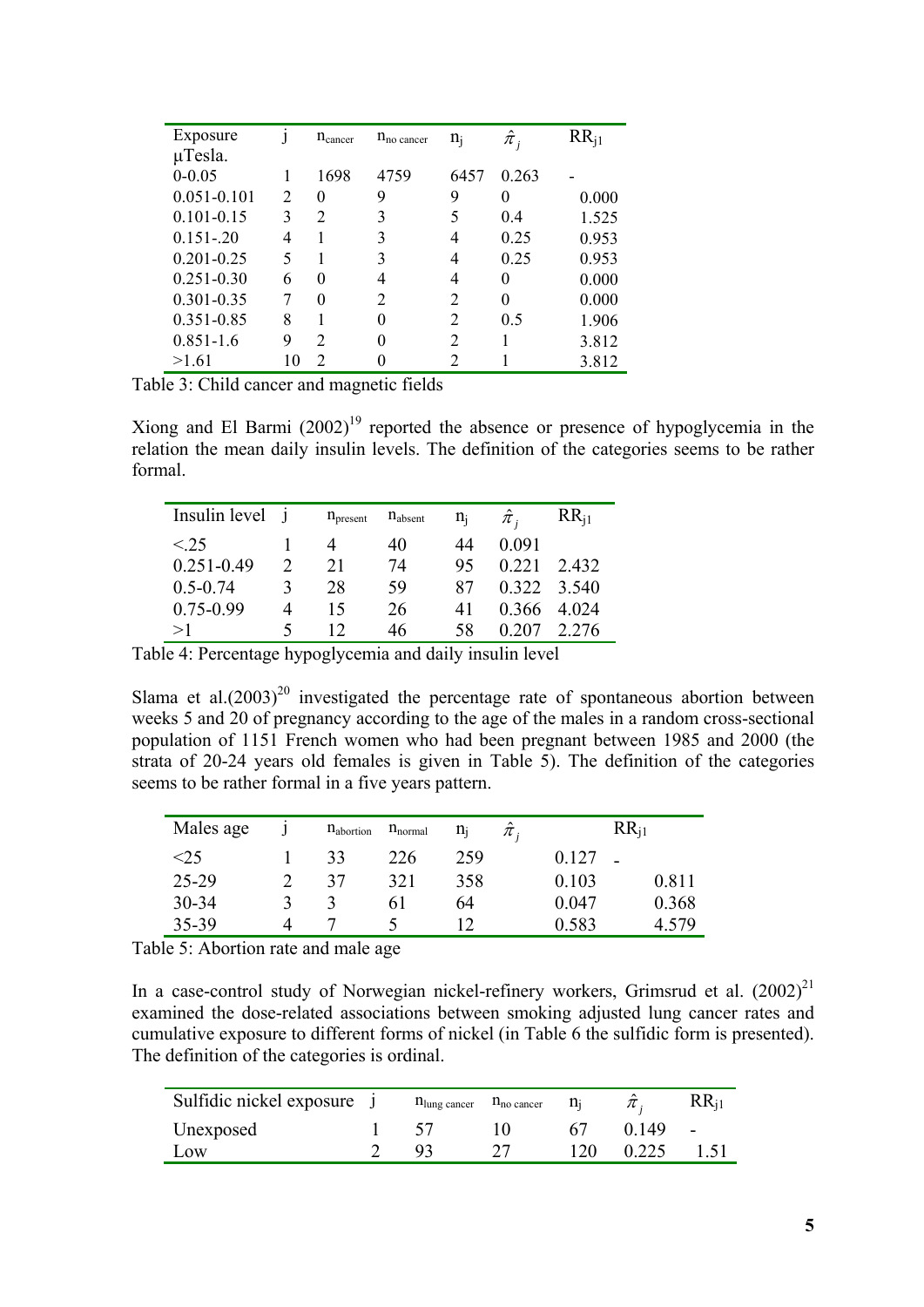| Low-medium  | 95 | 48 | 143 | 0.336 | 2.25 |
|-------------|----|----|-----|-------|------|
| Medium      | 92 | 42 | 134 | 0.313 | 2.10 |
| Medium-high | 94 | 40 | 134 | 0.299 | 2.00 |
| High        | 94 | 46 | 140 | 0.329 | 2.20 |

Table 6: Lung cancer and cumulative exposure to sulfidic nickel

Numerous papers have been published on the impact of radiation exposure of Japanese Abomb survivors on several health effects. Otake et al  $(1996)^{22}$  reported the incidence of severe mental retardation of prenatal exposed A-bomb survivors (Table 7) and Otake et al  $(1996)^{23}$  reported the incidence of severe cataracts depending on DS86 eye organ dose (Table 8). The definition of the categories seems to be rather formal in both examples.

| Radiation Dose / Gy | $n_{\text{with mr}}$ | $n_{without mr}$ | $n_i$ | $\pi$ . | $RR_{i1}$ |
|---------------------|----------------------|------------------|-------|---------|-----------|
| < 0.005             |                      | 1060             | 1069  | 0.008   |           |
| $0.005 - 0.095$     |                      | 209              | 212   | 0.014   | 17        |
| 0.095-0.495         | C                    | 213              | 215   | 0.009   |           |
| 0.495-0.995         |                      | 39               | 43    | 0.093   | 11 0      |
| >0.995              | 12                   | 14               | 26    | 0.462   | 54 8      |

Table 7: Severe mental retardation and organ specific radiation dose

| Radiation Dose / Gy | $n_{with}$ cat | $n_{without cat}$ | $n_i$ | $\hat{\pi}_{\scriptscriptstyle i}$ |
|---------------------|----------------|-------------------|-------|------------------------------------|
| < 0.005             | $_{0}$         | 292               | 292   | 0.000                              |
| 0.005-0.494         | 12             | 436               | 448   | 0.027                              |
| 0.495-0.994         | 38             | 393               | 431   | 0.088                              |
| 0.995-1.994         | 136            | 226               | 362   | 0.376                              |
| 1.995-2.994         | 81             | 48                | 129   | 0.628                              |
| 2.995-3.994         | 27             | 11                | 38    | 0.711                              |
| >3.995              | 29             | 13                | 42    | 0.690                              |

Table 8: Severe cataracts depending on DS86 eye organ dose

# **3. THE ANALYSIS OF CONTINGENCY TABLES UNDER INEQUALITY CONSTRAINTS**

Here we consider inequality constraints defined in terms of local odds ratios in a  $2\times k$ contingency table. Let *L* denote the condition that all local odds ratios are non-negative and *I* the condition of independence then we prove that "The likelihood ratio test of identical multinomials against *L* (and the maximum likelihood fit) is apparently equivalent to the one for comparing *k* independent binomial proportions against a simple ordered alternative" (Agresti and Coull, 2002, page 53)<sup>24</sup>.

Consider a 2×*k* contingency table of counts  $y_{ii}$ ,  $i = 1, 2, j = 1, ..., k$ . We shall consider three models for this table:

*Model 1*: The counts *y* are realizations of independent Poisson variates with means  $\lambda_{ii}$ . Log-linear parameters  $\theta = (\alpha, \beta, \gamma, \delta)$  are introduced by  $ln(\lambda_{ii}) = \alpha + \beta_i + \gamma_i + \delta_{ii}$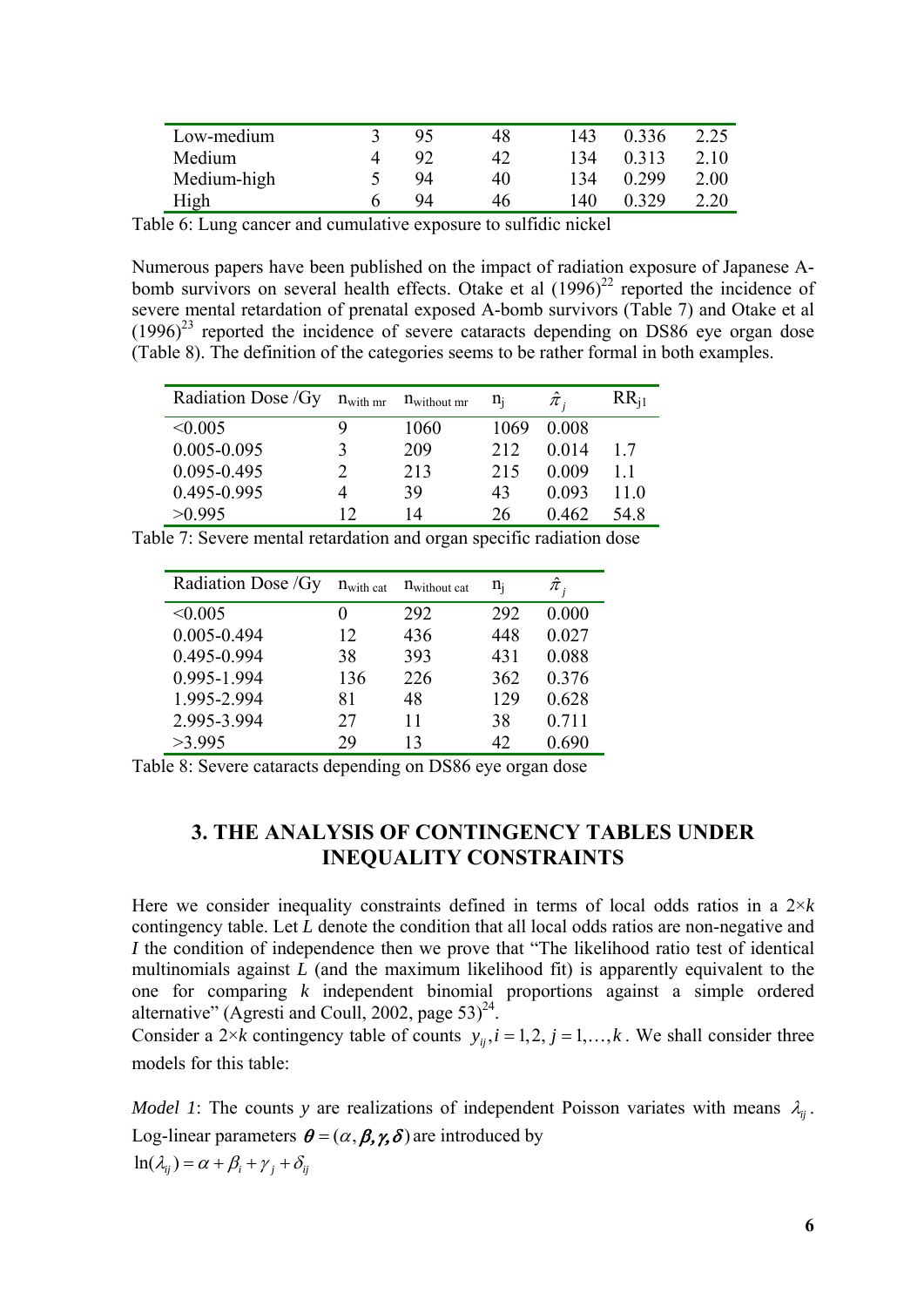satisfying  $\sum_i \beta_i = \sum_j \gamma_i = \sum_i \delta_{ij} = \sum_j \delta_{ij} = 0$ .

The likelihood function for the parameters in Model 1 is denoted  $L_1(\theta)$ 

*Model 2:* The counts *y* are realizations of *k* independent binomial( $n_i$ ,  $p_i$ ). This model is obtained from Model 1 as the conditional distribution of *y* given  $y_i = n_i$  and we have the following relationship between the parameters of Model 2 and Model 1

$$
\ln\left(\frac{p_j}{1-p_j}\right) = \beta_2 - \beta_1 + \delta_{2j} - \delta_{1j} = 2(\beta_2 + \delta_{2j})
$$

The likelihood function for the parameters in Model 2 is denoted  $L_2(p)$ . Since Model 2 can be obtained as a conditional distribution in model 1 we have  $L_1(\boldsymbol{\theta}) = L_2(\boldsymbol{p}) L_2(\boldsymbol{\theta})$ 

where  $L_5(\theta)$  is the likelihood function based on *c* independent Poisson distributions for the margins  $y_i$ .

*Model 3:* The counts *y* are realizations of two independent multinomial( $m_i$ ,  $\pi_i$ ). This model is obtained from Model 1 as the conditional distribution of *y* given  $y_i = m_i$  and we have the following relationship between the local odds ratios in Model 3 and the parameters in Model 1

$$
\frac{\pi_{2j+1}\pi_{1j}}{\pi_{2j}\pi_{1j+1}} = \exp\left(\delta_{2j+1} - \delta_{2j} - \delta_{1j+1} + \delta_{1j}\right) = \exp\left(2\left(\delta_{2j+1} - \delta_{2j}\right)\right)
$$

The likelihood function for the parameters in Model 3 is denoted  $L_1(\pi)$ . Since Model 3 can be obtained as a conditional distribution in model 1 we have

$$
L_1(\boldsymbol{\theta}) = L_3(\boldsymbol{\pi})L_{\overline{3}}(\boldsymbol{\theta})
$$

where  $L_{\bar{3}}(\theta)$  is the likelihood function based on two independent Poisson distributions for the margins  $y_i$ .

From the relationships between the different parameterizations it follows immediately that the condition *I* of independence in the Poisson model,  $\forall i, j : \delta_{ij} = 0$ , is identical to the hypothesis  $p_1 = \cdots = p_k$  of homogeneity in the binomial model, and the hypothesis of identical multinomial probabilities,  $\forall j : \pi_{1i} = \pi_{2i}$ , in Model 3. Moreover, it is also wellknown that the parameter estimates and the fitted values under this hypothesis are identical in the three models.

In Model 2 we now consider the hypothesis given by the order restriction  $p_1 \leq p_2 \leq \cdots \leq p_k$ with at least one strict inequality. From the relationships between the parameterizations it follows that the condition alternatively may be expressed as

 $\delta_{21} \leq \delta_{22} \leq \cdots \leq \delta_{2k}$ 

or as the condition *L* of non-negative local odds ratios in model 3: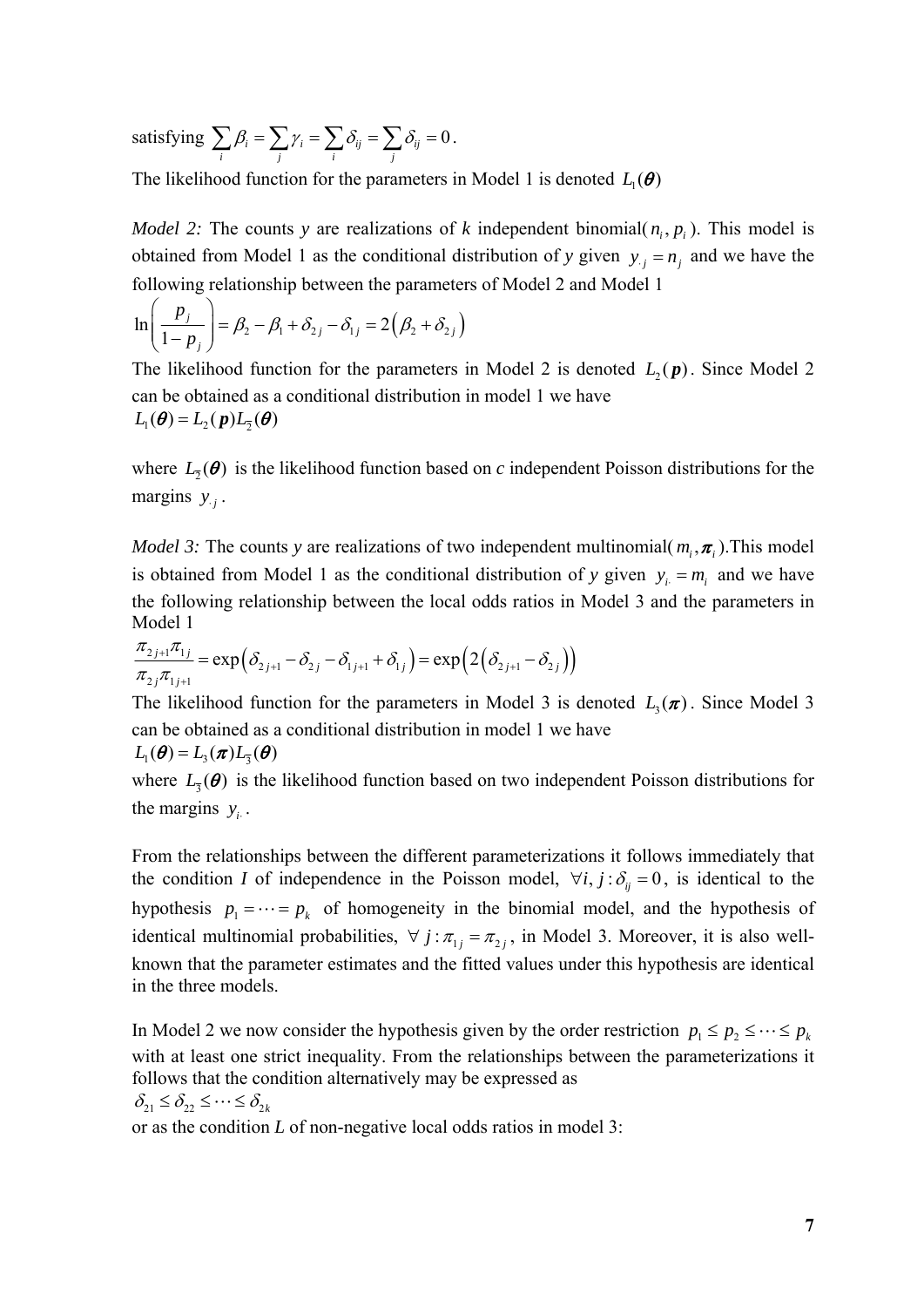$$
\frac{\pi_{2j+1}\pi_{1j}}{\pi_{2j}\pi_{1j+1}} \ge 0, \ \ j = 1, \dots, k
$$

To prove that "The LR test of identical multinomials against *L* (and the ML fit) is apparently equivalent to the one for comparing *k* independent binomial proportions against a simple ordered alternative" we need the following lemmas.

*Lemma 1*. The maximum of the likelihood function  $L_2(\theta)$  is obtained for  $\hat{\lambda}_j = y_{.j}$  and the maximum value is

$$
M_2 = \prod_{j=1}^k \frac{y_{.j}^{y_{.j}}}{y_{.j}!} \exp(-y_{.j})
$$
  
Moreover,  $\forall \beta, \delta \exists \alpha, \gamma : L_2(\alpha, \beta, \gamma, \delta) = M_2.$ 

*Proof:* It is well-known that the maximum likelihood estimate of the mean of a Poisson distribution based on a single observation is  $\hat{\lambda}_j = y_{,j}$  and the maximum value is simply obtained by inserting these values. The final claim follows by choosing  $\alpha$  and  $\gamma$  such that

$$
\alpha + \gamma_j = \ln(y_{\cdot j}) - \ln\left(\sum_i \exp\left(\beta_i + \delta_{ij}\right)\right)
$$

*Lemma 2.* The maximum of the likelihood function  $L_{\bar{3}}(\theta)$  is obtained for  $\hat{\lambda}_i = y_i$  and the maximum value is

$$
M_{3} = \prod_{i=1}^{2} \frac{y_{i}^{y_{i}}}{y_{i}!} \exp(-y_{i})
$$
  
Moreover,  $\forall \gamma, \delta \exists \alpha, \beta : L_{\overline{3}}(\alpha, \beta, \gamma, \delta) = M_{3}.$ 

*Proof:* The proof is identical to that of Lemma 1.

We are now ready to show

*Proposition:* The likelihood ratio test of identical multinomials against *L* (and the fitted values) is equivalent to the one for comparing *c* independent binomial proportions against a simple ordered alternative.

*Proof:* Consider Model 2 and let  $\hat{p}_1, \hat{p}_2, \dots, \hat{p}_k$  denote the maximum likelihood estimates under the order restriction  $p_1 \leq p_2 \leq \cdots \leq p_k$  and let  $\hat{\beta}_i$  and  $\hat{\delta}_{ij}$  denote the corresponding values in the parameterization of Model 1. We then have

 $\max_{L} L_1(\boldsymbol{\theta}) = \max_{L} (L_2(\boldsymbol{p})L_5(\boldsymbol{\theta})) \leq \max_{L} L_2(\boldsymbol{p}) \max_{L} L_5(\boldsymbol{\theta}) = L_2(\hat{\boldsymbol{p}})M_2$ ,

since, by Lemma 1, we can always select the parameters  $\alpha$  and  $\gamma$  such that the final factor is maximal. Also

$$
L_2(\hat{\boldsymbol{p}})M_2 = L_2(\hat{\boldsymbol{p}})\max_{L} L_2(\alpha, \hat{\boldsymbol{\beta}}, \gamma, \hat{\boldsymbol{\delta}}) = \max_{L} (L_2(\hat{\boldsymbol{p}})L_2(\alpha, \hat{\boldsymbol{\beta}}, \gamma, \hat{\boldsymbol{\delta}}))
$$
  
= max<sub>L</sub>  $(L_1(\alpha, \hat{\boldsymbol{\beta}}, \gamma, \hat{\boldsymbol{\delta}})) \le \max_{L} L_1(\boldsymbol{\theta}),$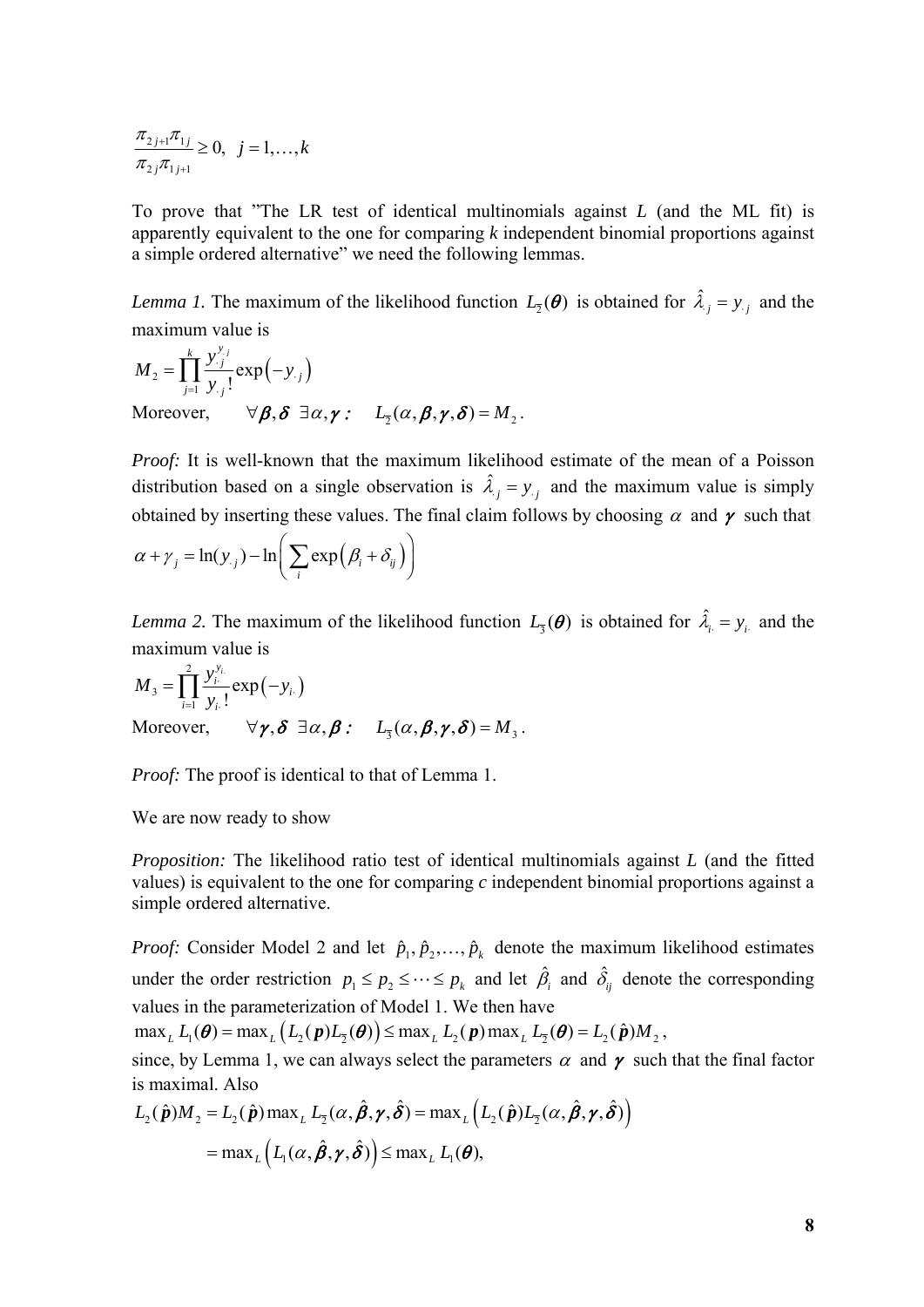where the second equality follows from Lemma 1. Consequently,

 $\max_{L} L_{1}(\boldsymbol{\theta}) = L_{2}(\hat{\boldsymbol{p}})M_{2}$ 

In a similar fashion we may show that

 $\max_{i} L_{i}(\boldsymbol{\theta}) = L_{i}(\hat{\boldsymbol{\pi}}) M_{i}$ 

where  $\hat{\pi}$  denote the maximum likelihood estimate under condition *L*.

Let  $LR_2$  and  $LR_3$  denote the likelihood ratio tests of *I* against *L* in Model 2 and Model 3, respectively, then

 $\frac{1}{2} = \frac{\max_{I} L_2(P)}{\max_{I} L_1(P)} = \frac{\max_{I} L_1(O)}{\max_{I} L_2(P)} = \frac{\max_{I} L_3(P)}{\max_{I} L_3(P)} = LR_3$  $\mathcal{L}_2(\boldsymbol{P})$  mas<sub>L</sub>  $L_1(\boldsymbol{V})$  mas<sub>L</sub>  $L_3$  $=\frac{\max_{I} L_{2}(p)}{\max_{L} L_{2}(p)} = \frac{\max_{I} L_{1}(\theta)}{\max_{L} L_{1}(\theta)} = \frac{\max_{I} L_{3}(\pi)}{\max_{L} L_{3}(\pi)}$  $LR_1 = \frac{\max_I L_2(\boldsymbol{p})}{\sum_I \sum_I \left(\boldsymbol{p}\right)} = \frac{\max_I L_1(\boldsymbol{\theta})}{\sum_I \sum_I \left(\boldsymbol{p}\right)} = \frac{L_1}{L_2}$  $L_2(p)$  max<sub>*L*</sub>  $L_1(\theta)$  max<sub>*L*</sub>  $L$ *p p*  $\theta$  max,  $L(\pi)$  $\theta$  max,  $L(\pi)$ 

and the fitted values are also identical since the maximum likelihood estimates, expressed in terms of the  $\theta$ -parameterization, coincide.

## **4. GLOBAL TESTS ON DOSE-RESPONSE RELATIONSHIP FOR PROPORTIONS**

In chapter 3 was shown that both case-control and cohort exposure studies can be analyzed by comparing *k* independent binomial proportions against a simple ordered alternative if asymptotic tests based on large sample sizes can be used. The number of diseased and the number of healthy persons for each exposure group Ei are organized in the following 2 by *k*  table, where index 1 belongs to group without exposure:

|                         |          | .                   |                  | Total          |
|-------------------------|----------|---------------------|------------------|----------------|
| With disease            | $n_{11}$ |                     | $n_{k1}$         | n <sub>1</sub> |
| Without                 | $n_{10}$ |                     | $n_{k0}$         | $n_0$          |
| disease                 |          |                     |                  |                |
| Sample size             | $n_1$    |                     | $\mathrm{n_{k}}$ | n              |
| $1 \cap n$ , $1 \cap n$ | 0.21     | $\sim$<br>- 7 - 1 1 |                  | $\cdot$ 1.     |

Table 9: Principle of 2 by *k* tables for exposure studies

The estimator for the proportions per exposure group is  $p_i = n_{i1}/n_i$ ,  $j = 1,..., k$ , the total is  $p = n_1 / n$ .. and the expected values for the proportions are denoted as  $\pi_j$ . The hypotheses system for a total order is:

$$
H_0: \pi_1 = \pi_2 = \dots = \pi_k
$$

 $H_1$ :  $\pi_1 \leq \pi_2 \leq ... \leq \pi_k$  with at least one strict inequality

Extensive references on order restricted tests exists, including for 2 by *k* contingency tables, e.g. recently Leuraud and Benichou  $(2001)^7$ , Agresti and Coull  $(2002)^{24}$ . Peddada et al  $(2001)^{25}$ , Bretz and Hothorn  $(2003)^{26}$  and Salanti and Ulm  $(2003)^{27}$ . However, no uniform most powerful trend test exists for all possible shapes of the alternative. The possible shapes can be seen as equality-inequality-pattern of  $H<sub>1</sub>$ . This can be simplified explained for an extreme convex shape, e.g.  $\{0, 0, 0, \pi\}$ . Clearly the so-called Helmert contrast is most powerful because optimal pooling all lower doses and comparing with the high dose:  $C_{He|mert} = p_4 - (p_1 + p_2 + p_3)/3$ . On the other hand, for an extreme concave shape, e.g.  $\{0, \pi, \pi, \pi\}$  the Helmert contrast looses strongly power.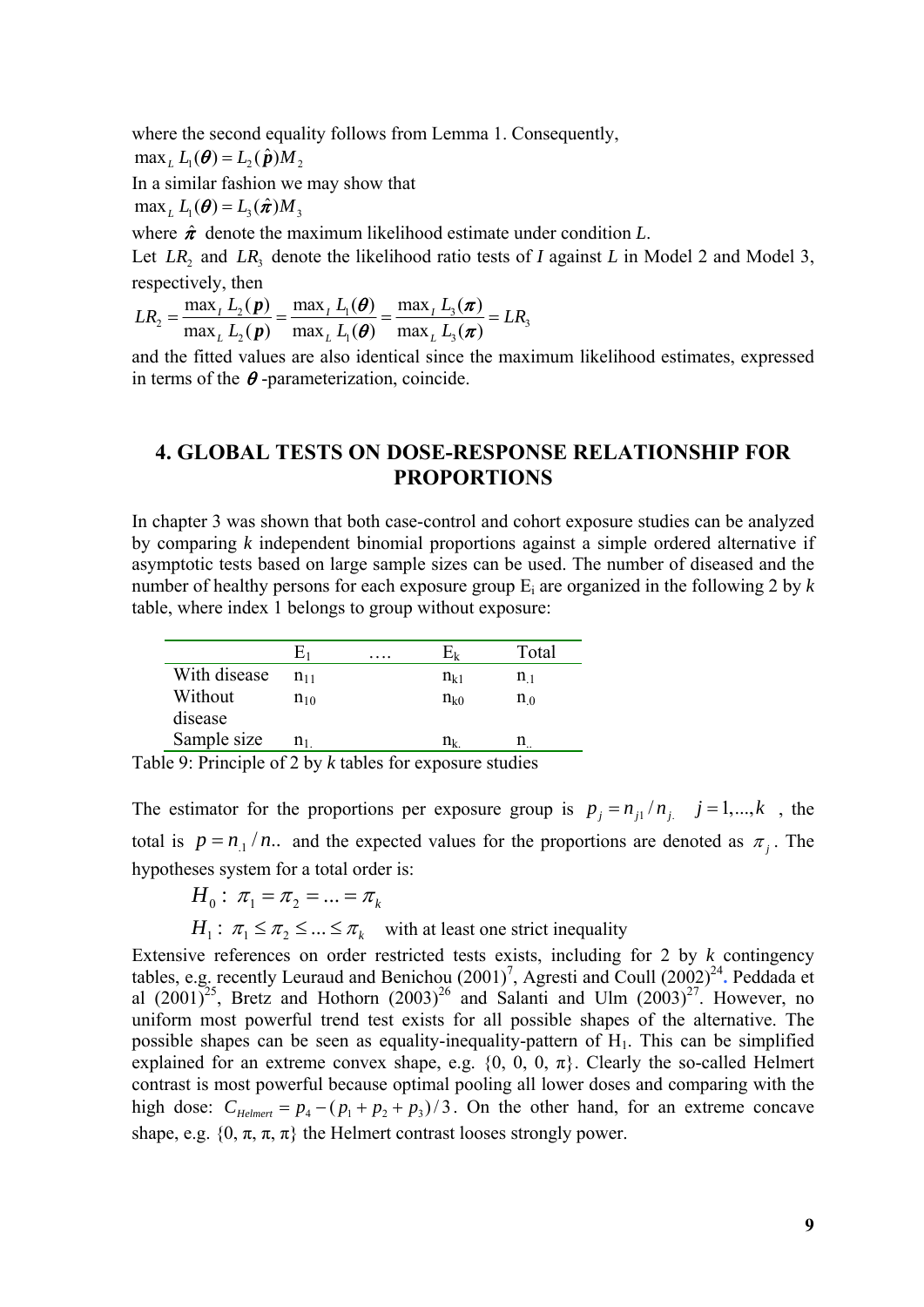But the shape of the exposure-response relationship is a-priori unknown. Irrespective from numerous recent proposals the likelihood ratio test (Robertson et al.  $1988$ )<sup>28</sup> represents an appropriate solution for the above situation, although it is not uniformly most powerful but almost powerful. This test is numerically complicated, particularly its distribution under the alternative, needed for power/sample size calculations.

The multiple contrast test (Bretz and Hothorn,  $2002$ )<sup>29</sup> approximate its false negative rate and is simpler. For k-1 exposure groups  $2^{k-1}$ -1 different shapes exist, and for each shape a contrast with minimum false negative rate exists. The idea is to select the best contrast, sensitive for a certain shape. To select the best contrast is simply done by a maximum test. A single contrast test is a linear combination of the proportions

$$
t_{sc} = \frac{\sum_{j=1}^{k} c_j p_j}{\sqrt{p(1-p)\sum_{j=1}^{k} c_j^2 / n_j}} \text{ (with } \sum_j c_j = 0 \text{)}
$$

and is asymptotically normal distributed. Different variance estimators can be used, but to keep the problem simple only the total pooled estimator is used here. In epidemiology the total sample size  $n_{\cdot} = \sum_{j=1}^{n} n_j$ .  $\ldots = \sum_{k=1}^{k}$  $\sum_{j=1}^{\prime\prime}$ <sup>'</sup> i  $n_{\cdot \cdot} = \sum n$  $=\sum_{j=1}^{n} n_j$  is commonly large and therefore asymptotic test versions are used throughout here. The contrast coefficients  $c_i$  are specific for each contrast test, e.g. for the Helmert contrast  $[c_i = -1, i = 1, ..., k-1$  and  $c_k = k$ . A multiple contrast test is the maximum of s pre-defined single contrast tests  $t_{MC} = \max_{s} (t_{SC}^i)$ ,  $i = 1,..., s$ . This maximum statistics is asymptotically s-variate normal distributed with a non-productmoment correlation matrix. The correlation between two contrast tests with contrast coefficients a<sub>j</sub> and b<sub>j</sub> is  $\rho_{a,b} = \frac{\sum_{j=1}^{\infty} a_j b_j / n_j}{\sqrt{(\sum_{j=1}^k a_j^2 / n_j)(\sum_{j=1}^k b_j^2 / n_j)}}$ /  $(\sum a_i^2/n_i)(\sum b_i^2/n_i)$ *k*  $g_{a,b} = \frac{\sum_{j=1}^{k} a_j b_j + n_j}{\sqrt{k}}$  $\sum_{j=1}^{\infty} a_j \wedge n_j$  *j*  $\sum_{j=1}^{\infty} b_j \wedge n_j$  $a_i b_i/n$  $a_i^2/n_i$ ) $(\sum b_i^2/n_i)$  $\rho_{ab} = \frac{1}{\sqrt{1-\frac{1}{2}}}$  $=$ 1  $j=$ = ∑  $\sum a_j^2/n_{j.}$ )( $\sum$ . For the balanced designs with  $k=3$  and 4

this approach based on q= 3 respective 7 contrasts can be simply demonstrated in Table 10.

| Design | Alternative                     | Contrast $c_i$          |
|--------|---------------------------------|-------------------------|
| $k=3$  | $\pi_1 < \pi_2 = \pi_3$         | $\{-2 \ 1 \ 1\}$        |
|        | $\pi_1 = \pi_2 < \pi_3$         | $\{-1 -1 2\}$           |
|        | $\pi_1 < \pi_2 < \pi_3$         | $\{-1 \ 0 \ 1\}$        |
| $k=4$  | $\pi_1 < \pi_2 = \pi_3 = \pi_4$ | $\{-3 \; 1 \; 1 \; 1\}$ |
|        | $\pi_1 = \pi_2 < \pi_3 = \pi_4$ | $\{-1 -1 \ 1 \ 1\}$     |
|        | $\pi_1 = \pi_2 = \pi_3 < \pi_4$ | $\{-1 -1 -1 3\}$        |
|        | $\pi_1 < \pi_2 < \pi_3 < \pi_4$ | $\{-3 - 1 \ 1 \ 3\}$    |
|        | $\pi_1 = \pi_2 < \pi_3 < \pi_4$ | $\{-1 -1 0 2\}$         |
|        | $\pi_1 < \pi_2 = \pi_3 < \pi_4$ | $\{-1 \ 0 \ 0 \ 1\}$    |
|        | $\pi_1 < \pi_2 < \pi_3 = \pi_4$ | $\{-2\ 0\ 1\ 1\}$       |

Table10: Contrast coefficients for the balanced design with three exposure groups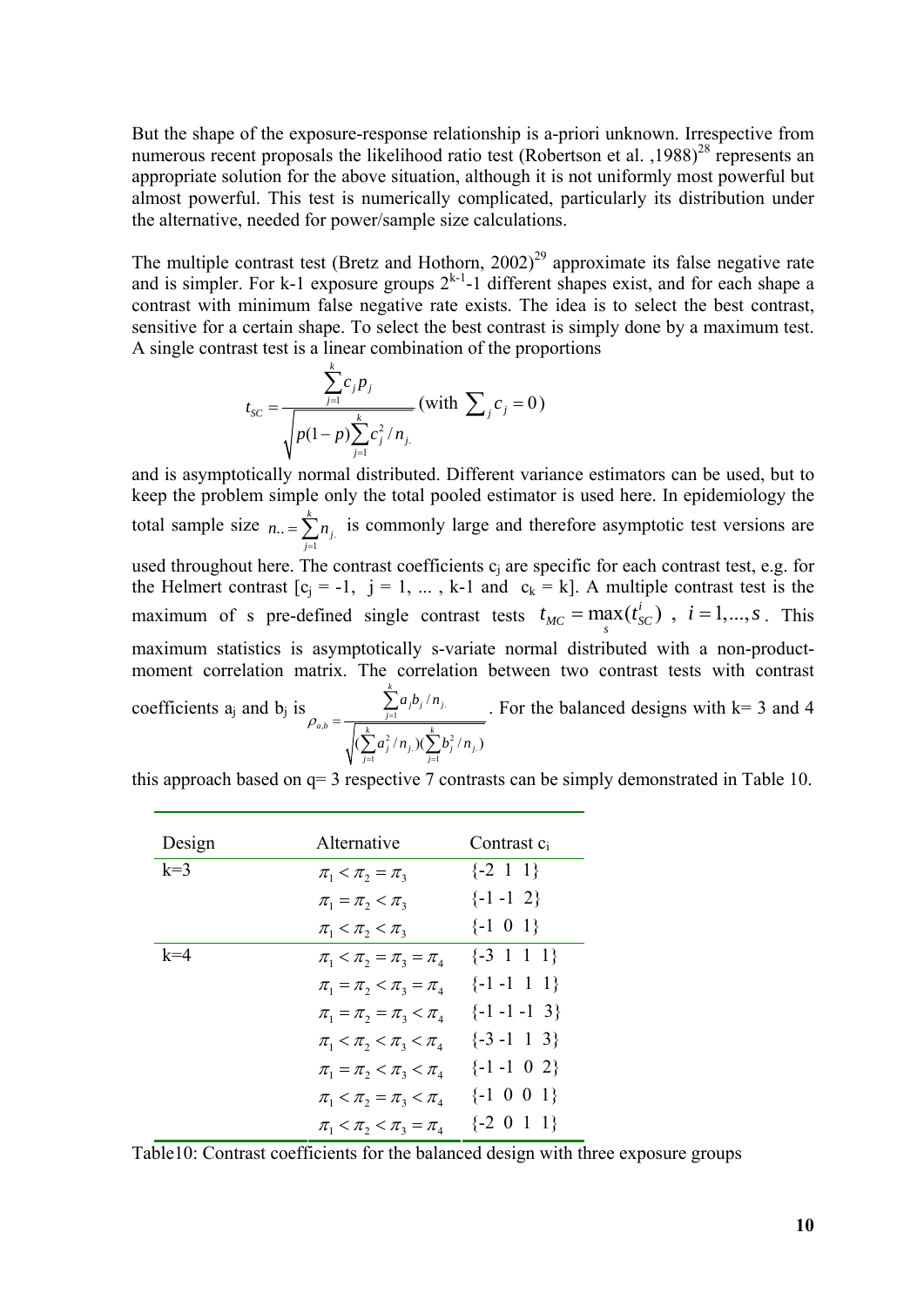Size and power of the multiple contrast test was compared with the likelihood ratio test for SIZE and power or the matriple contrast test was computed that the  $\text{Cochar-Arm}$  random normal distributed variable (Bretz and Hothorn, 2003)<sup>26</sup> and with the Cochran-Armitage test (Hothorn and Bretz, 2000)<sup>30</sup> for binomial proportions. The power in the unbalanced design was characterized recently (Bretz and Hothorn,  $2002)^{29}$ . The above multiple contrast test is defined for differences in proportions, but can be re-formulated for the relative risk, commonly used in epidemiology. The estimators for the relative risk (RR)

versus unexposed (j=1) are:  $RR_{i1} = \frac{n_{i1} + n_{i2}}{n_{i1}}$  $11'$   $\cdot$   $\cdot$   $1.$ /  $j_1^{j_1/n}j_1^{j_1}$   $j=2,...,$ *j*  $n_{\rm i1}/n$  $RR_{j1} = \frac{n_{j1}n_{j2}}{n_{11}/n_1}$   $j = 2,...,k$  The single contrast tests can be formulated for relative risk, e.g. for the reverse Helmert contrast:  $1 + \sum_{j=2}$  $\sum_{i=1}^{n}$  /n<sub>1</sub>  $(1-p)(\sum 1/n_i + k^2/n_i)$ *k*  $f_{revHelmert} = \frac{-\kappa p_1 + \sum_{j=2}^{n} p_j}{k}$  $\sum_{j=2}$ <sup>1/*n*</sup><sub>j</sub>  $kp_1 + \sum p$ *t*  $p(1-p)(\sum 1/n_i+k^2/n)$ = =  $-kp_1 +$ =  $-p)(\sum 1/n_i +$ ∑ ∑  $\frac{1}{n_1} + \sum_{j=2}^{\infty} \frac{n_{j1}}{n_j}$   $-k + \sum_{j=2}^{\infty} \frac{n_{j1}}{n_j} \frac{n_{1j}}{n_{11}}$   $-k + \sum_{j=2}^{\infty} RR_{j1}$  $\sum_{j=2}^{n}1/n_j + k^2/n_1$   $\qquad \frac{n_1}{n_{11}}\sqrt{p(1-p)(\sum_{j=2}^{n}1/n_j + k^2/n_1)}$   $\qquad \frac{n_1}{n_{11}}\sqrt{p(1-p)(\sum_{j=2}^{n}1/n_j + k^2/n_1)}$  $(1-p)(\sum 1/n_i + k^2/n_i)$   $\stackrel{n_1}{\longrightarrow}$   $\big|p(1-p)(\sum 1/n_i + k^2/n_i)$   $\stackrel{n_1}{\longrightarrow}$   $\big|p(1-p)(\sum 1/n_i + k^2/n_i)\big|$  $\sum_{k=1}^{k} n_{j1} n_{j2}$  *k*  $\sum_{k=1}^{k} n_{j1} n_{j2} n_{j3}$  *k*  $\sum_{k=1}^{k} n_{j1} n_{j3} n_{j3}$ *j RR j j jj j revHelmert*  $\begin{array}{|c|c|c|c|c|c|}\hline \hline \multicolumn{1}{c|}{k} & \multicolumn{1}{c|}{k} & \multicolumn{1}{c|}{k} & \multicolumn{1}{c|}{k} & \multicolumn{1}{c|}{k} & \multicolumn{1}{c|}{k} & \multicolumn{1}{c|}{k} & \multicolumn{1}{c|}{k} & \multicolumn{1}{c|}{k} & \multicolumn{1}{c|}{k} & \multicolumn{1}{c|}{k} & \multicolumn{1}{c|}{k} & \multicolumn{1}{c|}{k} & \multicolumn{1}{c|}{k} & \$  $\sum_{j=2}^{n_1} p_j + k_2 + n_1 j$   $\sum_{n_1} \sqrt{P(1-P)} \sum_{j=2}^{n_1} p_j + k_2 + n_1 j$   $\sum_{n_1} \sqrt{P(1-P)} \sum_{j=2}^{n_1} p_j$  $k \frac{n_{11}}{n_1} + \sum_{i=2}^{k} \frac{n_{i1}}{n_i}$   $-k + \sum_{i=2}^{k} \frac{n_{i1}}{n_i} \frac{n_{11}}{n_{11}}$   $-k + \sum_{i=2}^{k} RR$ *t*  $p(1-p)(\sum_{i=1}^{k} (1/n_i + k^2/n_i)) = \frac{n_1}{p} \left( p(1-p)(\sum_{i=1}^{k} (1/n_i + k^2/n_i)) - \frac{n_1}{p} \right) p(1-p)(\sum_{i=1}^{k} (1/n_i + k^2/n_i))$  $n_{11}$   $\sqrt{r^2-r^2}$   $\sum_{i=2}^{r^2-n_j}$   $\cdots$   $\sum_{i=1}^{r} n_i$  $= 2 \; \mu_{j} \; \mu_{11}$   $= 2 \; \mu_{j} \; \mu_{11}$   $= 2 \; \mu_{12} \; \mu_{21} \; \mu_{22} \; \mu_{13}$  $n_{11} \vee$   $j=2$   $n_{11} \vee$   $j=2$   $n_{11} \vee$   $j=$  $-k + \sum_{i=1}^{n_1}$   $-k + \sum_{i=1}^{n_2}$   $\frac{n_1}{k_1}$   $-k + \sum_{i=1}^{n_3}$  $= \frac{r_1}{1-r_2} \frac{r_2}{r_1} \frac{r_2}{r_2} = \frac{r_1}{1-r_1} \frac{r_1}{r_1} \frac{r_1}{r_1} \frac{r_1}{r_1} \frac{r_1}{r_1} \frac{r_1}{r_1} \frac{r_1}{r_1} \frac{r_1}{r_1} \frac{r_1}{r_1} \frac{r_1}{r_1} \frac{r_1}{r_1} \frac{r_1}{r_1} \frac{r_1}{r_1} \frac{r_1}{r_1} \frac{r_1}{r_1} \frac{r_1}{r_1}$  $-(- p)(\sum 1/n_i + k^2/n_i)$   $\frac{n_1}{n_1}$   $\left| p(1-p)(\sum 1/n_i + k^2/n_i) - \frac{n_1}{n_1} \right| p(1-p)(\sum 1/n_i + k^2/n_i)$  $\sum_{n=1}^{\infty} \frac{n_{j1}}{n}$   $-k + \sum_{n=1}^{\infty} \frac{n_{j1}}{n}$   $-k + \sum_{n=1}^{\infty}$  $\sum 1/n_j + k^2/n_1$   $\frac{n_1}{n_1}$   $\sqrt{p(1-p)(\sum 1/n_j + k^2/n_1)}$   $\frac{n_1}{n_1}$   $\sqrt{p(1-p)(\sum 1/n_j + k^2/n_1)}$ For general contrasts hold true  $t_{SingleContrast}^{RR} = \frac{c_1 + \sum_{j=2}^{n} c_j \kappa \kappa_{j1}}{k}$ *k*  $c_1 + \sum c_j RR_j$ 

$$
n_{ast} = \frac{1}{n_{11}} \sqrt{\frac{p(1-p)(\sum_{j=1}^{k} c_j^2/n_j)}{p(1-p)(\sum_{j=1}^{k} c_j^2/n_j)}}
$$

#### **5. IDENTIFICATION OF THE DOSE-RESPONSE SHAPE**

The trend tests decide between the null-hypothesis and the alternative hypotheses globally only, e.g. based on the asymptotical distribution of the test statistics under the nullhypothesis. I.e. either a trend exists or not. But the alternative is not unique. E.g. for a design with three exposure and the unexposed groups the following  $2<sup>3</sup>$ -1 hypotheses are possible:

$$
H_1^1: \pi_1 < \pi_2 = \pi_3 = \pi_4, \ H_1^2: \ \pi_1 = \pi_2 < \pi_3 = \pi_4, \ H_1^3: \ \pi_1 = \pi_2 = \pi_3 < \pi_4,
$$
\n
$$
H_1^4: \ \pi_1 < \pi_2 < \pi_3 < \pi_4, \ H_1^5: \ \pi_1 = \pi_2 < \pi_3 < \pi_4, \ H_1^6: \ \pi_1 < \pi_2 = \pi_3 < \pi_4,
$$
\n
$$
H_1^7: \ \pi_1 < \pi_2 < \pi_3 = \pi_4
$$

But the global trend tests give no answer which particular alternative exists. Two different approaches can be used for answering this question, important for epidemiologists: i) the best contrast approach, and ii) model selection approach based on the information criterion for order restriction according to Anraku (1999)<sup>12</sup>. We are interested in an identification of one of the possible 2k-1-1 elementary alternatives, i.e. a classification into  $H_1^1, ..., H_1^r$ . Consequently, the misclassification rate, i.e. the proportion of erroneous identified elementary alternatives is used as a performance measure later on.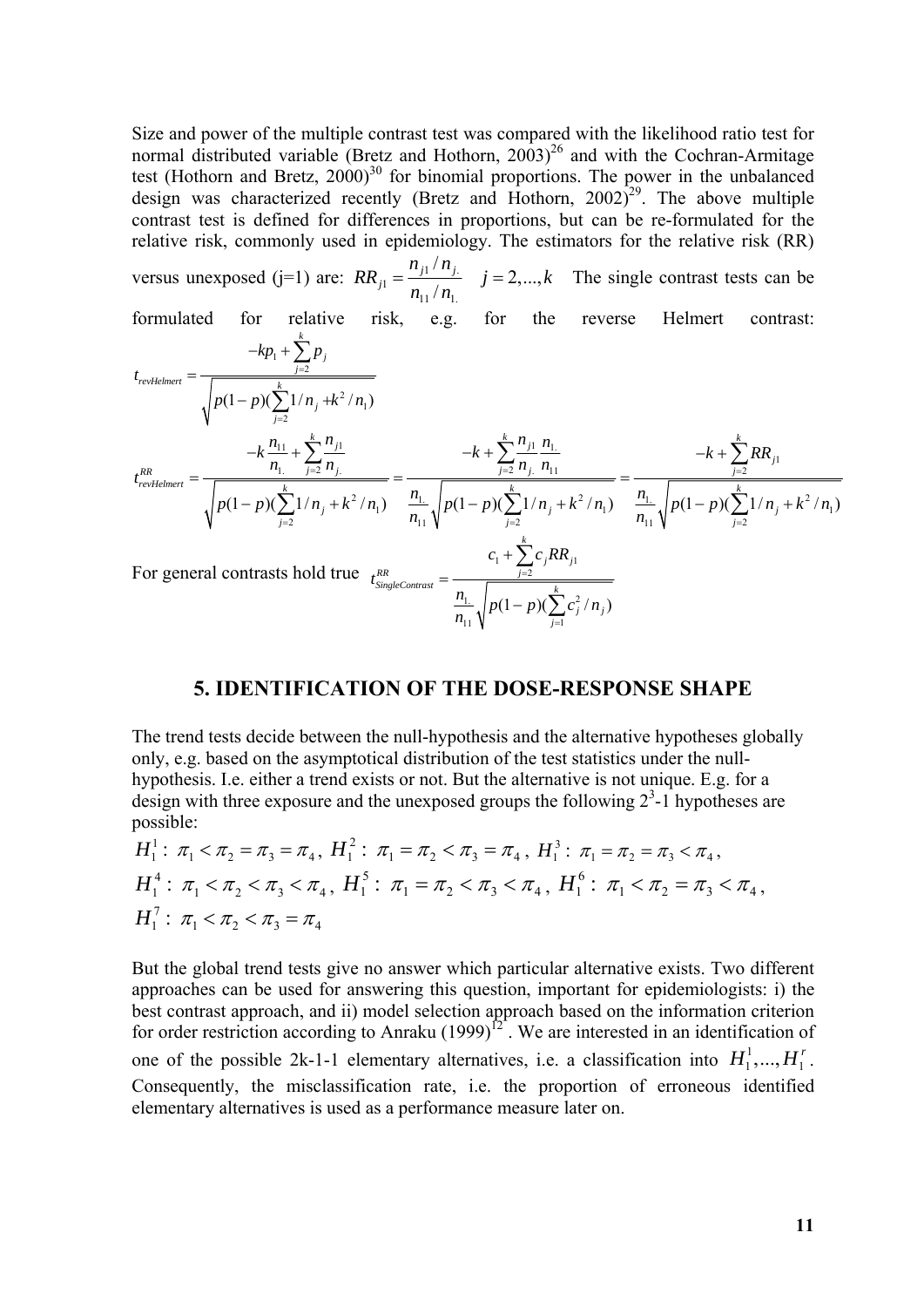#### **5.1 THE BEST CONTRAST APPROACH**

The global test decision of the multiple contrast based on the maximum of all included single contrasts  $t_{MC} = \max_s(t_{SC}^i), i = 1,...,s$ , whereby each single contrast is power optimal for a particular type of alternative (see Table 10 in chapter 4). Therefore, this maximum contrast can be used as an estimator for the dose-response shape (naïve approach). Two versions of this approach can be used: i) classification after a significant trend test only, ii) classification independent of the outcome of the trend test. E.g. for a design with two exposure groups three alternatives are possible:  $H_1^1$ :  $\pi_1 = \pi_2 < \pi_3$ ,  $H_1^2$ :  $\pi_1 < \pi_2 = \pi_3$ ,  $H_1^3$ :  $\pi_1 < \pi_2 < \pi_3$ . The classification rate for a convex (or concave) shape will be relatively high, because misclassification is given by the linear shape while from a concave (convex) shape this misclassification will be very small. But the classification rate for a linear shape will be smaller because of the two competing alternatives  $H_1^1, H_1^2$  $H_1^1, H_1^2$ . According to the asymmetric testing problem in 2 by k tables these misclassification rate are not symmetrically. Generally, the classification rates will increase with decreasing numbers of inequalities in the alternative (see simulation results).

Reformulating this setup, we observe *k* binomial random variables  $x_1, \ldots, x_k$  where 1  $(j_i = j)$ *n*  $j = \sum_i (J_i - J)V_i$ *i*  $x_i = \sum I(j_i = j)v_i$  $=\sum_{i=1} I(j_i = j)v_i$  and  $n_j = \sum_{i=1} I(j_i =$ *n i*  $n_j = \sum I(j_i = j)$ 1  $(j_i = j)$ , I denotes the indicator function ( $x_i = n_{i1}$  in Table 9). Furthermore, we assume that the parameters  $\pi(j)$  are ordered  $\pi_1 \leq ... \leq \pi_k$ . A possible

dose-response is described by a contrast vector  $c = (c_1, ..., c_k)$ . When s such contrast vectors are given, the problem is to estimate of the underlying dose-response relationship.

A simple estimator is a function  $\psi$  :  $(x_1, ..., x_k) \rightarrow \{1, ..., s\}$ . A simple estimator can be derived from the associated contrast test. Let  $T(x_1, ..., x_k) = (T_1(x_1, ..., x_k), ..., T_s(x_1, ..., x_k))$ denote the vector of appropriately standardized test statistics for each of the s contrasts. Then  $\psi_1 = \psi(x_1)$  $\{\{1,\ldots,s\}\}$  $(x_1, ..., x_k) = \arg \max |T_i|$  $l \in \{1,...,s\}$  $\psi_1 = \psi(x_1, ..., x_k) = \arg \max |T|$ ∈  $=\psi(x_1,...,x_k)$  = argmax  $|T_i|$ . This approach is denoted the naïve best contrast

approach (class\_naive).

We are now interested in the variability of the simple estimator  $\psi_1$ : how likely is each of the s possible values under the observed data? This question can be addressed via the parametric bootstrap. We draw repeated realizations from *k* binomial distributions with sample sizes  $n_i$  and the estimated success parameter  $\hat{\pi}(j) = x_i/n_i$  for j=1,…,*k*.

- Draw B bootstrap samples  $x_1^{*b},...,x_k^{*b},x_j^{*b} \sim B(n_j,\hat{\pi}(j)), b = 1,...,B$ *b k*  $\hat{X}_1^{*b}, \ldots, X_k^{*b}, X_j^{*b} \sim B(n_j, \hat{\pi}(j)), b = 1, \ldots,$
- Compute  $\psi_1^b = \psi_1(x_1^{*b},...,x_k^{*b})$ *b*  $\psi_1^b = \psi_1(x_1^{b},...,x_k^{b})$
- And compute the relative frequency of each possible value from 1,...,s

This is a measure for the variance of the estimator. Under special circumstances, an improved estimator can be computed by majority voting over  $\psi_1^b : \psi_2 = \arg \max_{l \in \{1, \dots, s\}} \sum_h I(\psi_1^l)$ arg max  $\sum I(\psi_1^b = l)$  $l \in \{1,...,s\}$  *b*  $\psi_2$  = arg max  $\sum I(\psi_1^b = l)$ =  $\arg \max_{l \in \{1,\ldots,s\}} \sum_{h} I(\psi_l^b = l)$ . This approach is denoted the parametric bootstrap best

contrast approach (class\_boot).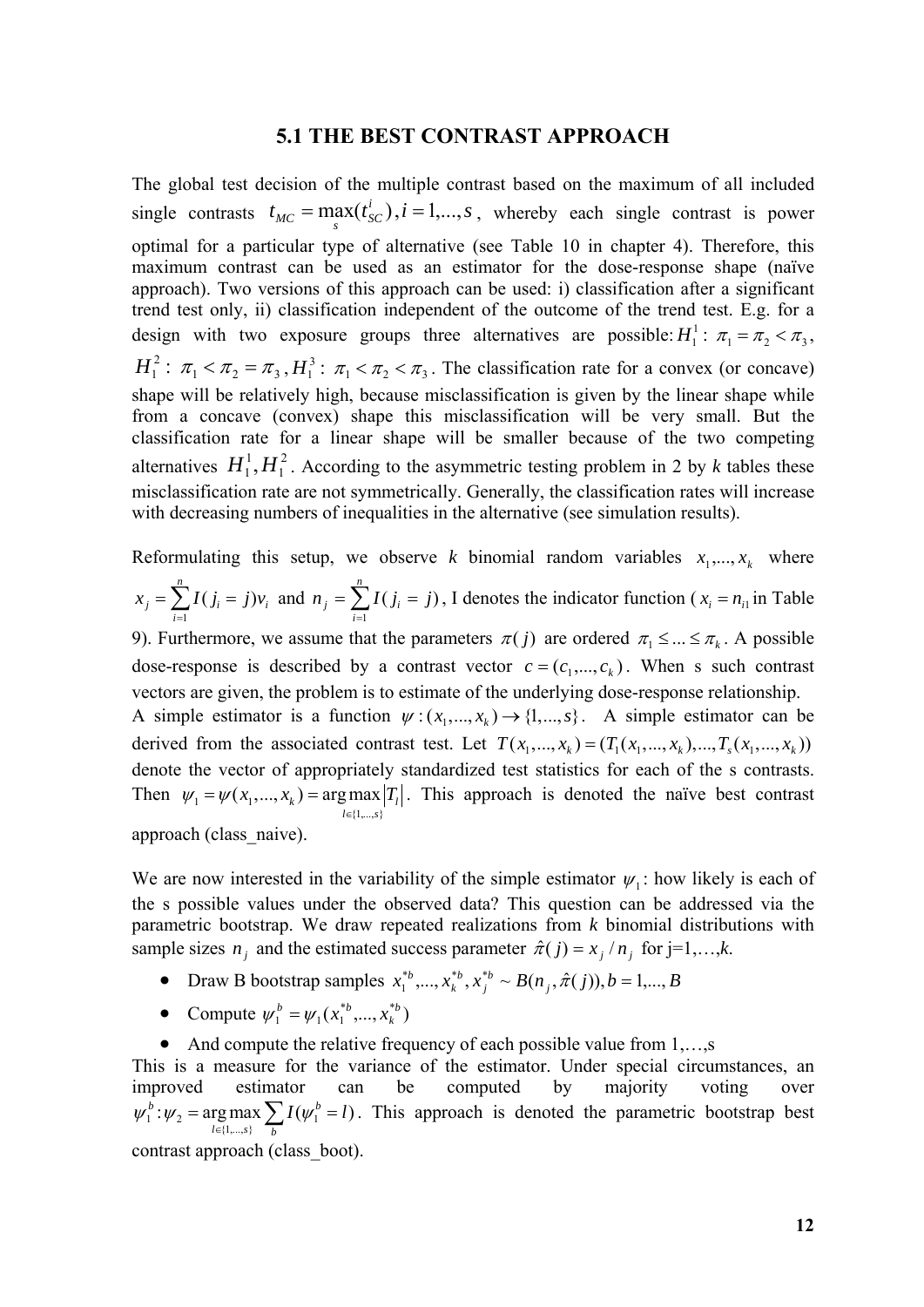# **5.1.1 SIMULATION STUDY FOR THE DESIGN WITH THREE GROUPS**

The simulation study is structured in two parts: i) for the general unbalanced design with an unexposed and two exposure groups for both change point alternative and total order alternative (Chapter 5.1.1), ii) for the general unbalanced design for more than two exposure groups for the total alternative (Chapter 5.1.2), while the change point alternative is discussed in Chapter 6.2.

The parametric bootstrap approach was investigated by a simulation study for the two scenarios i) the change point problem with the elementary hypotheses  $H_1^1$ :  $\pi_1 = \pi_2 < \pi_3$ ,  $H_1^2$ :  $\pi_1 < \pi_2 = \pi_3$  and the total order problem with the elementary hypotheses.  $H_1^1$ :  $\pi_1 = \pi_2 < \pi_3$ ,  $H_1^2$ :  $\pi_1 < \pi_2 = \pi_3$ ,  $H_1^3$ :  $\pi_1 < \pi_2 < \pi_3$ . The comparison between the estimation functions  $\psi_1$  *and*  $\psi_2$  for the both scenarios and order restricted designs with higher dimensions is discussed in chapter 5.1.2. Table 11 shows the model classification rates for the two scenarios (bold … correct model classification, italic … estimates under the null-hypothesis, underlined … misclassification). Because of the asymmetric test statistics the expected value shapes were investigated for different spontaneous rates  $\pi_1$  (i.e. the rate of the unexposed group) (balanced sample size of 100). For both scenarios the identification of the convex model is better than for the concave model in the direction of smaller  $\pi_1$  while for  $\bar{\pi} \approx 0.5$  both rates are similar. Both rates are larger for the simpler change point scenario because of the simpler alternative. For the total order scenario the classification rate of the linear model is substantial smaller. The classification rate for a convex (or concave) shape will be relatively high, because the most likely misclassification is by the linear shape and the misclassification from the concave (convex) shape is very small. The classification rate for a linear shape will be smaller because of the two nearly equally competing alternatives convex and concave. According to the asymmetric testing problem in 2 by *k* tables these misclassification rate are not symmetrically. The first row represents the null-hypothesis. The power estimates is the estimation for size, and the model classification estimates are irregular because the power must be larger than 0.5 per definition.

Table 12 represents the influence of different non-centrality parameters  $\Delta$  for the convex model  $\{\pi_1, \pi_1, \pi_1 + \Delta\}$ . While for both scenarios the power estimates are similar the increase of the classification rates for the total order scenarios is weaker than for the change point scenario.

|                                 | $Max(H^1, H^2)$ |       |       | $Max(H^1, H^2, H^3)$ |       |       |       |
|---------------------------------|-----------------|-------|-------|----------------------|-------|-------|-------|
| $\pi_{\mathsf{i}}$              | power           | $H^1$ | $H^2$ | power                | $H^1$ | $H^2$ | $H^3$ |
| $\left[0.3/0.3/0.3\right]$ .050 |                 | .514  | .486  | .048                 | .442  | .333  | .224  |
| 0.1/0.1/0.3                     | .991            | .987  | .004  | .989                 | .924  | .000  | .076  |
| 0.1/0.3/0.3                     | .991            | .030  | .961  | .991                 | .003  | .827  | .170  |
| 0.1/0.2/0.3                     |                 |       |       | .969                 | .175  | .196  | .629  |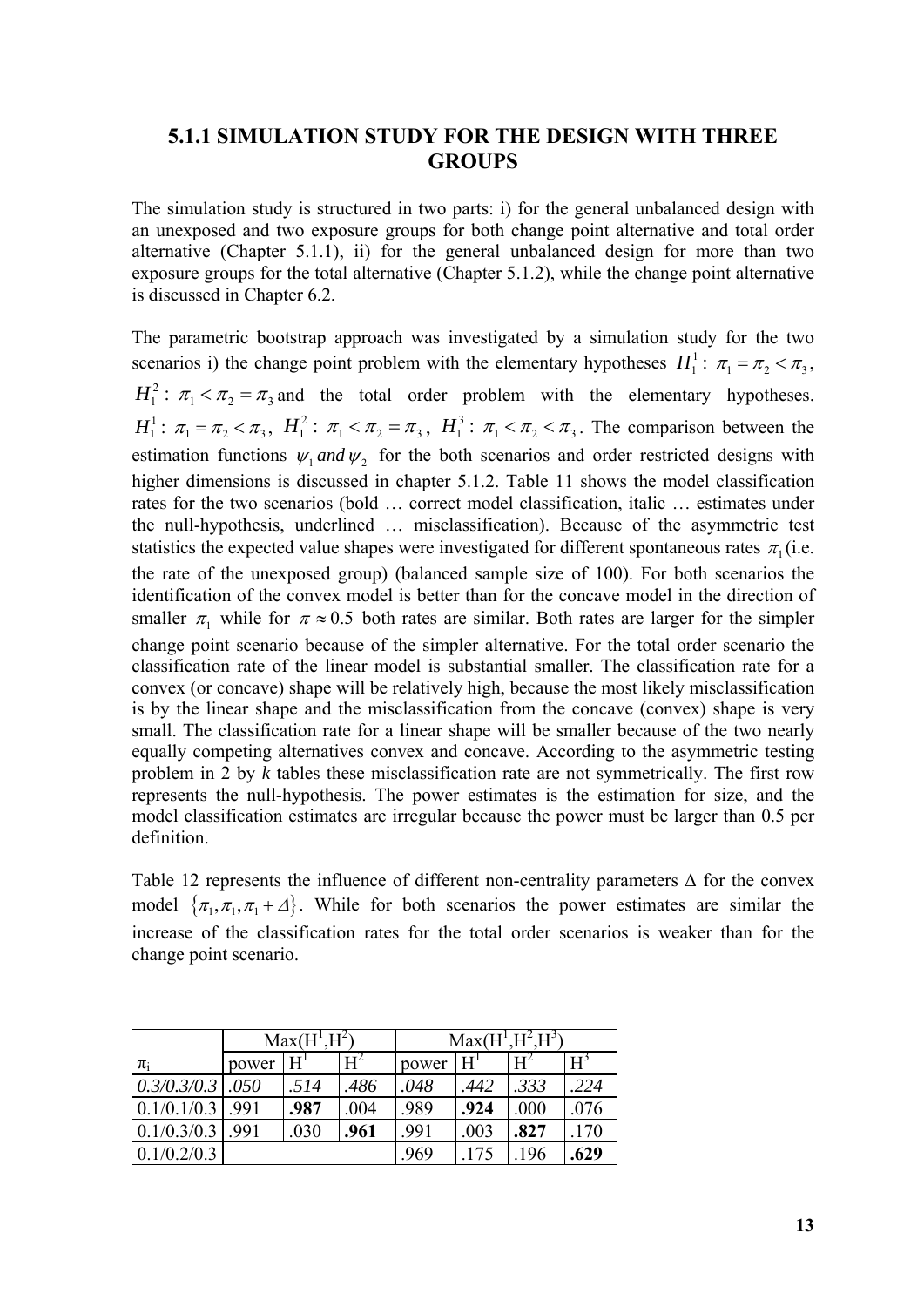| 0.2/0.2/0.4 | .959 | .936 | .023 | .960 | .834 | .004 | .124 |
|-------------|------|------|------|------|------|------|------|
| 0.2/0.4/0.4 | .966 | .040 | .926 | .957 | .007 | .796 | .155 |
| 0.2/0.3/0.4 |      |      |      | .910 | .249 | .214 | .537 |
| 0.3/0.3/0.5 | .940 | .906 | .034 | .939 | .799 | .006 | .135 |
| 0.3/0.5/0.5 | .926 | .044 | .882 | .930 | .010 | .770 | .150 |
| 0.3/0.4/0.5 |      |      |      | .861 | .228 | .236 | .536 |
| 0.4/0.4/0.6 | .923 | .887 | .036 | .926 | .771 | .013 | .143 |
| 0.4/0.6/0.6 | .924 | .039 | .885 | .932 | .009 | .777 | .147 |
| 0.4/0.5/0.6 |      |      |      | .872 | .238 | .236 | .527 |

Table 11: Classification rates for the best contrast approach (class\_boot) for several spontaneous rates  $\pi_1$  (n<sub>i</sub>=100)

|                     | $Max(H^1, H^2)$ |                |       | $Max(H^1,H^2,H^3)$ |       |       |       |  |
|---------------------|-----------------|----------------|-------|--------------------|-------|-------|-------|--|
| $\pi_i$             | power           | H <sup>1</sup> | $H^2$ | power              | $H^1$ | $H^2$ | $H^3$ |  |
| $0.3/0.3/0.35$ .177 |                 | .739           | .261  | .182               | .629  | .154  | .209  |  |
| 0.3/0.3/0.4         | .472            | .861           | .139  | .477               | .732  | .067  | .201  |  |
| 0.3/0.3/0.45        | .764            | .918           | .082  | .764               | .791  | .031  | .179  |  |
| 0.3/0.3/0.5         | .940            | .906           | .034  | .941               | .842  | .004  | .154  |  |
| 0.3/0.3/0.55        | .992            | .986           | .014  | .990               | .866  | .003  | .131  |  |
| 0.3/0.3/0.6         | .999            | .998           | .002  | .999               | .915  | .000  | .086  |  |

Table 12: Classification rates for the best contrast approach (class\_boot) for several non-centrality parameters  $\Delta$  (n<sub>i</sub>=100)

As expected, with decreasing sample size the classification rates decrease. For the total order scenario the classification rate of the concave shape becomes larger than these of the convex shape for smaller sample sizes. The rates for the linear shape decrease more than for the convex shape. Clearly estimations with a power  $\leq 0.5$  are not valid, because the model identification based on a preliminary significant multiple contrast test. From Tables 11-13 a high correlation between power and classification rates could be concluded. However, this relationship is quite complicated, e.g. with higher dimensions *k* up to 10 the classification rates decreases while the power increases (see chapter 5.1.2). In epidemiology frequently unbalanced designs occur, particularly with large sample sizes in the unexposed group and smaller sample sizes in the exposed groups. For a selected sample size pattern in Table 4 the classification rates are given. The classification rate decreases seriously for a convex shape and small sample size in the highest exposure group. For the linear shape even misclassification occurs. Detailed investigations on unbalancedness can be found in Chapter 6.3.

|             |       | $Max(H^1, H^2)$ |       |       | $Max(H^1, H^2, H_3)$ |      |       |       |
|-------------|-------|-----------------|-------|-------|----------------------|------|-------|-------|
| $\pi_i$     | $n_i$ | power           | $H^1$ | $H^2$ | power                | H    | $H^2$ | $H^3$ |
| 0.3/0.3/0.5 | 150   | .991            | .983  | .017  | .987                 | .873 | .003  | .124  |
| 0.3/0.5/0.5 | 150   | .984            | .020  | .980  | .988                 | .002 | .858  | .140  |
| 0.3/0.4/0.5 | 150   |                 |       |       | .970                 | .188 | .178  | .634  |
| 0.3/0.3/0.5 | 125   | .975            | .954  | .021  | .973                 | .835 | .005  | .133  |
| 0.3/0.5/0.5 | 125   | .968            | .028  | .939  | .976                 | .003 | .850  | .146  |
| 0.3/0.4/0.5 | 125   |                 |       |       | .929                 | .204 | .211  | .585  |
| 0.3/0.3/0.5 | 100   | .940            | .906  | .034  | .939                 | .799 | .006  | .135  |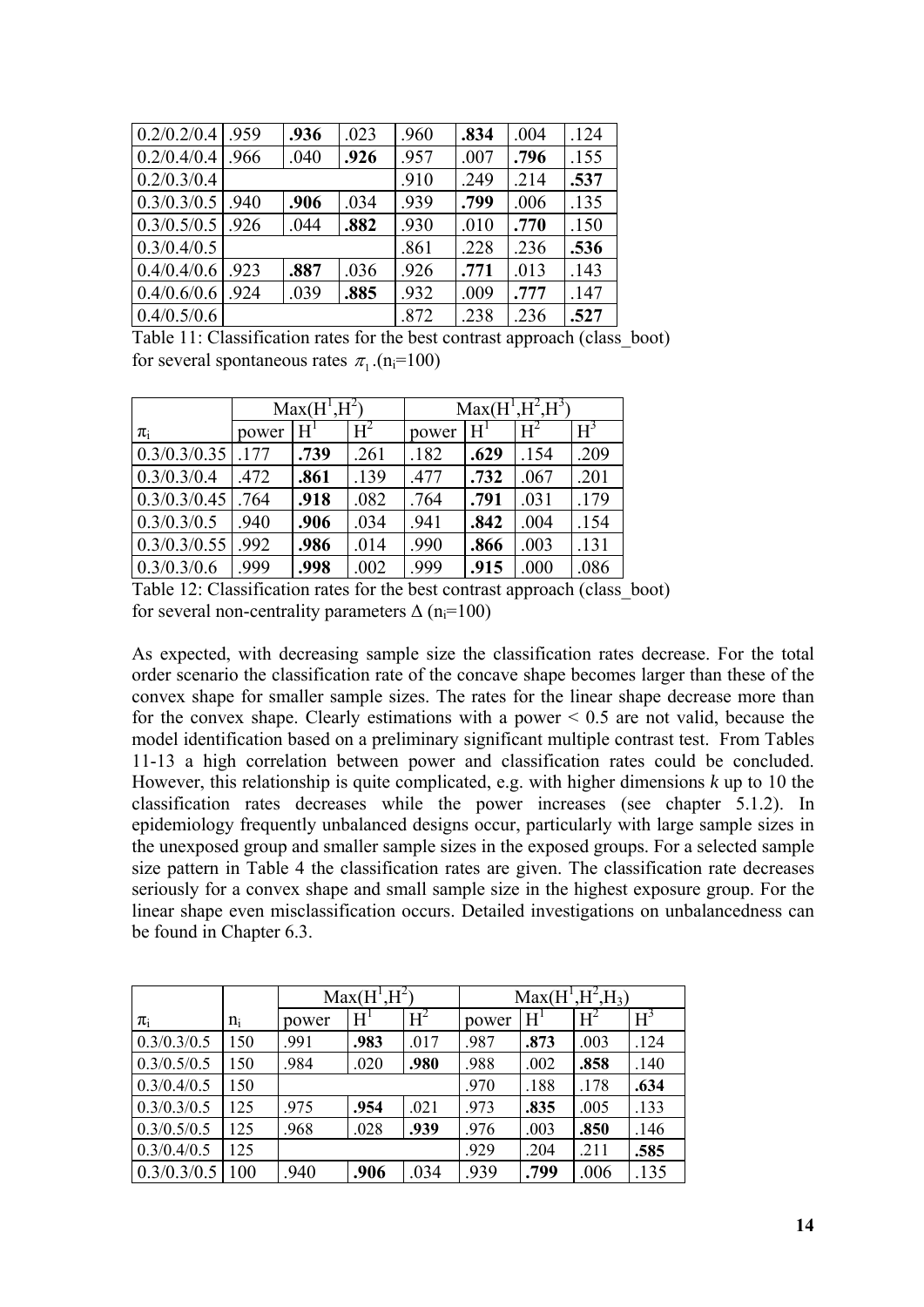| 0.3/0.5/0.5 | 100 | .926 | .044 | .882 | .930 | .010 | .770 | .150 |
|-------------|-----|------|------|------|------|------|------|------|
| 0.3/0.4/0.5 | 100 |      |      |      | .861 | .228 | .236 | .536 |
| 0.3/0.3/0.5 | 75  | .869 | .824 | .044 | .858 | .694 | .017 | .147 |
| 0.3/0.5/0.5 | 75  | .852 | .048 | .804 | .864 | .015 | .788 | .188 |
| 0.3/0.4/0.5 | 75  |      |      |      | .767 | .273 | .246 | .481 |
| 0.3/0.3/0.5 | 50  | .699 | .645 | .054 | .713 | .555 | .026 | .131 |
| 0.3/0.5/0.5 | 50  | .683 | .061 | .622 | .699 | .040 | .746 | .214 |
| 0.3/0.4/0.5 | 50  |      |      |      | .625 | .300 | .290 | .410 |
| 0.3/0.3/0.5 | 25  | .450 | .384 | .065 | .486 | .349 | .042 | .094 |
| 0.3/0.5/0.5 | 25  | .427 | .073 | .354 | .467 | .084 | .678 | .239 |
| 0.3/0.4/0.5 | 25  |      |      |      | .404 | .309 | .330 | .360 |

Table 13: Classification rates for the best contrast approach (class\_boot) for several sample sizes

|             |             | $Max(H^1, H^2)$ |       |       | $Max(H^1, H^2, H^3)$ |       |                |       |
|-------------|-------------|-----------------|-------|-------|----------------------|-------|----------------|-------|
| $\pi_i$     | $n_i$       | power           | $H^1$ | $H^2$ | Power                | $H^1$ | H <sup>2</sup> | $H^3$ |
| 0.3/0.3/0.5 | 100/100/100 | .975            | .954  | .021  | .973                 | .835  | .005           | .133  |
| 0.3/0.5/0.5 | 100/100/100 | .968            | .028  | .939  | .976                 | .003  | .850           | .146  |
| 0.3/0.4/0.5 | 100/100/100 |                 |       |       | .929                 | .204  | .211           | .585  |
| 0.3/0.3/0.5 | 200/80/20   | 0.506           | 0.455 | 0.050 | .529                 | .523  | .079           | .358  |
| 0.3/0.5/0.5 | 200/80/20   | 0.927           | 0.026 | 0.901 | .928                 | .000  | .950           | .050  |
| 0.3/0.4/0.5 | 200/80/20   |                 |       |       | .667                 | .050  | .634           | .315  |

Table 14: Classification rates for the best contrast approach (class\_boot) for an unbalanced design

## **5.1.2 SIMULATION STUDY FOR TOTAL ORDER**

The two approaches will be compared by a simulation study for the total order restriction according to the dimension *k* (Table 15), the sample size n (Table 16), the spontaneous rate  $p_0$  (Table 17), several shapes (Table 18). The approaches are only defined for significant global tests, i.e. with power  $> 0.50$ . Therefore, non-significant simulation results are marked italic.

| .476 Class naive .913 .823 .773 .657 .575 .524 .476 |         |  |                          |     |
|-----------------------------------------------------|---------|--|--------------------------|-----|
| Class boot .971 .901                                |         |  | .801 .749 .673 .608 .561 |     |
| Power                                               | 827 853 |  | .883 .889 .885 .892 .903 |     |
|                                                     |         |  | 4 5 6 7 8                | ∣ ⊌ |

Table 15: Classification rates and power for several dimensions  $k$  (n<sub>j</sub>=100, alternative: 0.01/0.01/…/0.01/0.07)

As expected the classification rates decrease with increasing dimension *k* of the design for a selected shape, although the power increases slightly simultaneously (see Table 15).

| Class naive | -739 |     | 793 799 | .823 | .817    | -856  |
|-------------|------|-----|---------|------|---------|-------|
| Class boot  | 817  |     | 912 901 |      | 901 875 | - 903 |
| Power       | -394 | 614 | .787    | 853  | 926     | - 952 |
| $n_i$       | 25.  | 50. | 75.     | 100- | 125     | -150  |

Table 16: Classification rates and power for several balanced sample sizes  $n_i$  (Alternative: 0.01/0.01/0.01/0.07)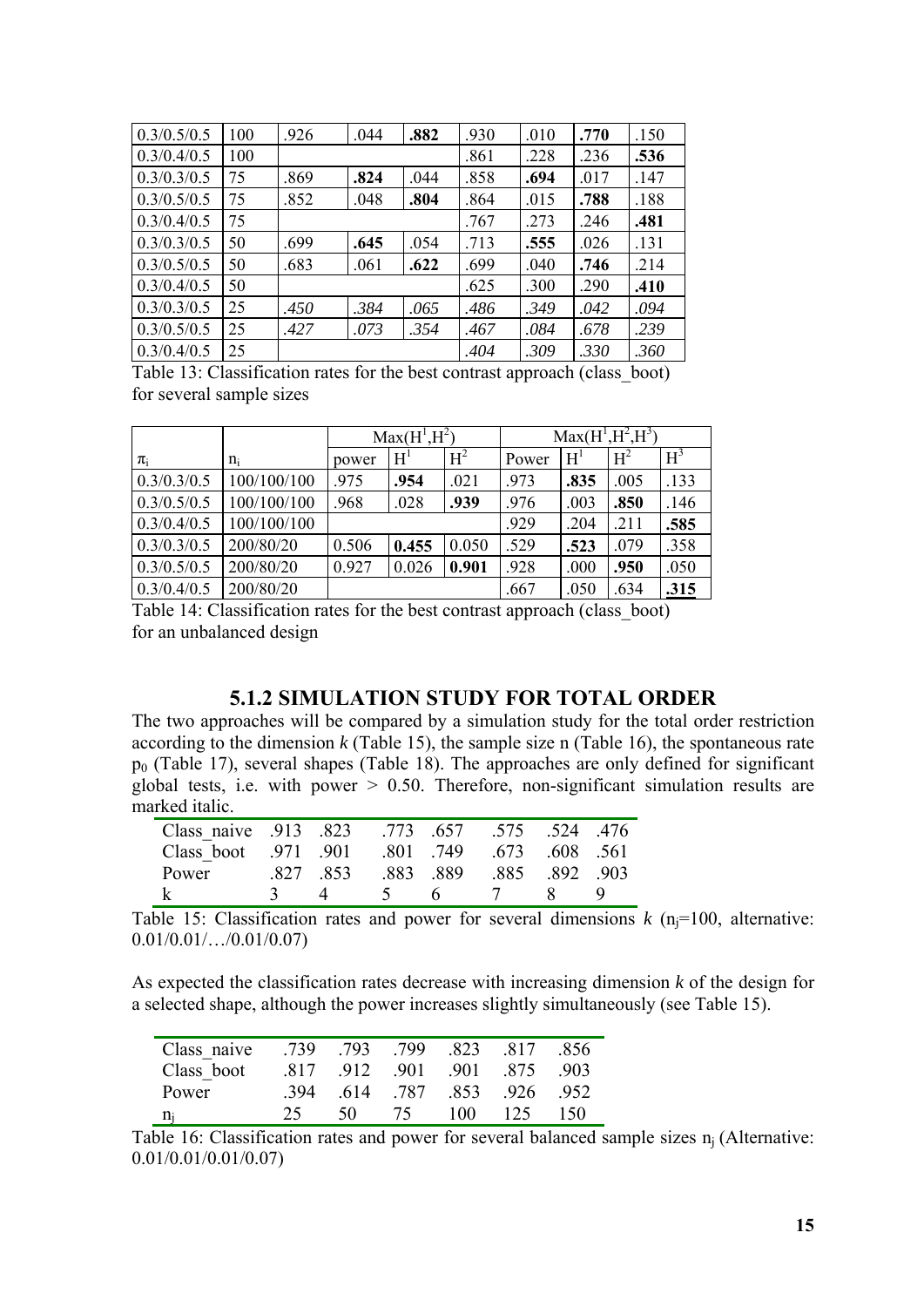| With decreasing sample sizes the classification rates decrease to some extent, but the |  |  |  |  |  |  |
|----------------------------------------------------------------------------------------|--|--|--|--|--|--|
| decrease is much smaller than the related power decrease (see Table 16).               |  |  |  |  |  |  |

| Model of the alternative | Power | Class naiv       | Classs boot      |
|--------------------------|-------|------------------|------------------|
| M1.01/.07/.07/.07        | .742  | M1: 0.507        | M1: 0.522        |
| M2.01/0.04/0.07/0.07     | .753  | M3: 0.311        | M3: 0.395        |
| M3.01/.01/.07/.07        | .915  | M3: 0.764        | M3: 0.787        |
| M4.01/.04/.04/.07        | .671  | M4. 0.397        | M4: 0.378        |
| M5.01/.01/.04/.07        | .840  | M4: 0.482        | M5: 0.375        |
| M6.01/.01/.01/.07        | .853  | M6: 0.823        | M6: 0.901        |
| M7.01/0.03/0.05/.07      | 712   | $M7 \cdot 0.263$ | $M7 \cdot 0.331$ |

Table 17 Best model, classification rates and power  $(n=100, k=3)$ 

From Table 16 can be shown, that alternatives with only one inequality are detected precisely (more details see Chapter 6), while the incorrect classification for alternatives with more inequalities increases. With higher dimensions *k* this incorrect classification increases (Table 18) for the alternatives with more than one inequality.

| Class naive | 0.480 | 0.397 | 0.364 | 0 3 2 7 |
|-------------|-------|-------|-------|---------|
| Power       | 0.695 | 0.671 | 0.634 | 0.585   |
|             |       |       |       |         |

Table 18: Classification rates and power for dimensions  $k$  for model M4 (n<sub>i</sub>=100)

| 405. 422 405. 404 422 510 478 435 404 422 |  |                                          |  |  |
|-------------------------------------------|--|------------------------------------------|--|--|
| Class boot                                |  | .489 .512 .496 .522 .528 .528 .522 .496. |  |  |
| Power                                     |  | .853. 175. 185. 222. 310. 386. 697. 853. |  |  |
| $p_1$                                     |  | .01 .06 .11 .16 .20 .30 .40 .50          |  |  |

Table 19: Classification rates and power for several spontaneous rates  $\pi_1$  (Alternative:

 $\{\pi_1, \pi_1, \pi_1, \pi_1, \pi_1 + \Delta = 0.06\}, \ \ \text{n}_i = 100$ 

Analogously to the power decrease, a serious decrease of classification rate with increasing spontaneous rate  $p_1$  can be seen in Table 19.

| Class naïve                                 | .671.745.823 |                | - 849 | -918 | 925 953    |  |
|---------------------------------------------|--------------|----------------|-------|------|------------|--|
| Class boot                                  |              | .822 841 901   | - 908 | -948 | 942 963    |  |
| Power                                       |              | $.325$ 659 853 | .961  | -985 | -996 - 998 |  |
| non-centrality $\Delta$ 0.03 0.05 0.07 0.09 |              |                |       | 011  | $013$ 015  |  |

Table 20: Classification rates and power for several non-centralities Δ (Alternative:  $0.01/0.01/0.01/\Delta$ , n<sub>i</sub>=100)

The increase of classification rates with increasing non-centrality  $\Delta$  is much steeper than the related power increase (see Table 20)

From these simulation can be concluded,

• The model classification is possible for one-inequality alternatives with rather high classification rate, particularly for the parametric bootstrap approach.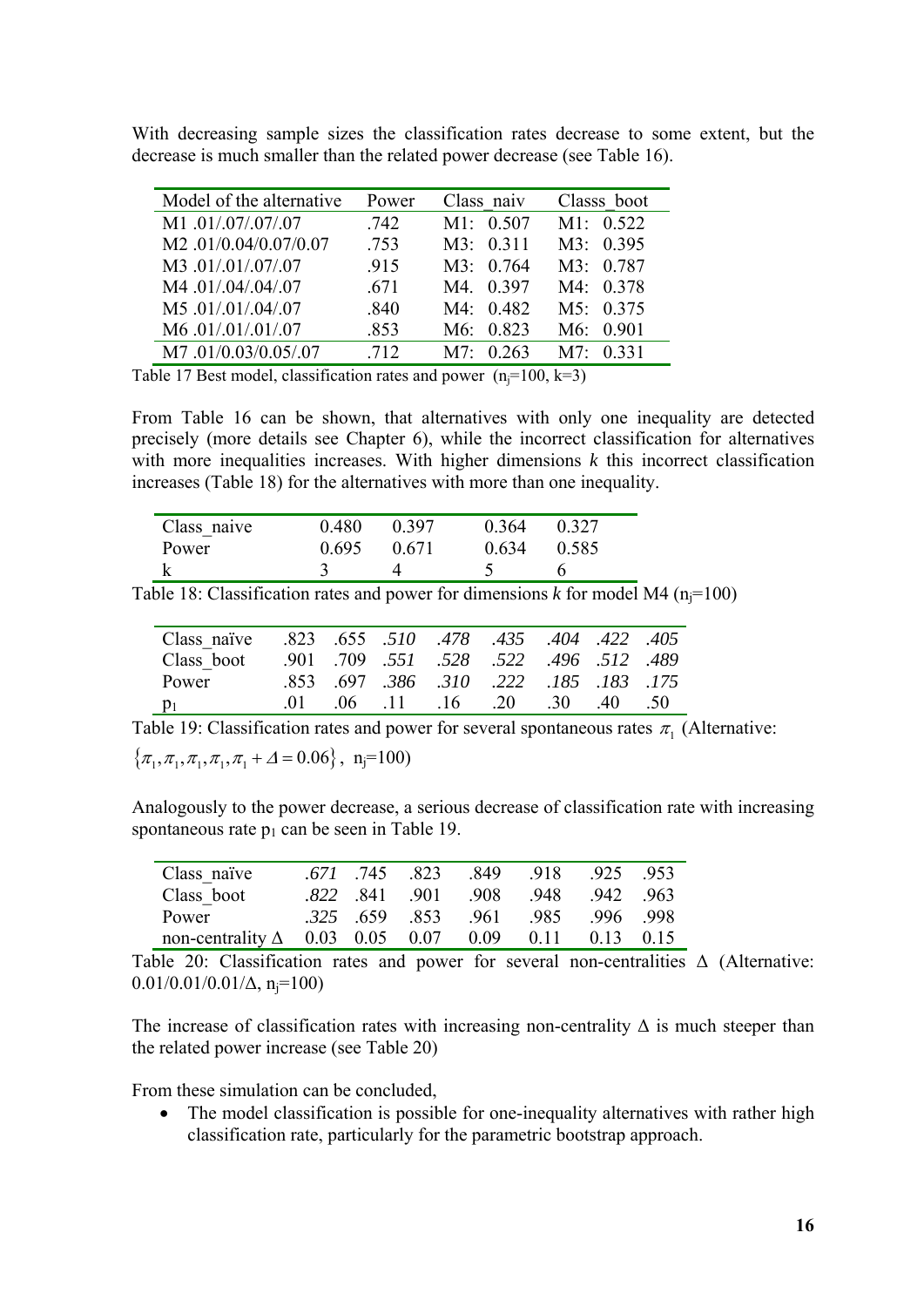- For alternatives with several inequalities acceptable classification rates are only given for the design  $k=3$ .
- The classification rates increase with smaller dimension *k*, higher sample sizes ni, smaller spontaneous rate  $\pi_1$ , higher non-centralities  $\Delta$  and for more concave shapes but not in a direct relationship to power .

#### **5.2 INFORMATION CRITERION FOR ORDER RESTRICTION**

Anraku  $(1999)^{12}$  published a model selection approach based on the information criterion for order restriction for normal distributed variables. The Akaike  $(1974)^{31}$  criterion for the unrestricted maximum likelihood estimator  $\hat{\theta}$ :  $AIC(\hat{\theta}) = l(\hat{\theta}) - p$  (with  $l(\hat{\theta})$  loglikelihood, p dimension of  $\theta$ ) was modified for order-restricted maximum likelihood estimators:

ORIC(
$$
\tilde{\theta}
$$
) =  $l(\tilde{\theta})$  – penalty( $k, n_i$ ).

The penalty term is calculated for each model using the level probabilities under order restriction according to Robertson et al  $(1988)^{28}$ . The models are the null-hypothesis and all elementary alternative hypotheses as described above. In a simulation study for normal variables the correct model classification rates were about 50% for convex, concave, step and linear shapes. For the unbalanced design with an unexposed and two exposure groups in the binomial case the ORIC is as follows (Anraku,  $2003$ )<sup>32</sup>.

The four models are:

$$
M_0\{H_0: \pi_1 = \pi_2 = \pi_3\} , M_1\{H_{M_1}: \pi_1 = \pi_2 < \pi_3\}, M_2\{H_{M_2}: \pi_1 < \pi_2 = \pi_3\}, M_3\{H_{M_3}: \pi_1 < \pi_2 < \pi_3\}
$$

The likelihood is  $L(\pi) = \frac{n_1!}{x_1! (n_1 - x_1)!} \pi_1^{x_1} (1 - \pi_1)^{n_1 - x_1} \frac{n_2!}{x_2! (n_2 - x_2)!} \pi_2^{x_2} (1 - \pi_2)^{n_2 - x_2} \frac{n_3!}{x_3! (n_3 - x_3)!} \pi_3^{x_3} (1 - \pi_3)^{n_3 - x_2}$ 

With the expected values  $\pi_i$ , the crude estimators

$$
\hat{\pi}_1 = \frac{x_1}{n_1}, \hat{\pi}_2 = \frac{x_2}{n_2}, \hat{\pi}_3 = \frac{x_3}{n_3} \quad (n_{11} = x_1, n_{12} = x_2, n_{13} = x_3).
$$

The  $\tilde{\pi}$  are the maximum likelihood estimates under the simple order restriction:

$$
\tilde{\pi}_{j} = \min_{t:2} \max_{s:s\leq i} \frac{\sum_{j=s}^{t} w_{j}\pi_{j}}{\sum_{s=j}^{t} w_{j}}.
$$
 The likelihood for the null-model M<sub>0</sub> is:  
\n
$$
L(\hat{\pi}_{H_{0}}) = \prod_{j=1}^{3} \frac{n_{j}!}{x_{j}!(n_{j}-x_{j})!} \hat{p}_{H_{0}}^{x_{1}+x_{2}+x_{3}}(1-\hat{p}_{H_{0}})^{n_{1}+n_{2}+n_{3}-(x_{1}+x_{2}+x_{3})}
$$
 where  
\n
$$
\hat{p}_{H_{0}} = \frac{x_{1} + x_{2} + x_{3}}{n_{1} + n_{2} + n_{3}} = \frac{w_{1}\pi_{1} + w_{2}\pi_{2} + w_{3}\pi_{3}}{w_{1} + w_{2} + w_{3}}
$$
 provided  $w_{j} = n_{j}$ 

The likelihood for the null-model  $M_1$  is:

$$
L(\hat{\pi}_{M_1}) = \prod_{j=1}^{3} \frac{n_j!}{x_j!(n_j - x_j)!} \tilde{\pi}_{(12)}^{x_1 + x_2} (1 - \tilde{\pi}_{(12)})^{n_1 + n_2 - (x_1 + x_2)} \tilde{\pi}_3^{x_3} (1 - \tilde{\pi}_3)^{n_3 - x_3}
$$
  
where  $\hat{\pi}_{(12)} = \frac{x_1 + x_2}{n_1 + n_2}, \hat{\pi}_3 = \frac{x_3}{n_3}$  if  $\hat{\pi}_{(12)} < \hat{\pi}_3 \implies \tilde{\pi}_{12} = \tilde{\pi}_{(12)}, \tilde{\pi}_3 = \hat{\pi}_3$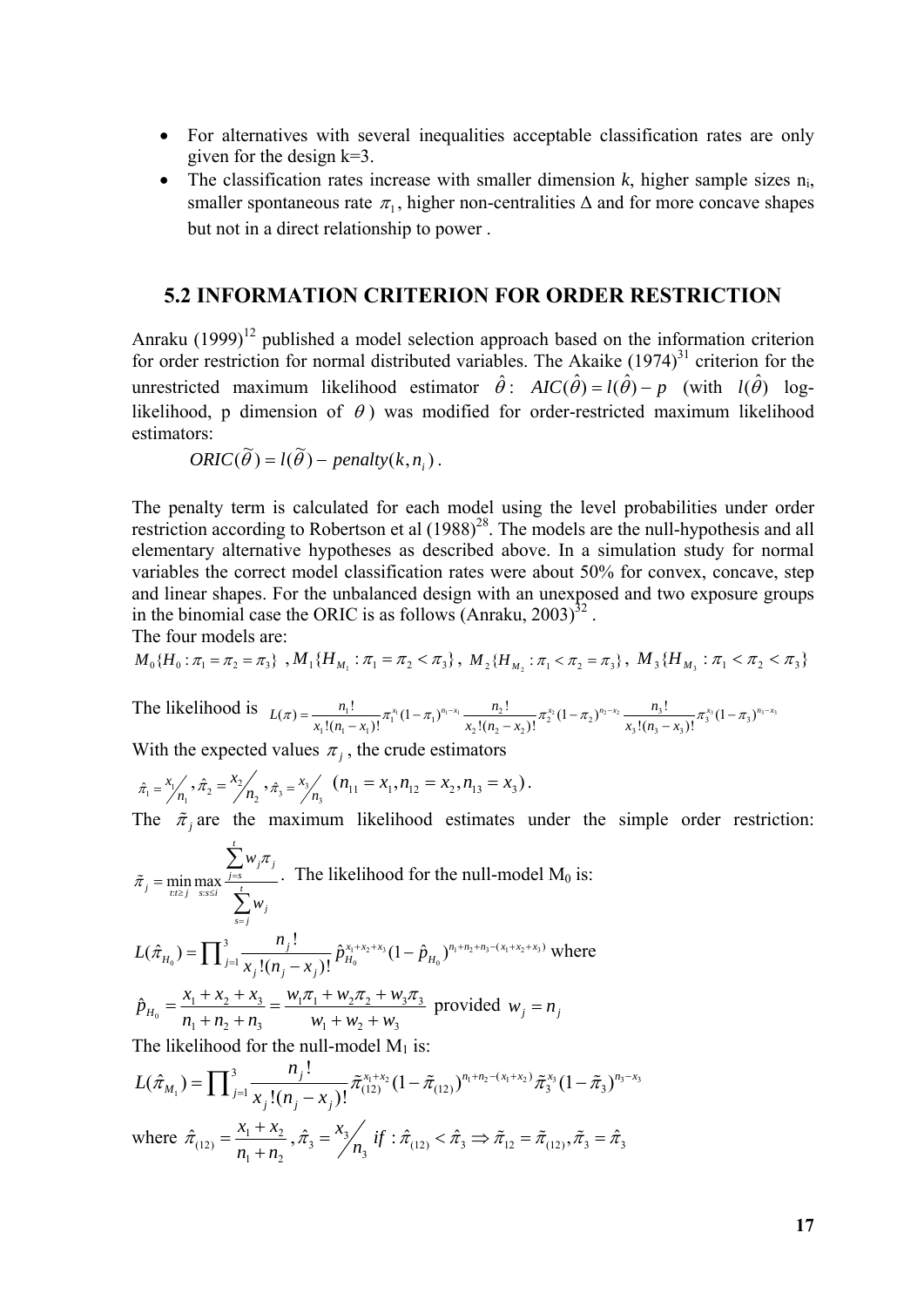$$
if: \hat{\pi}_{(12)} \ge \hat{\pi}_3 \implies \tilde{\pi}_{12} = \tilde{\pi}_3 = \frac{w_{(12)}\hat{\pi}_{(12)} + w_3\hat{\pi}_3}{w_{(12)} + w_3} = \frac{x_1 + x_2 + x_3}{n_1 + n_2 + n_3}
$$

The likelihood for the null-model  $M_2$  is:

$$
L(\hat{\pi}_{M_2}) = \prod_{j=1}^{3} \frac{n_j!}{x_j!(n_j - x_j)!} \tilde{\pi}_{(23)}^{x_2 + x_3} (1 - \tilde{\pi}_{(23)})^{n_2 + n_3 - (x_2 + x_3)} \tilde{\pi}_1^{x_1} (1 - \tilde{\pi}_1)^{n_1 - x_1}
$$
  
where  $\hat{\pi}_{(23)} = \frac{x_2 + x_3}{n_2 + n_3} \hat{\pi}_1 = \frac{x_1}{n_1} \hat{\pi}_1 \hat{\pi}_1 < \hat{\pi}_{(23)} \implies \tilde{\pi}_1 = \tilde{\pi}_1, \tilde{\pi}_{(23)} = \hat{\pi}_{(23)}$ 

$$
if: \hat{\pi}_1 \ge \hat{\pi}_{(23)} \Rightarrow \tilde{\pi}_1 = \tilde{\pi}_{(23)} = \frac{w_1 \hat{\pi}_1 + w_{(23)} \hat{\pi}_{(23)}}{w_1 + w_{(23)}} = \frac{x_1 + x_2 + x_3}{n_1 + n_2 + n_3}
$$

The likelihood for the null-model  $M_3$  is:

$$
L(\hat{\pi}_{M_3}) = \prod_{j=1}^{3} \frac{n_j!}{x_j!(n_j - x_j)!} \pi_1^{x_1} (1 - \pi_1)^{n_1 - x_1} \pi_2^{x_2} (1 - \pi_2)^{n_2 - x_2} \pi_3^{x_3} (1 - \pi_3)^{n_3 - x_3}
$$
  
The model-specific ORIC are:  
*ORIC(M\_r)* = log  $L(\tilde{\pi}_M)$  – penalty $(M_r)$ .  
Where the penalty terms are *penalty(M\_r)* =  $\sum i P\{i, j, w(M_r)\}$ 

*i*=1 With  $w(H) = n_1 + n_2 + n_3$ ,  $w(M_1) = n_1 + n_2$ ,  $n_3$ ,  $w(M_2) = n_1$ ,  $n_2 + n_3$ ,  $w(H) = n_1$ ,  $n_2$ ,  $n_3$ Because  $P\{1, 1, w(H)\} = 1$  *ORIC*(*H*) =  $l(\tilde{\pi}_H) - 1$ 

Because  $P\{1, 2, w(M_1)\} = \frac{1}{2} P\{2, 2, w(M_1)\} = \frac{1}{2} ORIC(M_1) = l(\tilde{\pi}_{M_1}) - \frac{3}{2}$ 

Because  $P\{1, 2, w(M_2)\} = \frac{1}{2} P\{2, 2, w(M_2)\} = \frac{1}{2} ORIC(M_2) = l(\tilde{\pi}_{M_2}) - \frac{3}{2}$ 

Because 
$$
P\{1, 3, w(M_3)\} = \frac{1}{4} - \frac{1}{2\pi} \sin^{-1} \rho
$$
,  $P\{2, 3, w(M_3)\} = \frac{1}{2}$ ,  $P\{3, 3, w(M_3)\} = \frac{1}{4} + \frac{1}{2\pi} \arcsin \rho$ ,  
and  $\rho_{12} = -\sqrt{\frac{n_1 n_3}{(n_1 + n_2)(n_2 + n_3)}} ORIC(M_3) = l(\hat{\pi}_{M_3}) - (2 + \frac{1}{\pi} \arcsin \rho_{12})$ 

Recently Zhao and Peng  $(2002)^{33}$  published a modification of Anraku's approach which converges better for small sample sizes. Because here large sample sizes are assumed throughout, this will be not investigated. Also recently Xiong and El Barmi  $(2002)^{34}$ proposed a modified AIC criterion for the change point problem including a test between different model-specific AICs.

#### **5.2.1 SIMULATION STUDY**

For the unbalanced design with 2 exposure groups in a simulation study the correct classification rates of both approaches were compared for the change-point alternative  $H_1^1$ :  $\pi_0 = \pi_1 < \pi_2$ ,  $H_1^2$ :  $\pi_0 < \pi_1 = \pi_2$  and the simple order alternative (described in chapter 5.2).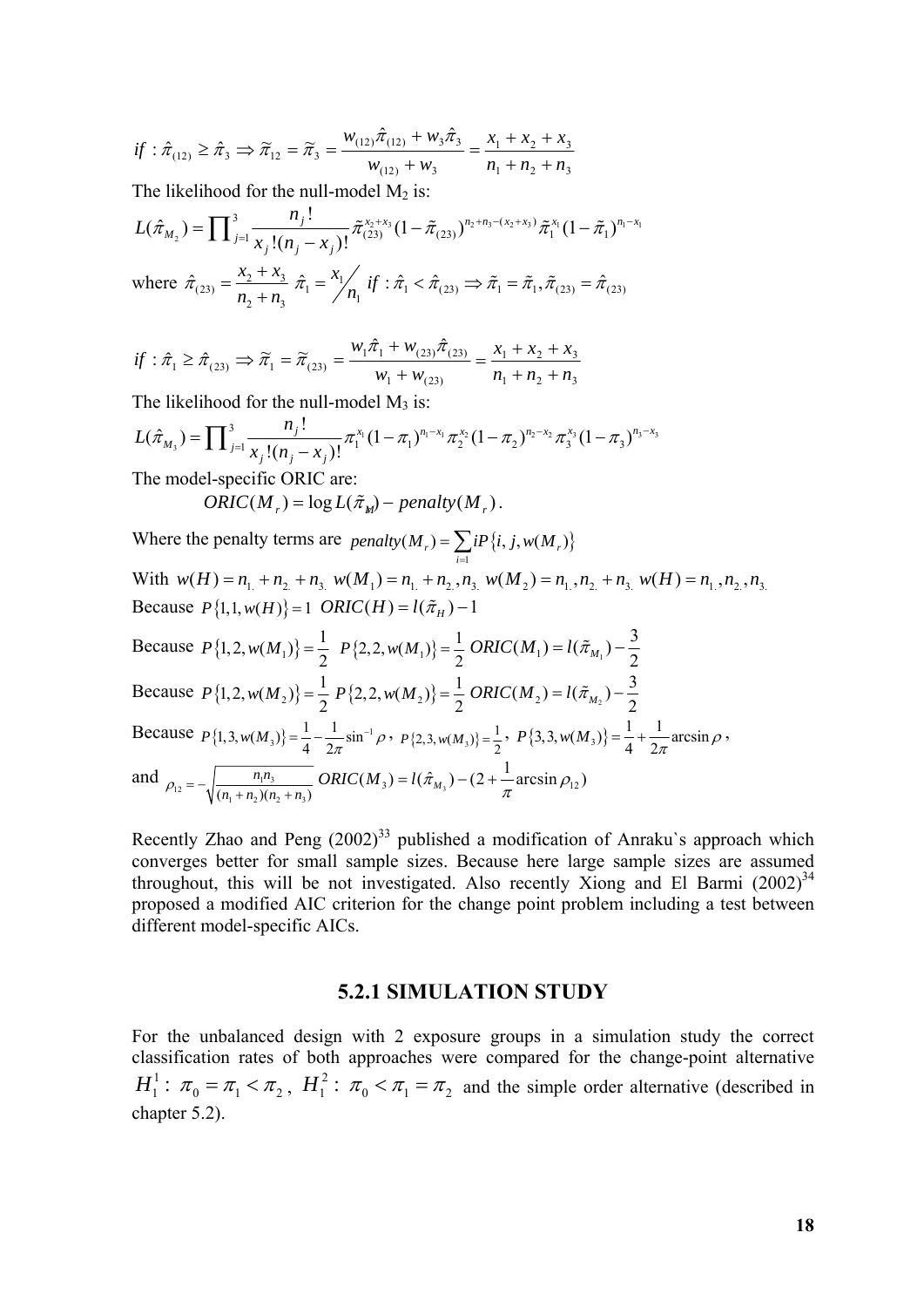|             |       | $ORIC(M_0, M_1, M_2)$ |                |       |       | $ORIC(M_0, M_1, M_2, M_3)$ |       |
|-------------|-------|-----------------------|----------------|-------|-------|----------------------------|-------|
| $\pi_i$     | $M_0$ | $M_1$                 | M <sub>2</sub> | $M_0$ | $M_1$ | M <sub>2</sub>             | $M_3$ |
| 0.3/0.3/0.3 | .758  | .112                  | .129           | .532  | .080  | .093                       | .295  |
| 0.1/0.1/0.3 | .001  | .979                  | .021           | .000  | .588  | .410                       | .002  |
| 0.1/0.3/0.3 | .001  | .020                  | .980           | .001  | .408  | .588                       | .408  |
| 0.1/0.2/0.3 |       |                       |                | .002  | .109  | .174                       | .715  |
| 0.2/0.2/0.4 | .002  | .958                  | .041           | .005  | .578  | .004                       | .414  |
| 0.2/0.4/0.4 | .005  | .029                  | .967           | .003  | .008  | .535                       | .436  |
| 0.2/0.3/0.4 |       |                       |                | .0095 | .184  | .232                       | .575  |
| 0.3/0.3/0.5 | .006  | .940                  | .054           | .004  | .582  | .014                       | .401  |
| 0.3/0.5/0.5 | .004  | .053                  | .943           | .007  | .011  | .566                       | .416  |
| 0.3/0.4/0.5 |       |                       |                | .018  | .221  | .225                       | .536  |
| 0.4/0.4/0.6 | .009  | .940                  | .052           | .008  | .557  | .014                       | .422  |
| 0.4/0.6/0.6 | .009  | .053                  | .940           | .004  | .015  | .555                       | .427  |
| 0.4/0.5/0.6 |       |                       |                | .021  | .221  | .223                       | .536  |

Table 21: Model selection rate for the ORIC approach for several  $\pi_1$  (n<sub>i</sub>=100).

|              | $ORIC(M_0, M_1, M_2)$ |       |                |       | $ORIC(M_0, M_1, M_2, M_3)$ |                |       |  |
|--------------|-----------------------|-------|----------------|-------|----------------------------|----------------|-------|--|
| $\pi_i$      | $M_0$                 | $M_1$ | M <sub>2</sub> | $M_0$ | $M_1$                      | M <sub>2</sub> | $M_3$ |  |
| 0.3/0.3/0.35 | .465                  | .362  | .174           | .386  | .254                       | .132           | .229  |  |
| 0.3/0.3/0.4  | .179                  | .686  | .134           | .156  | .458                       | .102           | .285  |  |
| 0.3/0.3/0.45 | .042                  | .867  | .092           | .039  | .565                       | .049           | .348  |  |
| 0.3/0.3/0.5  | .008                  | .947  | .045           | .0045 | .588                       | .0125          | .395  |  |
| 0.3/0.3/0.55 | .0005                 | .978  | .022           | .000  | .593                       | .0025          | .405  |  |
| 0.3/0.3/0.6  | .000                  | .991  | .009           | .000  | .595                       | .000           | .405  |  |

Table 22: Model selection rate for the ORIC approach for several non-centrality parameters Δ

|             |       |       | $ORIC(M_0, M_1, M_2)$ |                |       |       | $ORIC(M_0, M_1, M_2, M_3)$ |       |
|-------------|-------|-------|-----------------------|----------------|-------|-------|----------------------------|-------|
| $\pi_i$     | $n_i$ | $M_0$ | $M_1$                 | M <sub>2</sub> | $M_0$ | $M_1$ | M <sub>2</sub>             | $M_3$ |
| 0.3/0.3/0.5 | 150   | .0010 | .975                  | .025           | .0000 | .596  | .001                       | .403  |
| 0.3/0.5/0.5 | 150   | .0005 | .021                  | .979           | .0000 | .0025 | .601                       | .400  |
| 0.3/0.4/0.5 | 150   |       |                       |                | .004  | .153  | .175                       | .669  |
| 0.3/0.3/0.5 | 125   | .001  | .972                  | .028           | .000  | .565  | .007                       | .428  |
| 0.3/0.5/0.5 | 125   | .002  | .026                  | .972           | .0015 | .005  | .596                       | .398  |
| 0.3/0.4/0.5 | 125   |       |                       |                | .006  | .193  | .206                       | .596  |
| 0.3/0.3/0.5 | 100   | .006  | .940                  | .054           | .004  | .582  | .014                       | .401  |
| 0.3/0.5/0.5 | 100   | .004  | .053                  | .943           | .007  | .011  | .566                       | .416  |
| 0.3/0.4/0.5 | 100   |       |                       |                | .018  | .221  | .225                       | .536  |
| 0.3/0.3/0.5 | 75    | .024  | .908                  | .069           | .012  | .574  | .025                       | .39   |
| 0.3/0.5/0.5 | 75    | .025  | .072                  | .903           | .021  | .023  | .525                       | .432  |
| 0.3/0.4/0.5 | 75    |       |                       |                | .046  | .242  | .252                       | .461  |
| 0.3/0.3/0.5 | 50    | .067  | .828                  | .105           | .051  | .517  | .062                       | .375  |
| 0.3/0.5/0.5 | 50    | .064  | .100                  | .837           | .052  | .055  | .574                       | .320  |
| 0.3/0.4/0.5 | 50    |       |                       |                | .080  | .284  | .324                       | .314  |
| 0.3/0.3/0.5 | 25    | .196  | .644                  | .160           | .152  | .433  | .100                       | .316  |
| 0.3/0.5/0.5 | 25    | .199  | .153                  | .649           | .182  | .082  | .382                       | .355  |
| 0.3/0.4/0.5 | 25    |       |                       |                | .200  | .254  | .264                       | .283  |

Table 23: Model selection rate for the ORIC approach for several sample sizes  $n_j$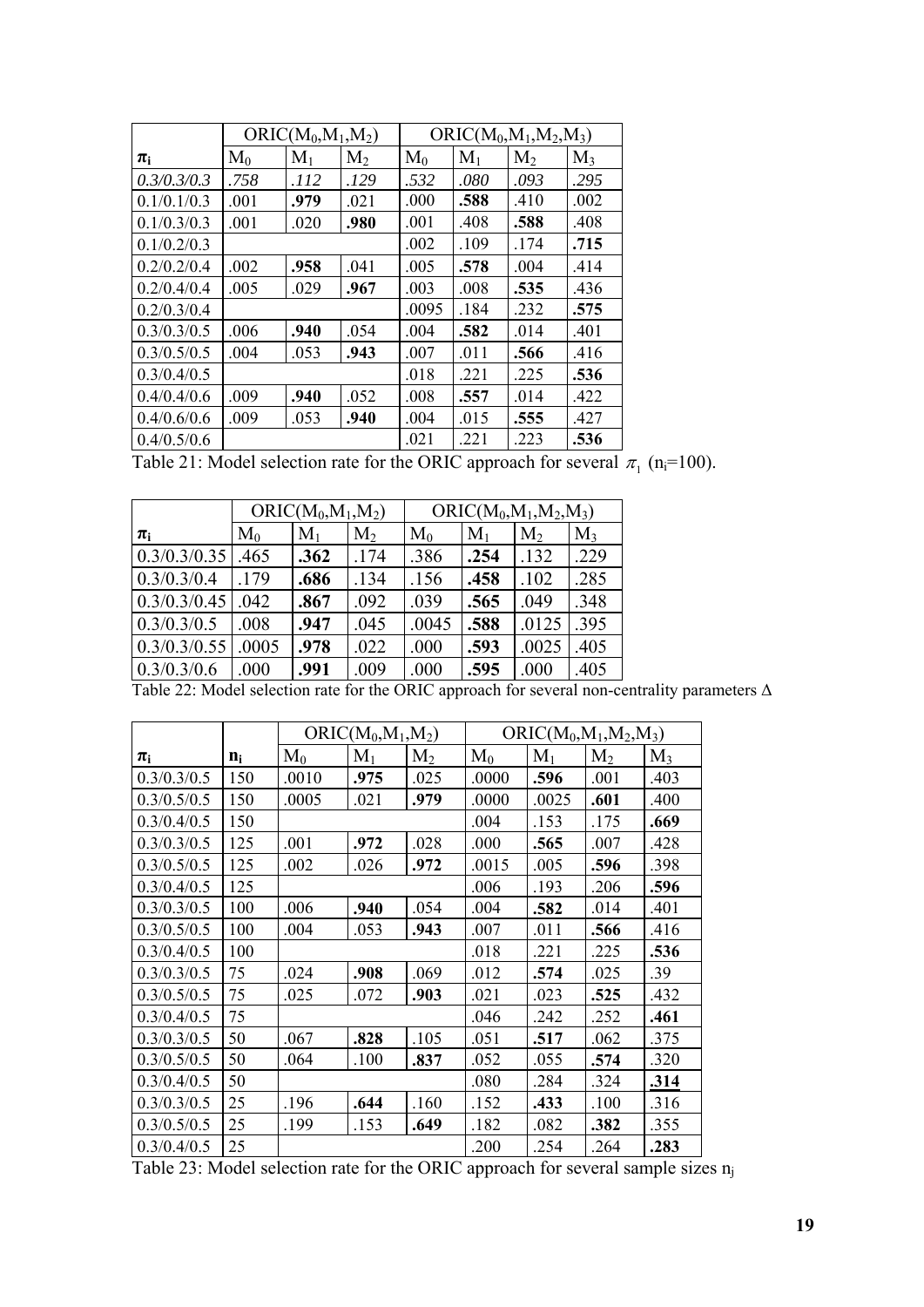|             |             |       | $ORIC(M_0, M_1, M_2)$ |       |       |       | $ORIC(M_0, M_1, M_2, M_3)$ |       |
|-------------|-------------|-------|-----------------------|-------|-------|-------|----------------------------|-------|
| $\pi_i$     | $n_i$       | $M_0$ | $M_1$                 | $M_2$ | $M_0$ | $M_1$ | M <sub>2</sub>             | $M_3$ |
| 0.3/0.3/0.5 | 100/100/100 | .006  | .940                  | .054  | 0.004 | 0.582 | 0.014                      | 0.401 |
| 0.3/0.5/0.5 | 100/100/100 | .004  | .053                  | .943  | 0.007 | 0.011 | 0.566                      | 0.416 |
| 0.3/0.4/0.5 | 100/100/100 |       |                       |       | 0.018 | 0.221 | 0.225                      | 0.536 |
| 0.3/0.3/0.5 | 133/133/34  | .092  | .842                  | .067  | .075  | .553  | .030                       | .343  |
| 0.3/0.5/0.5 | 133/133/34  | .005  | .010                  | .977  | .0035 | .006  | .630                       | .361  |
| 0.3/0.4/0.5 | 133/133/34  |       |                       |       | .0480 | .145  | .362                       | .446  |
| 0.3/0.3/0.5 | 180/102/18  | .195  | .681                  | .124  | .156  | .483  | .078                       | .285  |
| 0.3/0.5/0.5 | 180/102/18  | .006  | .024                  | .971  | .0035 | .004  | .609                       | .384  |
| 0.3/0.4/0.5 | 180/102/18  |       |                       |       | .082  | .140  | .406                       | .374  |
| 0.3/0.3/0.5 | 92/134/74   | .103  | .950                  | .038  | .014  | .600  | .014                       | .374  |
| 0.3/0.5/0.5 | 92/134/74   | .009  | .036                  | .956  | .008  | .008  | .620                       | .366  |
| 0.3/0.4/0.5 | 92/134/74   |       |                       |       | .036  | .216  | .258                       | .491  |
| 0.3/0.3/0.5 | 34/133/133  | .005  | .972                  | .024  | .003  | .613  | .004                       | .381  |
| 0.3/0.5/0.5 | 34/133/133  | .078  | .076                  | .847  | .055  | .036  | .587                       | .322  |
| 0.3/0.4/0.5 | 34/133/133  |       |                       |       | .061  | .321  | .175                       | .444  |

Table 24: Model selection rate for the ORIC approach for an unbalanced design

For the unbalanced design with three groups in a simulation study the correct classification rates of both approaches were compared for the two scenarios  $ORIC(M_0, M_1, M_2)$  and  $ORIC(M_0,M_1,M_2,M_3)$ . From the first row in Table 21 where no differences between the proportions is investigated, the principle difference to the best contrast approach can be seen. The ORIC approach does not control  $\alpha$ , i.e. under the null-hypothesis only in 76 respective 53% cases  $M_0$  will be selected, not 95%. The false selection rates are for the recessive and dominant model similar, while for the additive model much larger. The difference of selection rates between the two scenarios is substantial, while the difference between the three models is small. The influence of different non-centrality parameters  $\Delta$ for the convex alternative  $[\pi_0, \pi_0, \pi_0 + \Delta]$  is quite different for the both scenarios. For ORIC( $M_0, M_1, M_2$ ) is a strong increase of the selection rate, but for ORIC( $M_0, M_1, M_2, M_3$ ) there is a threshold and the false selection is concentrated in the additive model (see Table 22). With increasing sample size the model selection rates increases (Table 23), whereas for the linear alternative a much stronger increase can be observed. Four patterns of unbalanced sample sizes were used in Table 24, each adjusted to a total sample size of 300. When the informative group in the convex alternative has the lowest sample size a serious decrease in correct model selection occur. For these patterns the model selection rate of the linear alternative decreases substantially and even misclassifications are possible.

Alone from the simulation of the null-hypothesis the differences between both approaches becomes clear: the best contrast approach estimates  $\alpha$  as size (power under H<sub>0</sub>) and for this about 5% each model reveals the same classification rate. The ORIC approach identifies in about 76% the null-model and the alternative models with about 11 and 13%. Both approaches differ substantially: the parametric bootstrap is a testing approach with conditional characterization of the alternative, ORIC approach is a model estimation approach without control of the false positive error rate  $\alpha$ . A direct comparison is not possible.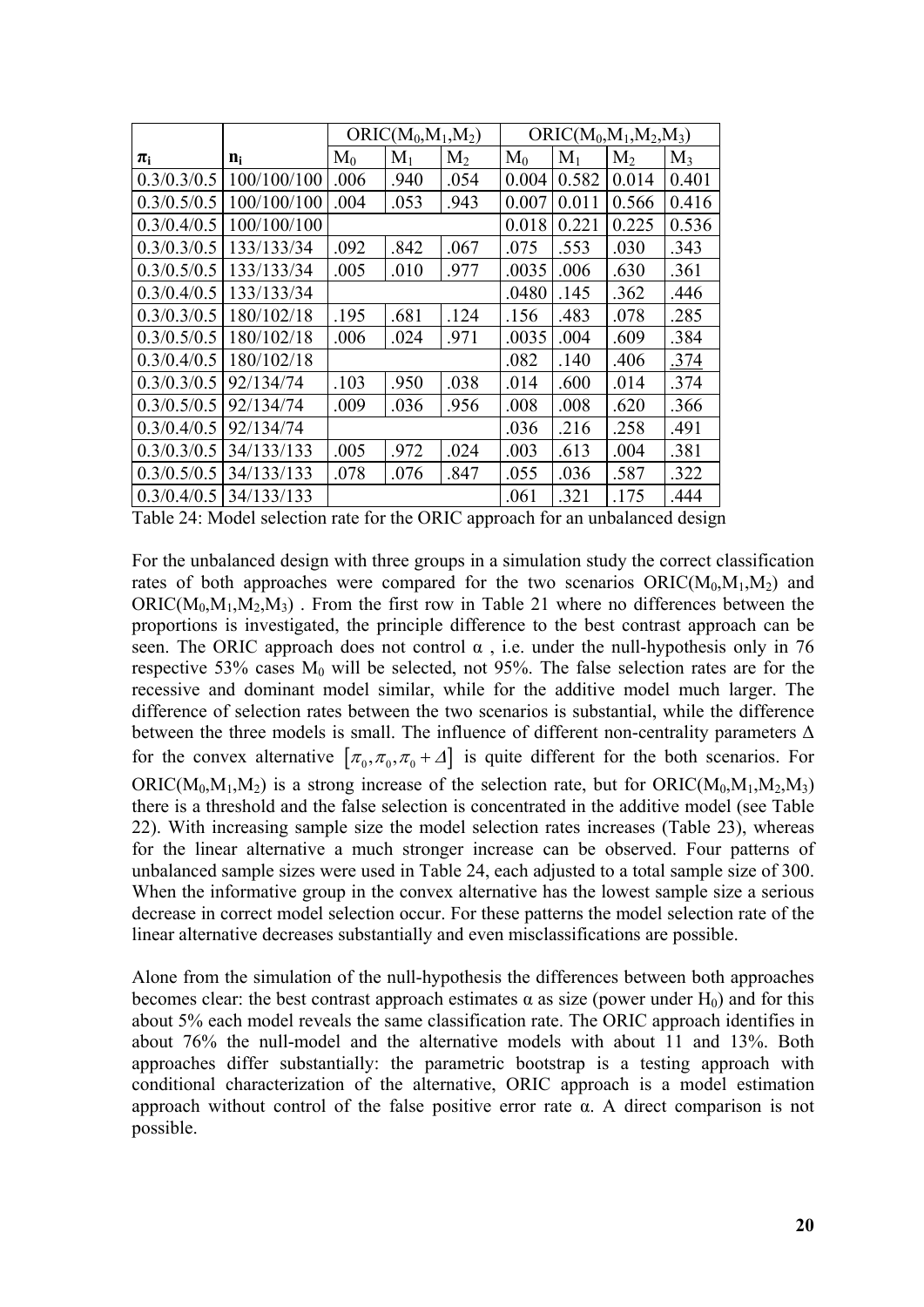Convex and concave shapes will be classified similar by the ORIC-approach, but different by the best contrast approach reflecting the impact of power (impact of the different variance estimators). Analogously the classification rates increases with decreasing spontaneous rates  $p_0$  and the sample size, particularly in the best contrast approach. For the typically unbalanced designs in epidemiology a serious decrease in classification rates occurs only if small sample sizes occur in informative groups.

Linear, convex and concave shapes will be classified similar by the ORIC-approach. These effects are analogously to the normal distributed experiment in Anraku's  $(1999)^{12}$ simulation study.

## **6. ESTIMATION A CHANGE POINT 6.1 TESTING AND CLASSIFICATION APPROACH**

A special case of order restricted inference is the consideration of step shapes only, the most special case is the identification of exactly one step – denoted as change-point problem according to Hirotsu and Marumo  $(2002)^{34}$  Pastor-Barriuso et al. $(2003)^{35}$ . For example in a diabetes study with the relationship between 2-hour plasma glucose and mortality the following questions were formulated  $35$ : exists a certain glucose level at which the mortality risk increases markedly? Can this change-point estimated? What is the shape of the risk relationship above, below and around this change point? This chapter proposes a simple solution for the first and second question, and demonstrates the difficulties in answering the last question.

In chapter 4 approaches considering a trend as any monotone increasing pattern of the dose-response. Here we discuss a simpler approach: the assumption that a dose-response can be characterize by a lower part, an upper part and an abrupt change between both, only. This seems to be rather naïve. But we will demonstrate that this change point problem is a substantial member of the all-pattern trend problem. Moreover, in some epidemiological problems exactly this question arises, like in the diabetes example, and some practical data can be appropriately analyzed. Proposals in the literature are directed on the proof of the existence of such a change point only. But epidemiologist want not simply to know that such a change exist, they want furthermore information where this change is located. Here we demonstrate the estimation of the change point q characterized by its correct classification rate by means of multiple contrast tests, i.e. in a testing framework. The hypotheses system for a change from  $q$  to  $q+1$  is:

$$
H_0: \ \pi_1 = \pi_2 = \dots = \pi_k
$$
  
\n
$$
H_1: \ \pi_1 = \dots = \pi_q < \pi_{q+1} = \dots = \pi_k \qquad q \in (1, \dots, k-1)
$$

In epidemiology the exposure groups are not too frequently characterized by an exact amount of exposure, commonly only a range is available, e.g. 1-2 cups coffee per day, or 50-100 μg/L arsenic in drinking water. If exact doses are available the change point can be estimated using the hypothesis of sigmoidicity according to Hirotsu and Marumo  $(2002)^{34}$ . The above hypotheses system can be tested by multiple step contrasts. Exactly (k-1) step contrasts are appropriate for testing the above hypothesis: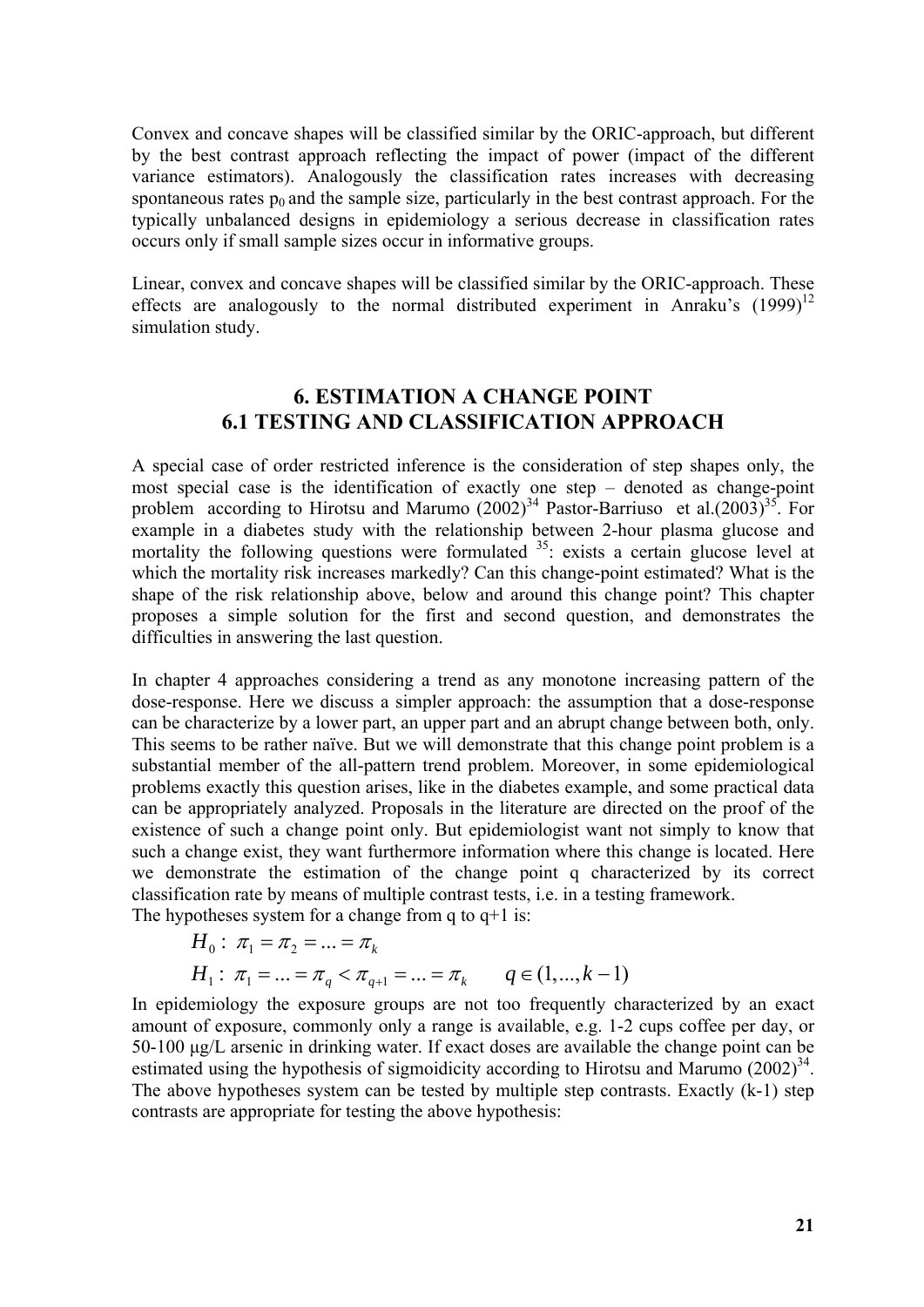|                          | $(-k,$ 1, 1,  1)                |                  |  |
|--------------------------|---------------------------------|------------------|--|
|                          | $(-(k-1), -(k-1), 2, \dots 2)$  |                  |  |
| <b>Contract Contract</b> | المناد المناد المنادر المنادرات |                  |  |
| $(-1,$                   | $-1$                            | $-1, \ldots, k)$ |  |

This principle was introduced as cumulative chi-square method Hirotsu  $(1982)^{36}$ . For the simple design with an unexposed and three exposure groups exactly three possible change points q exists and for each change point exactly one contrast is optimal:

 $q \quad c_1 \quad c_2 \quad c_3 \quad c_4$  $1 \quad (-3 \quad 1 \quad 1 \quad 1)$  $2(-2 -2 2 2)$  $3(-1 -1 -1 3)$ 

Optimal means simply the maximum test statistics because the  $t_{SC}^i$  itself are normal distributed and hence standardized, and  $t_{MC}$  is q-variate normal distributed. The contrast coefficients  $c_{ij}$  are defined for the general unbalanced design to Hirotsu et al. (1992)<sup>37</sup>:

$$
c_{ij} = \begin{cases} -n_j / \sum_{l=1}^j n_l & \text{if } j = 1, ..., q \\ n_j / \sum_{l=j}^k n_l & \text{if } j = q+1, ..., k \end{cases}
$$

These step contrasts reveal a nice property to transform the k-sample problem into an unbalanced two-sample problem, which can be used later for estimation the unadjusted relative risk (or odds ratio) "above/below" the change point Moreover, the step contrasts belong to a broader class of multiple contrasts. Isotonic contrasts approximate quite well the power of the likelihood ratio test for total ordered hypothesis, while the bivariate up/down-proposals (Neuhauser and Hothorn  $(1997)^{38}$ , Stewart and Ruberg  $(2000)^{39}$ ) use only the two extreme contrasts. This can be simply explained for a balanced design with four groups.

| Type of contrasts | Alternative                     | Contrast $c_i$       | No. of contrasts |
|-------------------|---------------------------------|----------------------|------------------|
| Isotonic          | $\pi_1 < \pi_2 = \pi_3 = \pi_4$ | $\{-3 \ 1 \ 1 \ 1\}$ | $2^{k-1}-1$      |
|                   | $\pi_1 = \pi_2 < \pi_3 = \pi_4$ | $\{-1 -1 1 1 \}$     |                  |
|                   | $\pi_1 = \pi_2 = \pi_3 < \pi_4$ | $\{-1 -1 -1 3\}$     |                  |
|                   | $\pi_1 < \pi_2 < \pi_3 < \pi_4$ | $\{-3 -1 \ 1 \ 3\}$  |                  |
|                   | $\pi_1 = \pi_2 < \pi_3 < \pi_4$ | $\{-1 -1 0 2\}$      |                  |
|                   | $\pi_1 < \pi_2 = \pi_3 < \pi_4$ | $\{-1 \ 0 \ 0 \ 1\}$ |                  |
|                   | $\pi_1 < \pi_2 < \pi_3 = \pi_4$ | $\{-2\ 0\ 1\ 1\}$    |                  |
| <b>Step</b>       | $\pi_1 < \pi_2 = \pi_3 = \pi_4$ | $\{-3 \ 1 \ 1 \ 1\}$ | $k-1$            |
|                   | $\pi_1 = \pi_2 < \pi_3 = \pi_4$ | $\{-1 -1 \ 1 \ 1\}$  |                  |
|                   | $\pi_1 = \pi_2 = \pi_3 < \pi_4$ | $\{-1 -1 -1 3\}$     |                  |
| Up/down           | $\pi_1 < \pi_2 = \pi_3 = \pi_4$ | $\{-3\;1\;1\;1\}$    | $\overline{2}$   |
|                   | $\pi_1 = \pi_2 = \pi_3 < \pi_4$ | $\{-1 -1 -1 3\}$     |                  |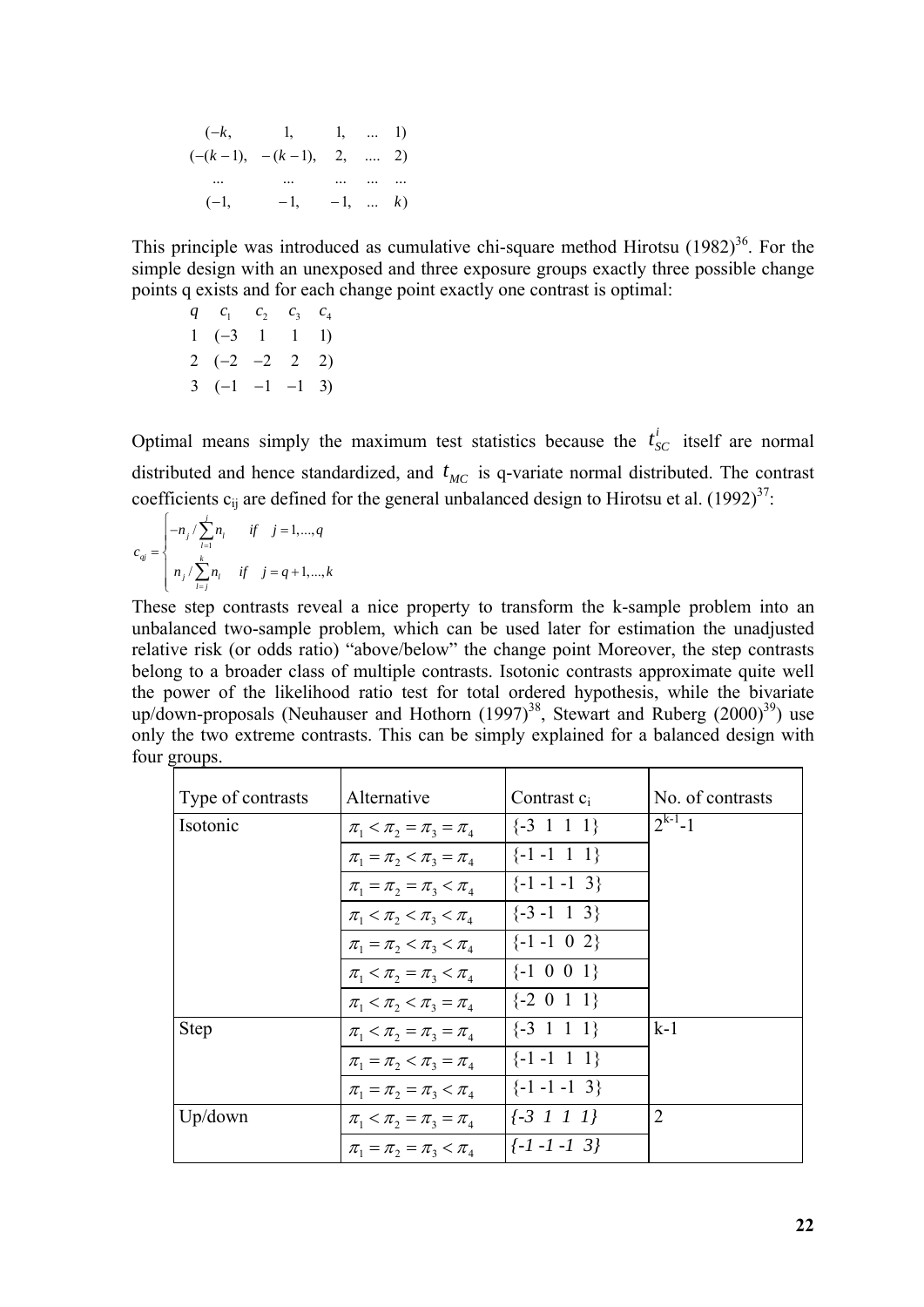Under this view multiple step contrasts represent a good compromise even for trend testing in general, much less dependence of the power on the shape compared with single linear contrast (frequently used) or up/down, still not the full information compared with isotonic contrasts, but with *k* instead of  $2^{k-1}-1$  contrasts.

For normal populations Worsley  $(1979)^{40}$  proposed a likelihood ratio test taking the maximum over quadratic forms of step-contrasts. However, the distribution under the nullhypothesis is rather complicated. A related approach is the reduced monotonic regression approach by Schell and Singh  $(1987)^{41}$  which allows multiple change points. A Bayesian version for binary data and multiple prognostic factors was recently published by Holmes and Heard  $(2003)^{42}$ . If at least one –anyone- contrast is significant, a global decision against the null-hypothesis is possible. But this is only a global decision; no information on the change point q is available directly.

### **6.2 SIMULATIONS**

The two approaches will be compared by a simulation study for the total order restriction according to the dimension *k* (Table 25, the sample size n (Table 26), the spontaneous rate  $\pi$ <sub>0</sub> (Table 27), several shapes (Table 28).

| 984. Class naive 985 |                   |        | .966.961 | 957  | - 960 |
|----------------------|-------------------|--------|----------|------|-------|
| Class boot .992 .987 |                   |        | .977.971 | 971  | - 964 |
| Power                | 828 845           |        | 861 899  | -889 | -894  |
|                      | $\mathbf{\Delta}$ | $\sim$ |          |      |       |

Table 25: Classification rates and power for several dimensions  $k$  (n<sub>i</sub>=100, alternative: 0.01/0.01/…/0.01/0.07)

As expected the classification rates decrease with increasing dimension k, although the power increases slightly simultaneously (see Table 25). The decrease is much weaker compared with that of the total order alternative.

| Class naive | .808 |     |    | .964.972.984.986    |                 |
|-------------|------|-----|----|---------------------|-----------------|
| Class boot  | .809 |     |    | .973.978.987.989    |                 |
| Power       |      |     |    | 393 618 742 845 903 |                 |
| $n_i$       | -25- | 50. | 75 | 700.                | T <sub>25</sub> |

Table 26: Classification rates and power for several balanced sample sizes  $n_i$  (Alternative: 0.01/0.01/0.01/0.07)

With decreasing sample sizes the classification rates decrease only slightly as long the power is > 0.50, and the decrease is much smaller than the power decrease (see Table 26).

| 675, 681, 746, 759, 759, 884, 807, 984 |          |  |                                    |  |
|----------------------------------------|----------|--|------------------------------------|--|
| Class boot                             |          |  | .987 .903 .817 .767 .766 .679 .682 |  |
| Power                                  |          |  | .845 .488 .373 .312 .266 .226 .210 |  |
| $p_1$                                  | $\Omega$ |  | $(06 \t11 \t16 \t20 \t30 \t40$     |  |

Table 27: Classification rates and power for several spontaneous rates  $p_1$  (Alternative:  $\{\pi_1, \pi_1, \pi_1, \pi_1, \pi_1 + \Delta = 0.06\}$ , n<sub>j</sub>=100)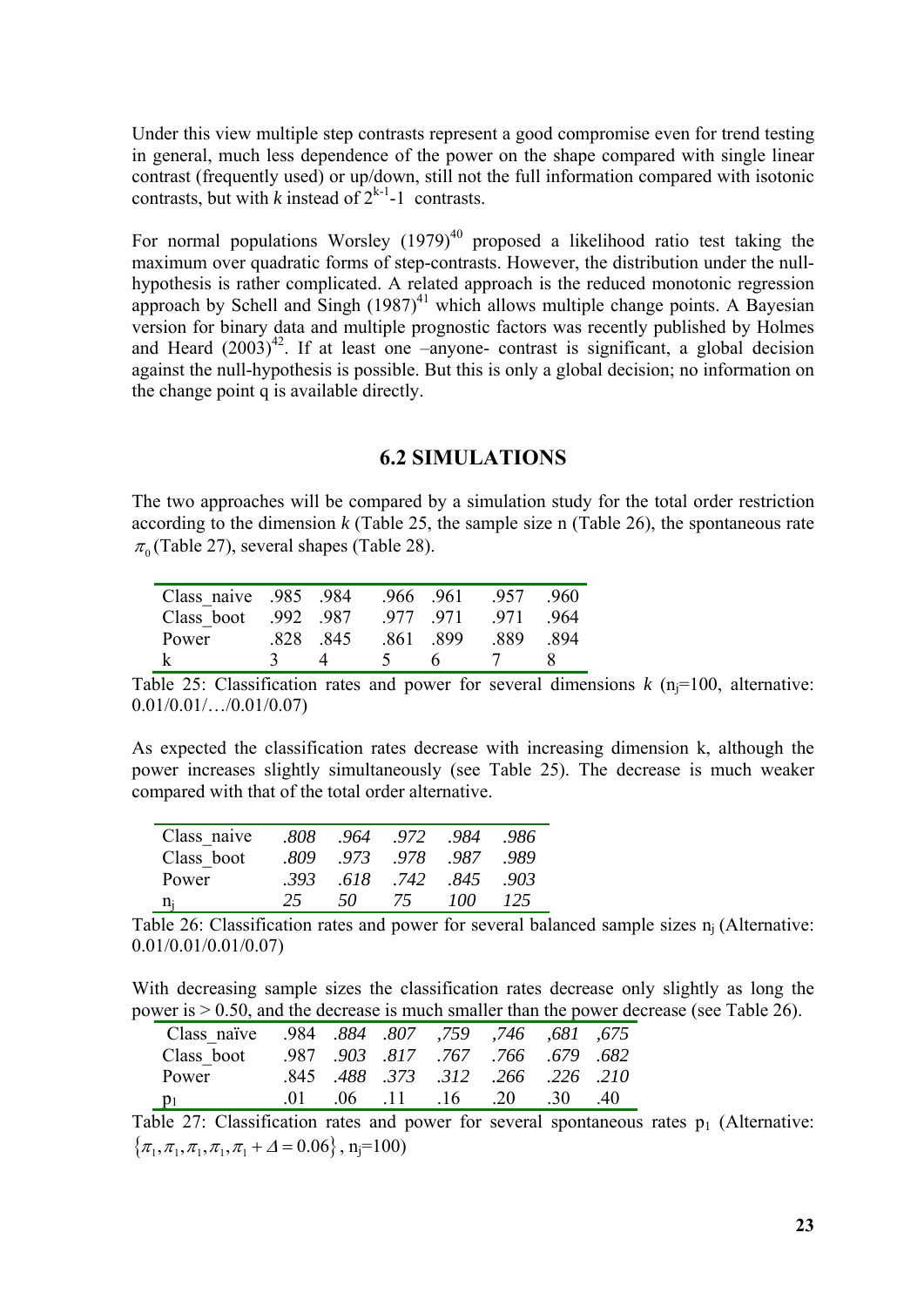A serious decrease of classification rate with increasing spontaneous rate  $p_0$  can be seen in Table 27. The decrease is much weaker compared with the total order alternative.

| Class naïve                            | .942 968 | - 982 | - 995 | -997 | -999 |
|----------------------------------------|----------|-------|-------|------|------|
| Class boot                             | 953 973  | -985  | - 994 | -998 | -999 |
| Power                                  | 479 773  | -904  | 972   | -991 | -999 |
| non-centrality $\Delta$ 0.03 0.05 0.07 |          |       | 0.09  | 011  | 0.13 |

Table 28: Classification rates and power for several non-centralities Δ (Alternative:  $0.01/0.01/0.01/\Delta$ , n<sub>i</sub>=100)

The increase of classification rates with increasing non-centrality  $\Delta$  is much steeper than the power increase (see Table 28). For a very large non-centrality  $\Delta$  the classification is almost sure.

| Alternative             | $\mathbf k$    | $n_i$ | Power | Class naiv | Class boot |
|-------------------------|----------------|-------|-------|------------|------------|
| .01/.01/.07             | 3              | 100   | .818  | .981       | .991       |
| .01/.07/.07             |                | 100   | .728  | .863       | .845       |
| .01/.01/.01/.07         | $\overline{4}$ | 100   | .855  | .973       | .978       |
| .01/.01/.07/.07         |                | 100   | .910  | .863       | .850       |
| .01/.07/.07/.07         |                | 100   | .749  | .788       | .762       |
| .11/.11/.11/.17         |                | 100   | .365  | .816       | .830       |
| .11/.11/.17/.17         |                | 100   | .442  | .699       | .691       |
| .11/.17/.17/.17         |                | 100   | .342  | .671       | .659       |
| .11/.11/.11/.17         |                | 150   | .485  | .852       | .861       |
| .11/.11/.17/.17         |                | 150   | .559  | .770       | .765       |
| .11/.17/.17/.17         |                | 150   | .448  | .751       | .737       |
| .40/.40/.40/.46         |                | 800   | .839  | .922       | .924       |
| 40/.40/.46/.46          |                | 800   | .938  | .894       | .890       |
| 40/.46/.46/.46          |                | 800   | .840  | .899       | .902       |
| .01/.01/.01/.01/.07     | 5              | 100   | .865  | .970       | .977       |
| .01/.01/.01/.07/.07     |                | 100   | .956  | .871       | .862       |
| .01/.01/.07/.07/.07     |                | 100   | .934  | .832       | .820       |
| .01/.07/.07/.07/.07     |                | 100   | .721  | .747       | .730       |
| .01/.01/.01/.01/.07     | 6              | 100   | .884  | .964       | .972       |
| .01/.01/.01/.07/.07     |                | 100   | .971  | .861       | .847       |
| .01/.01/.07/.07/.07     |                | 100   | .976  | .835       | .819       |
| .01/.01/.07/.07/.07/.07 |                | 100   | .950  | .825       | .809       |
| .01/.07/.07/.07/.07     |                | 100   | .676  | .729       | .711       |

Table 29: Classification rates and power for several locations of the change point and  $k=3,4,5$ 

With larger change points *s* the classification rates increases monotonously, but the rates for the parametric bootstrap are better than for the naïve approach only for the largest possible change point. The incorrect classification is asymmetrical in direction of overestimation the change point q, while underestimation is rather small.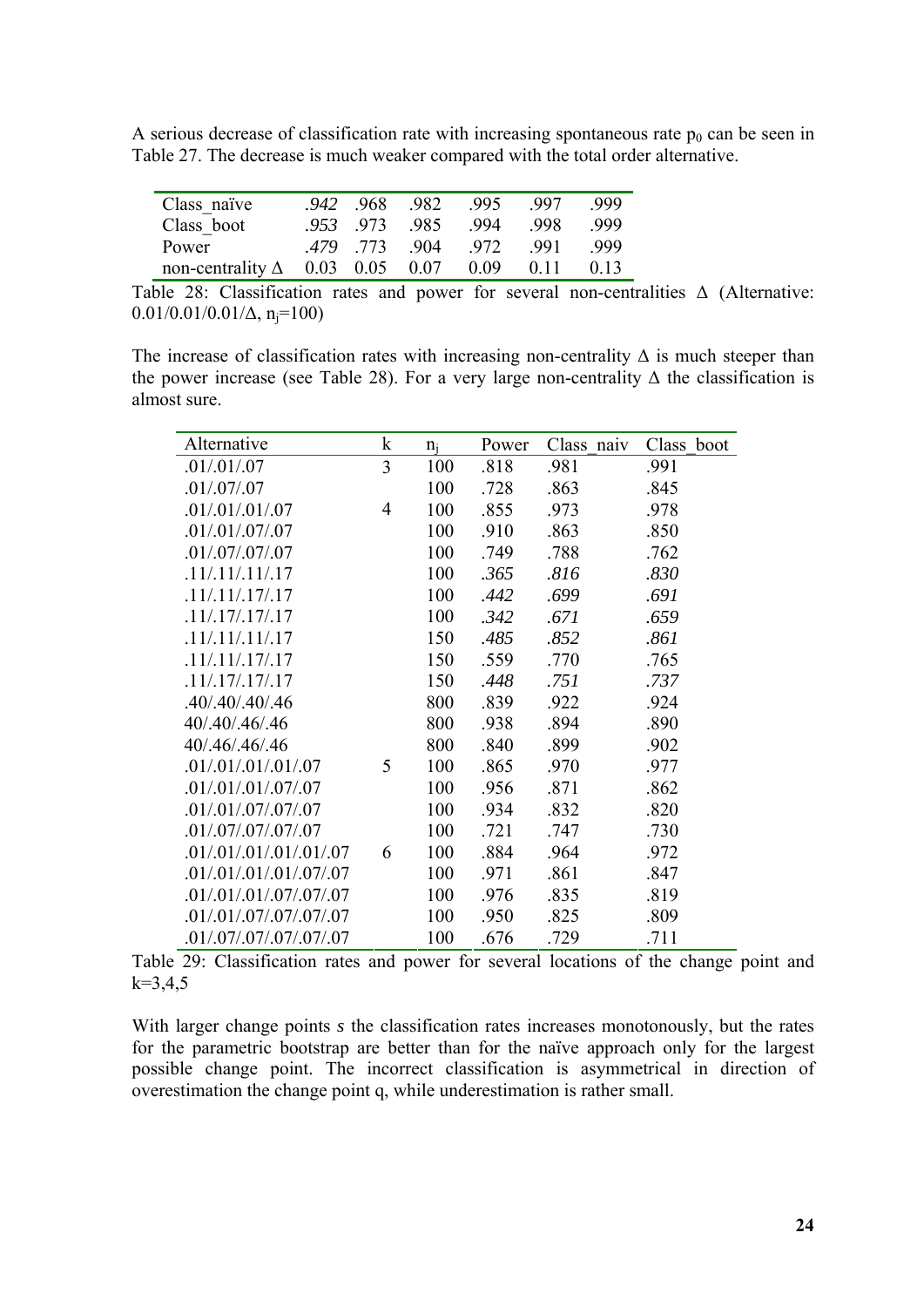| Alternative                 | M1    | M2    | M <sub>3</sub> | M4    | M <sub>5</sub> | Cum        | Cum     |
|-----------------------------|-------|-------|----------------|-------|----------------|------------|---------|
|                             |       |       |                |       |                | over.      | under.  |
| $.01/.01/.01/.01/.07$ 5     | -000- | .000  | .001           | 027   | .972           | $\sim 100$ | 0.028   |
| $.01/01/01/01/07/07$ 4      | 000   | - 002 | 012            | 847   | -139           | 0.139      | 0.014   |
| $.01/01/01/07/07/07/07$ 3   | -000  | 011   | -819           | - 119 | -051           | 0.17       | 0 0 1 1 |
| $.01/.01/.07/.07/.07/.07$ 2 | 004   | -809  | -117           | -038  | -032           | 0.187      | 0.004   |
| .01/07/07/07/07/07          | 711   | - 135 | 052            | 050   | 053            | 0.29       |         |

Table 30: Asymmetrical cumulative false classification rates  $(n_i=100)$ 

After a significant test on a change point, the estimation of the change point can be performed by model selection. A selection between transition models in logistic regression is recently available (1). The estimation of a change point in likelihood ratio ordering based on a AIC-test, with the disadvantage of a yes/no decision for a change point without information of the correct classification. Multiple change points can be identified by testing the sub-spaces right and/or left of the change point q by conditional testing according to Xiong and Barmi  $(2002)^{19}$ .

In practice the change point definition is relative to the pattern of proportions. In Table 31 the switch from  $q=3$  to  $q=2$  reveals a monotonic increase of the estimation of model 2. This increase is weaker for the switch from  $q=3$  to  $q=1$  according to the asymmetrical effect described in Table 31.

| Alternative     | Switch             | Power | M1   | M <sub>2</sub> | M <sub>3</sub> |
|-----------------|--------------------|-------|------|----------------|----------------|
| .01/.01/.01/.07 | $q=4\rightarrow 3$ | .862  | .000 | .021           | .979           |
| .01/.01/.02/.07 |                    | .809  | .001 | .114           | .885           |
| .01/.01/.03/.07 |                    | .809  | .001 | .268           | .731           |
| .01/.01/.04/.07 |                    | .820  | .005 | .454           | .541           |
| .01/.01/.05/.07 |                    | .851  | .004 | .629           | .367           |
| .01/0.01/06/07  |                    | .885  | .002 | .770           | .229           |
| .01/.01/.07/.07 |                    | .907  | .004 | .843           | .153           |
| .01/.01/.01/.07 | $q=4\rightarrow 2$ | .862  | .000 | .021           | .979           |
| .01/.02/.02/.07 |                    | .727  | .009 | .074           | .917           |
| .01/.03/.03/.07 |                    | .639  | .084 | .156           | .761           |
| .01/.04/.04/.07 |                    | .603  | .222 | .188           | .590           |
| .01/.05/.05/.07 |                    | .599  | .422 | .241           | .337           |
| .01/.06/.06/.07 |                    | .662  | .610 | .196           | .193           |
| .01/.07/.07/.07 |                    | .728  | .764 | .147           | .089           |

Table 31: Model classification rates for the bootstrap approach for switching the change point from  $q=4$  to  $q=3$  respective  $q=2$  ( $n_i=100$ )

### **6.3. EXTREME UNBALANCED EXPOSURE DATA**

Particularly in environmental studies, many data for unexposed and low to medium exposed persons exist, but rarely data with high exposure exist - fortunately from an ethical point of view. However, extreme unbalanced 2 by *k* tables results and the statistical outcome depends on the rare high exposed data seriously. Costantino et al.  $(1995)^{17}$ published a case-control study for respiratory cancer possibly caused by long-term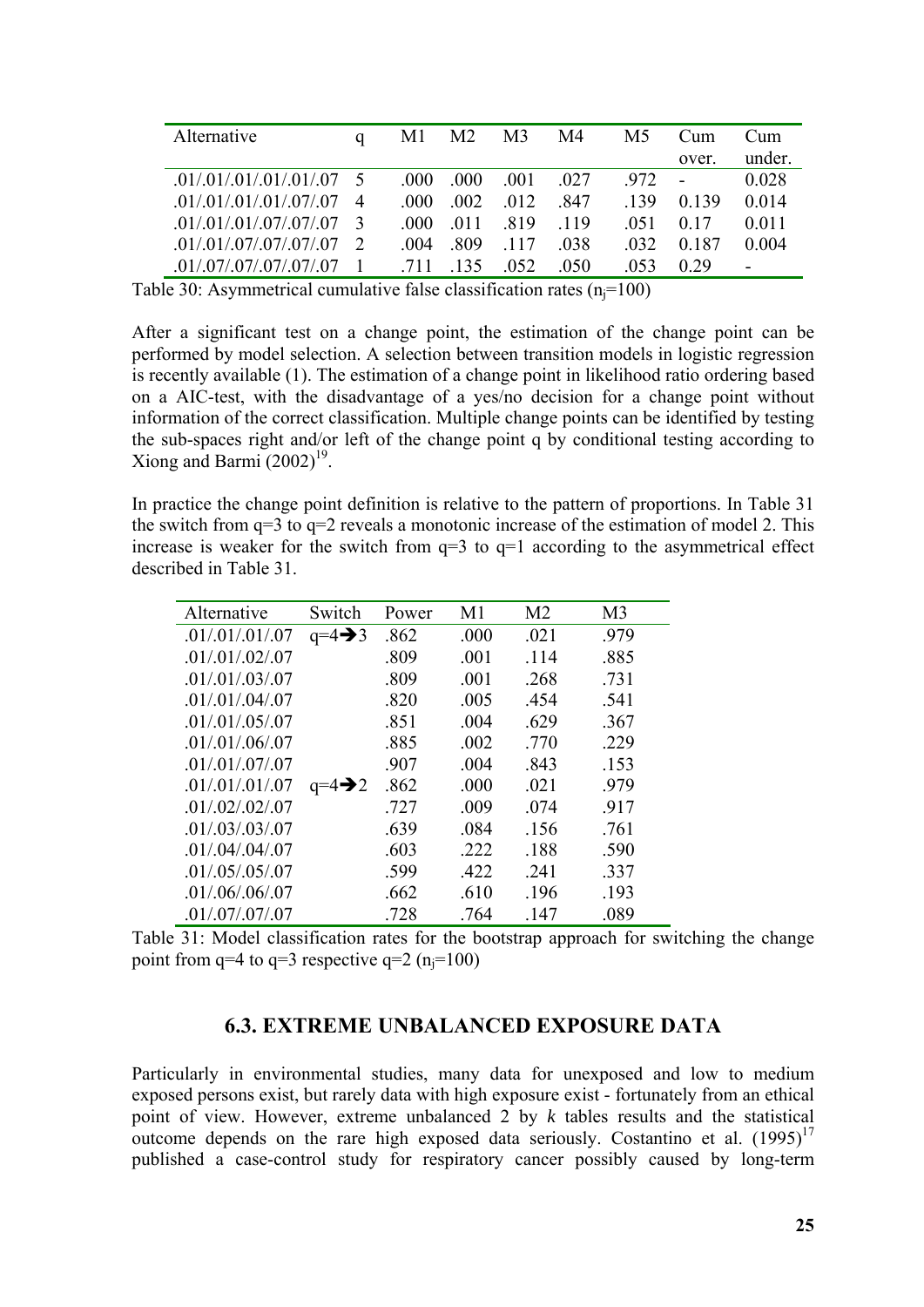exposure to coke oven emissions, with a sample size of 10198 in the unexposed group but 487 in the highest exposure group (see Table 2). A more extreme example is the study on child cancer and magnetic fields from high voltage installations where sample size is 2 in the highest exposure group but 6457 in the unexposed group Olsen et al.  $(1993)^{13}$ . (see Table 3). For moderate unbalanced designs the power is not seriously influenced (Bretz and Hothorn  $(2002)^{29}$ , but here we look really on extremely unbalanced designs and the power decreases seriously with such a degree of unbalancedness although the total sample size is constant. Accordingly the correct classification rate decreases. If the total sample size is increased to achieve the same power, the correct classification is in the same magnitude of the balanced case. Interesting is that the correct classification increases if the change point decreases, i.e. a less unbalanced two-sample design results. Epidemiologically is a change point at a high exposure based on rare data very vague, however becomes more stable for medium-to-high exposure based on some more data for theses groups together.

| Sample sizes    | Shape              | power | Class naiv | Class boot |
|-----------------|--------------------|-------|------------|------------|
| 200/200/200/200 | .05/0.05/0.05/10   | .682  | .930       | .935       |
| 540/200/40/20   | .05/0.05/0.05/10   | .251  | .755       | .758       |
| 200/200/200/200 | .05/0.05/0.10/0.10 | .792  | .843       | .831       |
| 540/200/40/20   | .05/0.05/0.10/0.10 | .425  | .698       | .687       |
| 200/200/200/200 | .05/0.10/0.10      | .603  | .795       | .783       |
| 540/200/40/20   | .05/0.10/0.10      | .755  | .856       | .854       |
| 400/400/400/400 | .05/0.05/0.05/10   | .915  | .965       | .971       |
| 1340/200/40/20  | .05/0.05/0.05/10   | .266  | .749       | .749       |
| 400/400/400/400 | .05/0.05/0.10/0.10 | .968  | .920       | .916       |
| 1340/200/40/20  | .05/0.05/0.10/0.10 | .438  | .674       | .667       |
| 400/400/400/400 | .05/0.10/0.10      | .903  | .907       | .904       |
| 1340/200/40/20  | .05/.10/.10/.10    | .832  | .882       | .883       |
| 9740/200/40/20  | .05/.05/.05/.10    | .252  | .696       | .702       |

Table 32: Model classification rates for the bootstrap approach for extreme unbalanced designs

Unbalanced designs where the smallest sample size occurs at the informative groups (large change point s) reveal a clearly reduced classification rate, but the decrease compared with the balanced design is much weaker than the related power loss. A further reduction occurs for "in-between"-change points as long the sample size of the pooled informative groups is still smaller than in the lower exposure groups because of the interaction between the location of the change point and the sample size pattern. A further substantial increase of the sample size for the unexposed group has nearly no influence on the classification rate.

## **6.4 ASYMPTOTIC POWER**

According to Bretz and Hothorn  $(2002)^{29}$  the asymptotic power for the change point test is: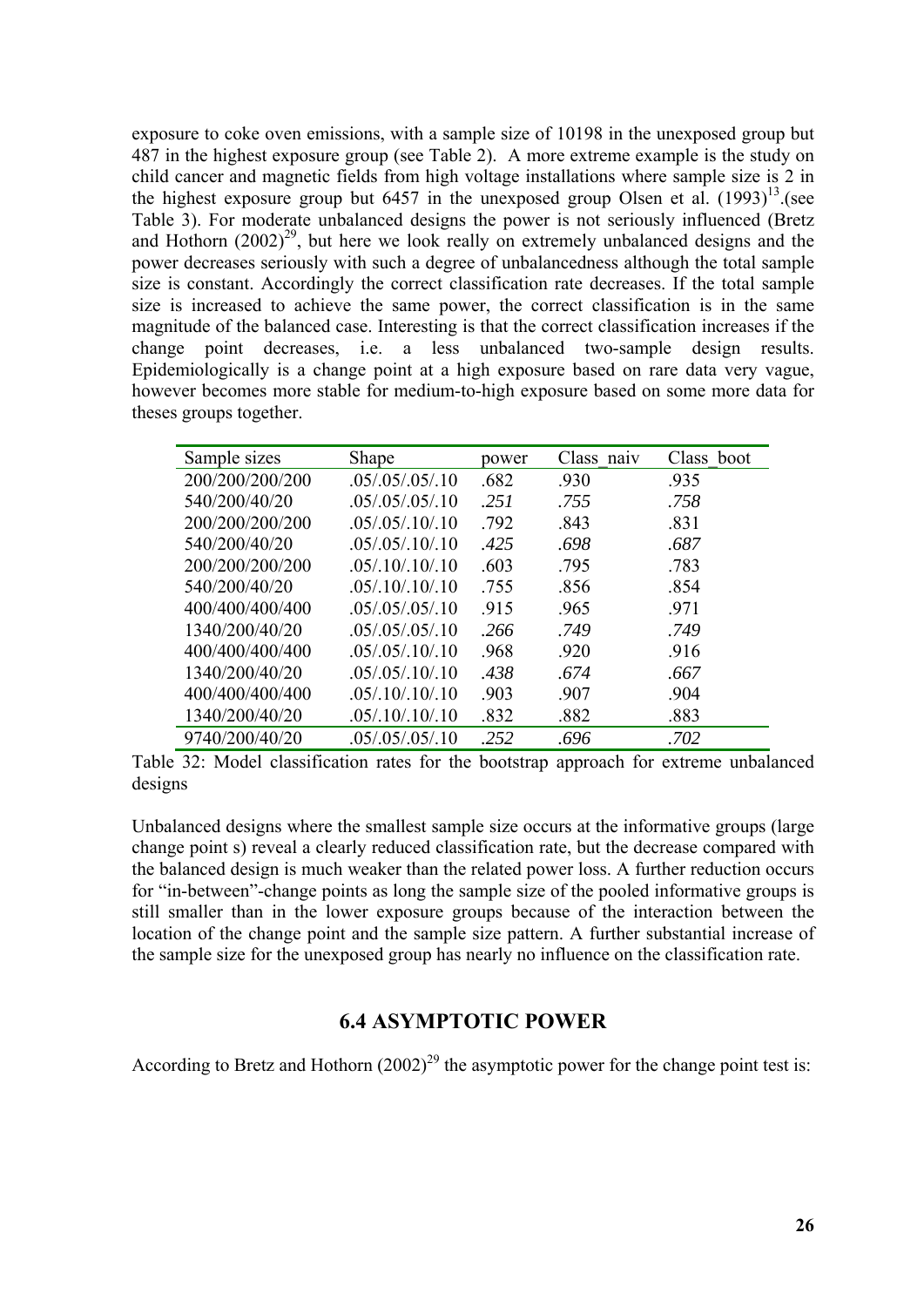power = 
$$
P(T_a^m \ge z_{q,1-a} | H_A)
$$
  
\n=  $P\left(\max_{1 \le i \le q} \{T_{i,a}^s\} \ge z_{q,1-a} | H_A \right)$   
\n=  $1 - P\left(\max_{1 \le i \le q} \{T_{i,a}^s\} < z_{q,1-a} | H_A \right)$   
\n=  $1 - P\left(T_{1,a}^s < z_{q,1-a} \land \dots \land T_{q,a}^s < z_{q,1-a} | H_A \right)$   
\npower =  $P(T_a^m \ge z_{q,1-a} | H_A)$   
\n=  $P\left(\max_{1 \le i \le q} \{T_{i,a}^s\} \ge z_{q,1-a} | H_A \right)$   
\n=  $1 - P\left(\max_{1 \le i \le q} \{T_{i,a}^s\} < z_{q,1-a} | H_A \right)$   
\n=  $1 - P\left(T_{1,a}^s < z_{q,1-a} \land \dots \land T_{q,a}^s < z_{q,1-a} | H_A \right)$   
\n=  $1 - P\left(T_{1,a}^s < z_{q,1-a} \land \dots \land T_{q,a}^s < z_{q,1-a} | H_A \right)$   
\n=  $1 - P\left(T_{1,a}^s - E_A(T_{1,a}^s) < \frac{z_{1-a} - E_A(T_{1,a}^s)}{\sqrt{V_A(T_{1,a}^s)}} \land \dots \land \frac{T_{q,a}^s - E_A(T_{1,a}^s)}{\sqrt{V_A(T_{q,a}^s)}} < \frac{z_{1-a} - E_A(T_{1,a}^s)}{\sqrt{V_A(T_{q,a}^s)}} \right)$   
\n=  $1 - \Phi_q \left( (z_{q,1-a} - e) \text{diag}(\frac{1}{y_1}, \dots, \frac{1}{y_q}); 0, R \right)$ .  
\nNow,  $z_{q,1-a} = (z_{q,1-a}, \dots, z_{q,1-a})$  stands for the q-variate normal

 $100(1-\alpha)$  – equipercentage point under H<sub>0</sub>  $e = (E_A(T_{1,a}^s),..., E_A(T_{q,a}^s))$ 

and  $\mathbf{v} = (v_1, ..., v_q) = (\sqrt{V_A(T_{1,a}^s)}, ..., \sqrt{V_A(T_{q,a}^s)})$  $A \big\{ \begin{array}{c} I \ q, a \end{array}$  $(v_1, ..., v_q) = \left(\sqrt{V_A(T_{1,a}^s)}, ..., \sqrt{V_A(T_{q,a}^s)}\right)$  are the vectorially summarized

expectations and variances, as introduced in section 2. The asymptotic correlation matrix **R** derived above can be of a complicated structure.

A R-code makes power calculation for arbitrary sample site pattern, shapes of the dose response and dimensions *k* available. In Figure 2 the power for increasing global sample sizes N was calculated for two rather unbalanced sample size patterns *(Pattern P2 {0.8\*N, 0.125\*N, 0.05\*N, 0.02\*N, 0.005\*N} and Pattern P1 {0.6\*N, 0.2\*N, 0.15\*N, 0.03\*N, 0.02\*N})* and two change points (q=4 and 3). The power of the balanced design approaches 1 and the power loss due to unbalancedness is seriously particularly when the change point is to the last exposure group.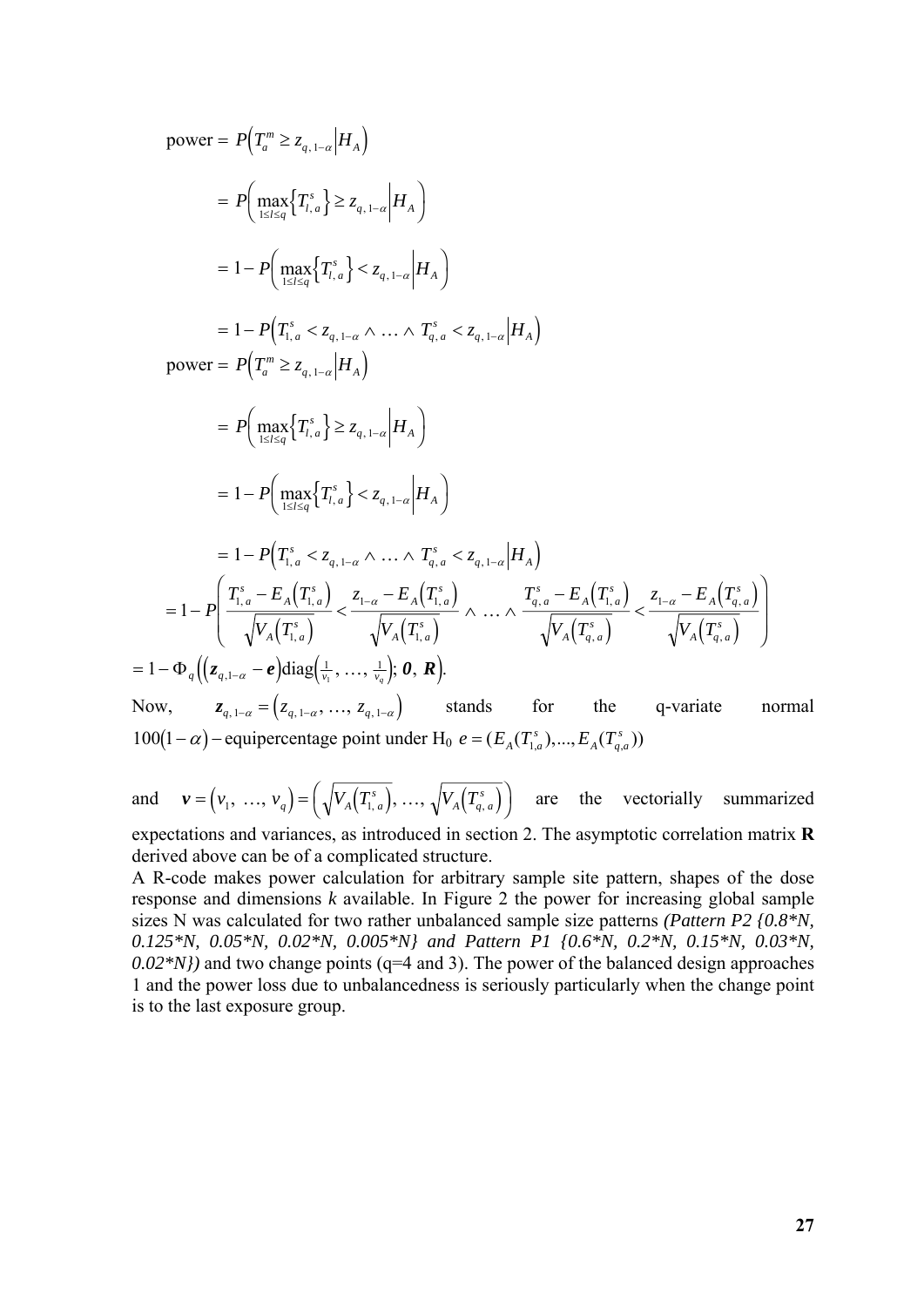

Figure 2: Power for unbalanced designs

### **6.5 SIMULTANEOUS CONFIDENCE INTERVALS**

The general multiple contrast test in chapter 4 can be simplified written fort he change point problem:

$$
t_{MC}^{change\;point} = \max_{q} \left\{ \frac{\overline{p}_q^* - \overline{p}_q}{\sqrt{p(1-p)\sum_{j=1}^k c_{qj}^2 / n_j}} \right\} \text{ where } \overline{p}_q^* = \frac{\sum_{j=q+1}^k n_j p_j}{\sum_{j=q+1}^k n_j}, \overline{p}_q = \frac{\sum_{j=1}^q n_j p_j}{\sum_{j=1}^q n_j} \text{ and } c_{sj} \text{ see}
$$

above. Because k-1 change points are possible is this test (k-1)-variate normal distributed with correlation matrix R based on the  $\rho_{ij}$   $j = 1, ..., k, i = j + 1, ..., k - 1$  from chapter 4. For one-sided increasing dose-responses the lower one-sided simultaneous  $(1-\alpha)$  confidence intervals are in analogy to Hirotsu and Srivastava  $(2000)^{43}$ :

$$
\pi_q^* - \pi_q \geq (\overline{p}_q^* - \overline{p}_q) - z_{k,R,1-\alpha} \sqrt{p(1-p)\sum_{j=1}^k c_{qj}^2/n_j}, q = 1,...,k-1
$$

# **7. A MODEL BASED FRAMEWORK FOR MULTIPLE CONTRAST TESTS AND CORRECTION FOR ADDITIONAL CONFOUNDING.**

#### **7.1 SCORE TEST IN THE LOGISTIC MODEL**

A disadvantage of the multiple contrast test in the chapters 1-6 is its limitation on simple one-way layouts. In this chapter the relation between the multiple contrast test and the score test in a logistic model is described to allow correction for additional confounders. Consider *k* binomials  $y_i \sim Bin(n_i, \pi_i)$ ,  $j = 0, \ldots, k$  and introduce the parametrization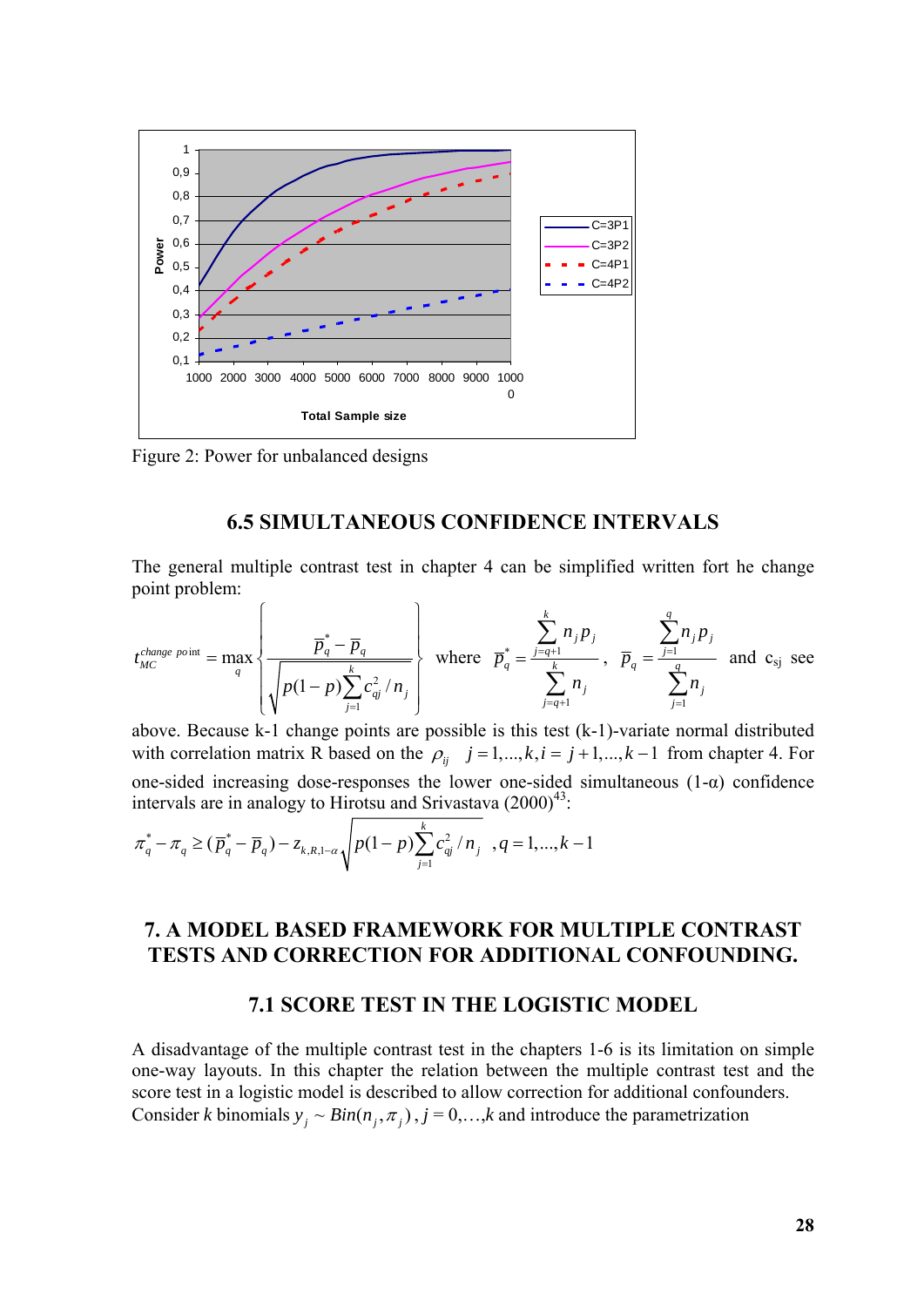$\logit \frac{\pi_j}{1-z}$ *j j* π α  $=\text{logit}\left(\frac{\pi_j}{1-\pi_j}\right)$ 

The following models are relevant for the developments here. *Full model. M:*  $\boldsymbol{\alpha} \in R^{k+1}$ *Isotonic regression.*  $H_2$ :  $\alpha_0 \leq \alpha_1 \leq \cdots \leq \alpha_k$ . *Regression on a number of contrast vectors.*  $H_1$ :  $\alpha_j = \alpha + \beta_1 a_j + \beta_2 b_j$ 

For simplicity we shall here consider two contrast vectors *a* and *b* satisfying  $_{j}n_{j}=\sum b_{j}n_{j}=0$  $\sum_j a_j n_j = \sum_j b_j n_j = 0$ , but the results are not restricted to this situation.

Note also that the isotonic regression model can be specified as a regression model with *k* contrast vectors corresponding to the *k* simple comparisons (group 1,…,*j-*1 versus group *j*,…,*k* for  $j = 2,...,k$ .

*Homogeneity.*  $H_0$  :  $\alpha_i = \alpha$ 

The likelihood function based on the data  $\mathbf{y} = ( y_1, y_2, \dots, y_k )$  becomes

$$
L(\boldsymbol{\pi}) = L(\boldsymbol{\alpha}) = C \left[ \prod_j \pi_j^{y_j} \left(1 - \pi_j\right)^{y_j} \right] = C \exp \left\{ \sum_j \alpha_j y_j - n_j \ln \left(1 + e^{\alpha_j} \right) \right\},
$$

so the log-likelihood function can be written as

$$
l(\boldsymbol{\alpha})=c+\sum_j \alpha_j y_j-\sum_j n_j \ln(1+\exp(\alpha_j)).
$$

Under  $H_1$  the log-likelihood function reduces to

$$
l(\alpha, \beta_1, \beta_2) = c + \alpha T_0 + \beta_1 T_1 + \beta_2 T_2 - \sum_j n_j \ln \left(1 - \exp \left\{\alpha + \beta_1 a_j + \beta_2 b_j \right\}\right),
$$

with sufficient statistic given by  $T = (T_0, T_1, T_2) = (\sum y_i, \sum y_i a_i, \sum y_i b_i)$ Similarly, under  $H_0$  the likelihood function becomes ,  $l(\alpha) = c + \alpha T_0 - N \ln(1 - \exp{\alpha})$ where  $N = \sum n_j$  $N = \sum_{j} n_{j}$  and the sufficient statistic is simply  $T_0$ .

Following Gart & Tarone (1983)<sup>44</sup> hypotheses about the parameters  $(\beta_1, \beta_2)$  should be assessed in the distribution of the *T* given  $T_0$ , equivalently in the distribution  $(T_1, T_2)$  given  $T<sub>0</sub>$ . This is the score statistic based on the conditional likelihood function. Under the hypothesis of homogeneity,  $\beta_1 = \beta_2 = 0$ , the conditional distribution of  $(T_1, T_2)$  given  $T_0$ becomes a multivariate hypergeometric distribution and the mean and the variance of  $(T_1, T_2)$  can be obtained immediately as

$$
E(T_1) = E(T_2) = 0
$$
  
\n
$$
Var(T_1) = \frac{N}{N-1} \sum n_j a_j^2 p(1-p),
$$
  
\n
$$
Var(T_2) = \frac{N}{N-1} \sum n_j b_j^2 p(1-p)
$$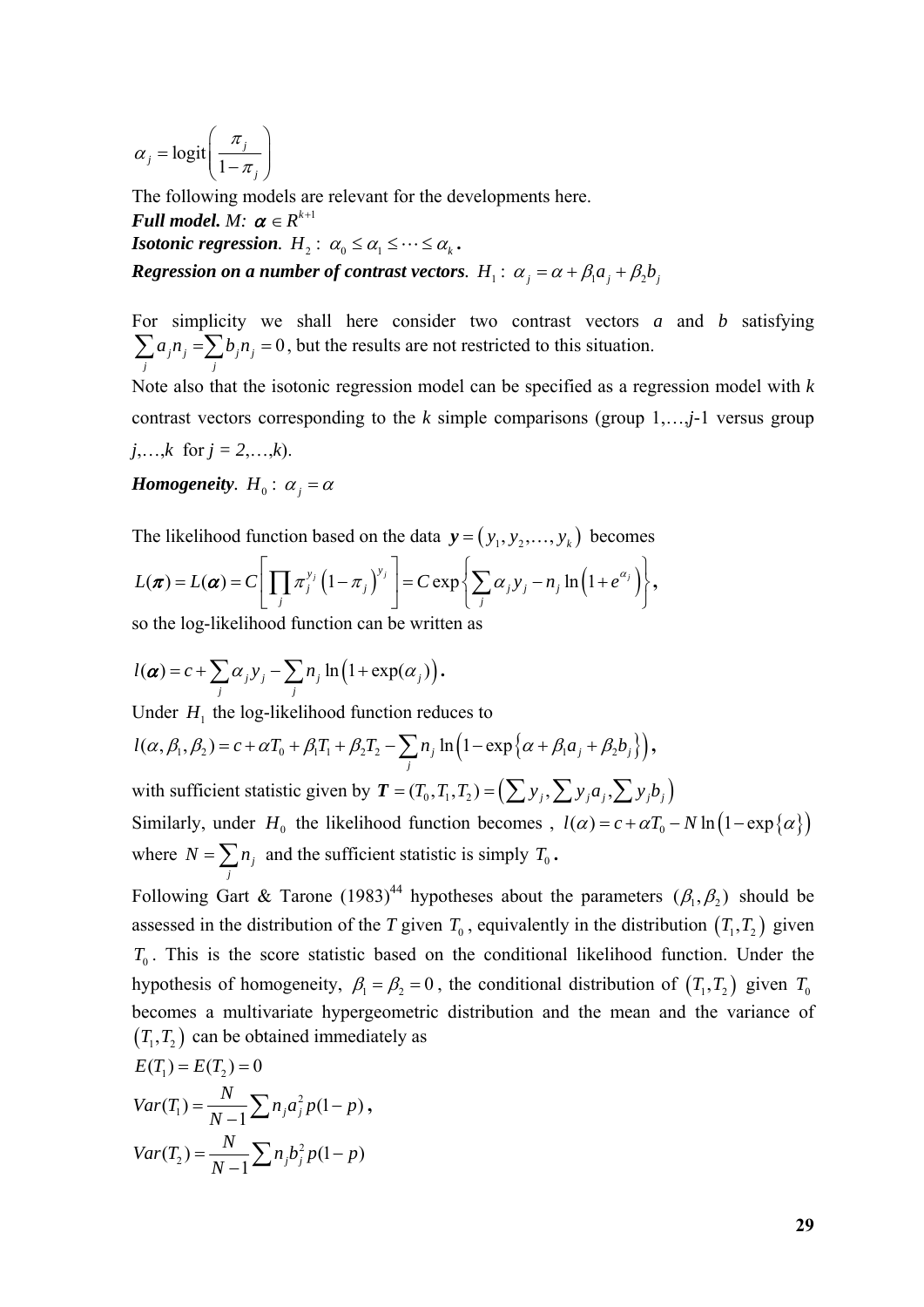$Cov(T_1, T_2) = \frac{N}{N-1} \sum n_j a_j b_j p(1-p)$ , where  $p = \frac{I_0}{I} = \frac{\sum y_j}{I}$ *j*  $p = \frac{T_0}{N} = \frac{\sum y_j}{\sum n_j}$ .

Alternatively, one may want to consider the score statistic based on the unconditional likelihood function. This leads to the distribution of  $(T_1, T_2)$  under the hypothesis of homogeneity. Mean and variances are then obtained by omitting the finite sample correction in the formulas above. The usual score test is therefore obtained as a  $\chi^2$ -test of the form  $S'V^{-1}S$ , where *S* is the vector of score statistics and *V* is the variance-covariance matrix under  $H_0$ . Each of components of the score statistic is a single contrast test statistic based on the particular contrast and a global test of the hypothesis of homogeneity versus the regression model can therefore also based on the maximum of the scaled components of the score statistic.

## **7.2 CORRECTION FOR CATEGORICAL CONFOUNDERS VIA STRATIFICATION**

We now turn to a stratified version of the problem above. In each of *m* strata, e.g. defined from the one or several categorical confounders, consider *k* binomials  $y_{ij} \sim Bin(n_{ij}, \pi_{ij})$ ,

 $i = 1,...m$ ,  $j = 1,...,k$  and introduce the logit parametrization

$$
\alpha_{ij} = \text{logit}\left(\frac{\pi_{ij}}{1 - \pi_{ij}}\right)
$$

Besides the full model in which the logit parameters are allowed to vary freely we consider the following models.

*Isotonic regression with each strata.*  $H_2$ :  $\alpha_{11} \leq \alpha_{12} \leq \cdots \leq \alpha_{1K}$ , ...,  $\alpha_{m1} \leq \alpha_{m2} \leq \cdots \leq \alpha_{mk}$ *Regression on a number of contrast vectors within strata.*  $H_1: \alpha_{ii} = \alpha_i + \beta_i a_i + \beta_j b_i$ , where we again for simplicity consider two contrast vectors, only. *Homogeneity within strata.*  $H_0$ :  $\alpha_{ij} = \alpha_i$ 

The log-likelihood function becomes

$$
l(\boldsymbol{\alpha}) = c + \sum_{i} \sum_{j} \alpha_{ij} y_{ij} - \sum_{i} \sum_{j} n_{ij} \ln (1 + \exp(\alpha_{ij}))
$$

and under the regression hypothesis the log-likelihood function reduces to

$$
l(\boldsymbol{\alpha},\beta_1,\beta_2)=c+\sum_i\alpha_iT_{i0}+\beta_1T_1+\beta_2T_2-\sum_i\sum_jn_{ij}\ln\left(1-\exp\left\{\alpha_i+\beta_1a_j+\beta_2b_j\right\}\right)
$$

with sufficient statistic given by

$$
\boldsymbol{T} = (T_{10}, \ldots, T_{m0}, T_1, T_2) = \left( \sum_j y_{1j}, \ldots, \sum_j y_{mj}, \sum_i \sum_j y_{ij} a_j, \sum_i \sum_j y_{ij} b_j \right)
$$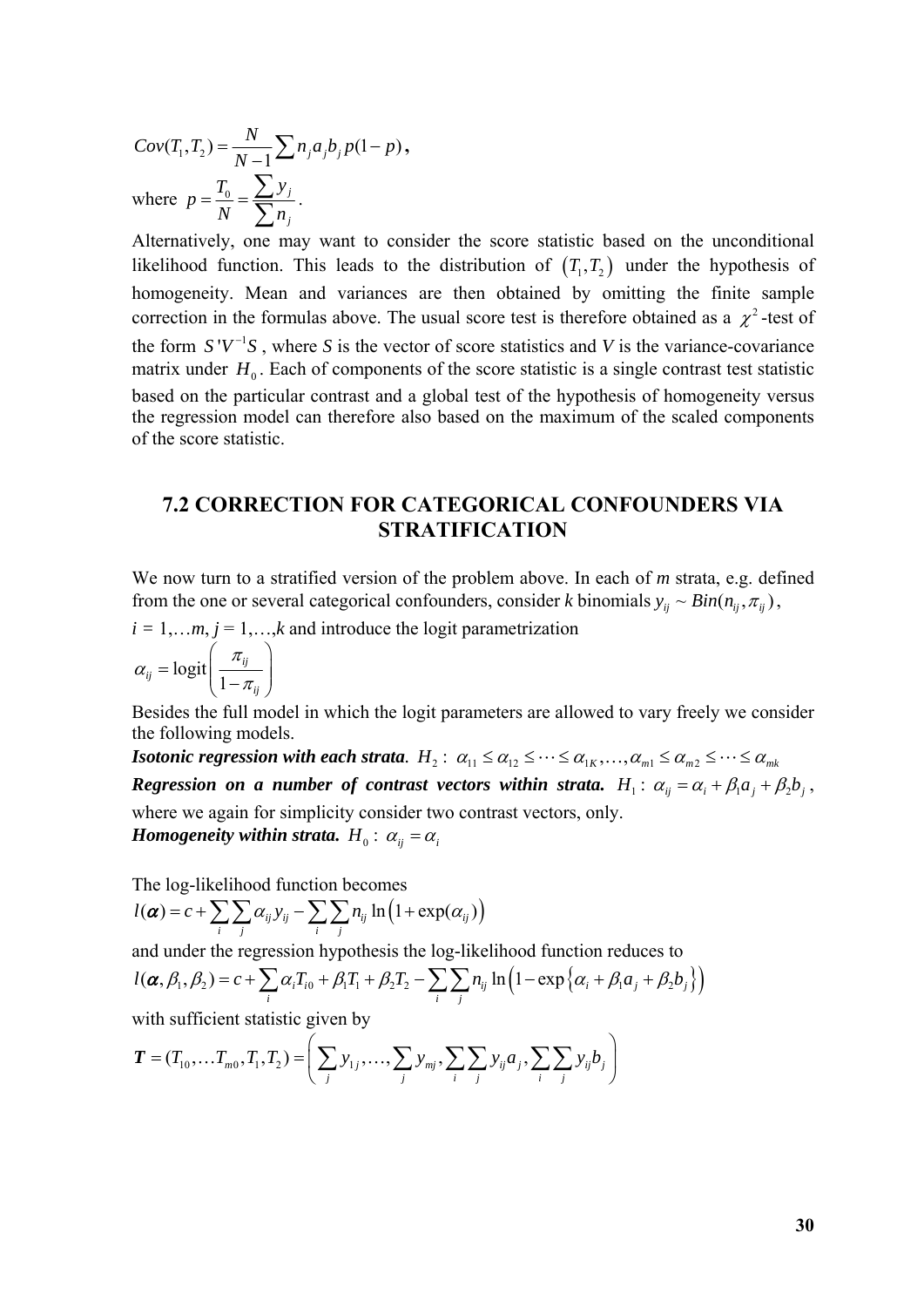Similarly, under  $H_0$  the likelihood function becomes  $\mathbf{a}(\boldsymbol{\alpha})$  =  $c + \sum \alpha_i T_{i0} - \sum N_i \ln \left( 1 - \exp \{ \alpha_i \} \right)$  $l(\boldsymbol{\alpha}) = c + \sum_i \alpha_i T_{i0} - \sum_i N_i \ln(1 - \exp\{\alpha_i\})$  where  $N_i = \sum_j n_{ij}$  and the sufficient statistic is simply  $T_0 = (T_{10}, \dots T_{m0})$ .

Again, following Gart & Tarone (1983)<sup>44</sup>, hypotheses about the parameters  $(\beta_1, \beta_2)$  should be assessed in the distribution of the *T* given  $T_0$ , equivalently in the distribution  $(T_1, T_2)$ given  $T_0$ . Under the hypothesis of homogeneity,  $\beta_1 = \beta_2 = 0$ , the conditional distribution is a sum of multivariate hypergeometric distributions and the mean and the variance of  $(T_1, T_2)$  are therefore obtained as

$$
E(T_{1}) = \sum_{i} \frac{T_{i0}}{N_{i}} \sum_{j} n_{ij} a_{j}
$$
  
\n
$$
E(T_{2}) = \sum_{i} \frac{T_{i0}}{N_{i}} \sum_{j} n_{ij} b_{j}
$$
  
\n
$$
Var(T_{1}) = \sum_{i} \left[ \frac{N_{i}}{N_{i} - 1} \frac{T_{i0}(N_{i} - T_{i0})}{N_{i}} \left\{ \sum_{j} a_{j}^{2} \frac{n_{ij}}{N_{i}} - \left( \sum_{j} a_{j} \frac{n_{ij}}{N_{i}} \right)^{2} \right\} \right],
$$
  
\n
$$
Var(T_{2}) = \sum_{i} \left[ \frac{N_{i}}{N_{i} - 1} \frac{T_{i0}(N_{i} - T_{i0})}{N_{i}} \left\{ \sum_{j} b_{j}^{2} \frac{n_{ij}}{N_{i}} - \left( \sum_{j} b_{j} \frac{n_{ij}}{N_{i}} \right)^{2} \right\} \right]
$$
  
\n
$$
Cov(T_{1}, T_{2}) = \sum_{i} \left[ \frac{N_{i}}{N_{i} - 1} \frac{T_{i0}(N_{i} - T_{i0})}{N_{i}} \left\{ \sum_{j} a_{j} b_{j} \frac{n_{ij}}{N_{i}} - \left( \sum_{j} a_{j} \frac{n_{ij}}{N_{i}} \right) \left( \sum_{j} b_{j} \frac{n_{ij}}{N_{i}} \right) \right\} \right]
$$

The usual score test can also here be obtained as a  $\chi^2$ -test of the form  $S'V^{-1}S$ , where *S* is the vector of score statistics and *V* is the variance-covariance matrix under  $H_0$ . A multiple contrast test of the hypothesis of within stratum homogeneity can constructed from the maximum of the scaled components of the score statistic.

#### **7.3 CORRECTION FOR CONTINUOUS COVARIATES**

The same approach can in principle be used to correct for a continuous covariate *z*, but a closed form expression for the (conditional) moments may be difficult, or impossible, to derive. Consider the simplest situation with no strata and a single continuous covariate. The binomial variate  $y_i$  is a sum of Bernoulli contributions  $y_{ij}$ ,  $l = 1,..., n_i$ . Let  $z_{ij}$  the value of the covariate measured together with  $y_{ij}$  then the sufficient statistic for the regression model becomes  $T^* = (T_0, T_z, T_1, T_2)$ , where  $T_z = \sum z_{ij} y_{ij}$  $T_z = \sum_{ij} z_{ij} y_{ij}$ . The relevant null hypothesis is, however, no longer homogeneity, but  $\alpha_{ij} = \alpha + \beta z_{ij}$  and the mean and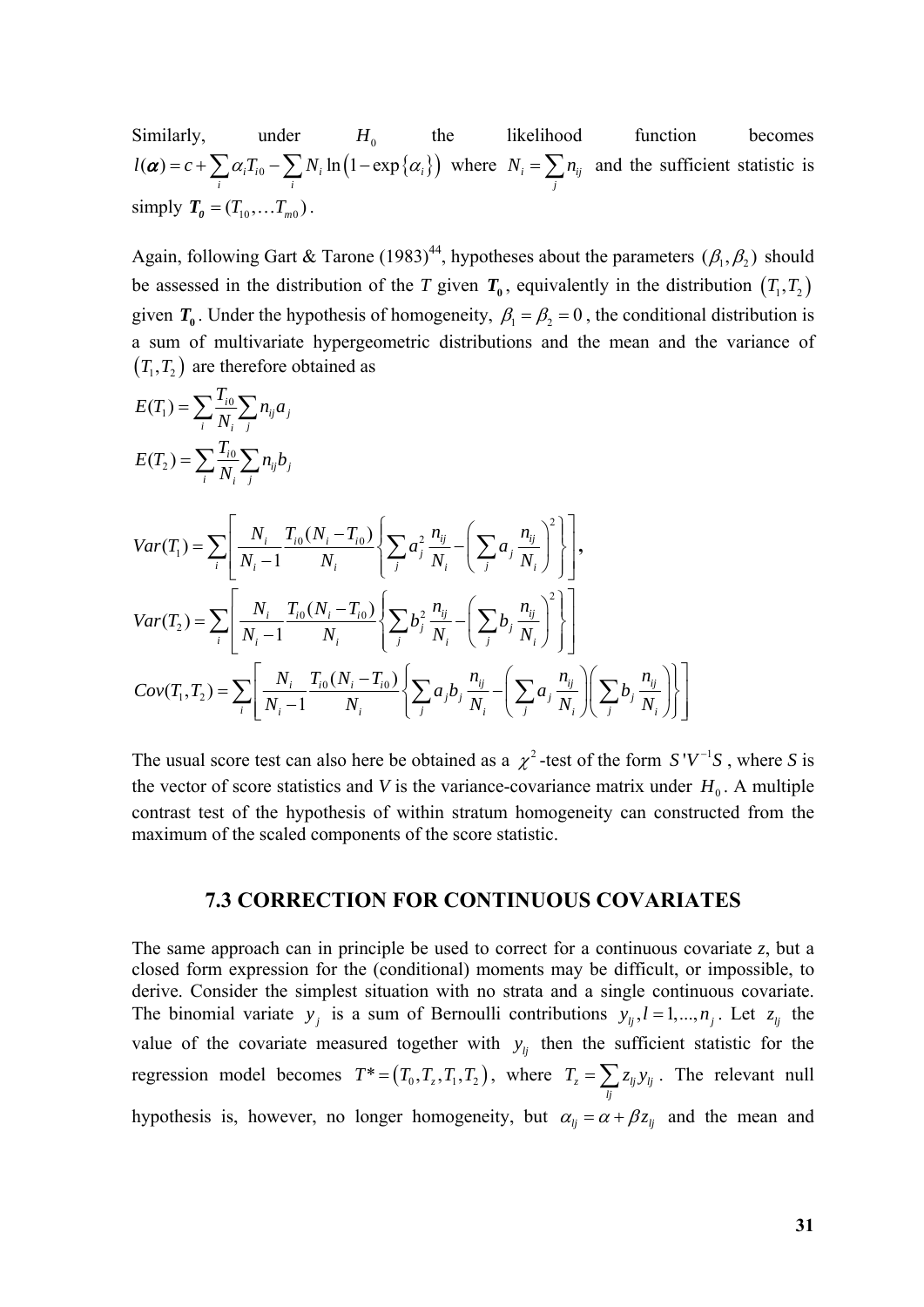variance of the contrasts  $(T_1, T_2)$  given  $(T_0, T_1)$  is in general complex even if individuals in same group share the same value of the covariate, i.e. if  $z_i = z_j$ .

### **8. EXAMPLES**

The primary cardiac arrest data in Table 1 reveals at clear change point at  $q=3$  with a classification rate of 86% (the observed power is 0.99), i.e. drinking more than 4.9 cups coffee the day makes problems with PCA. The maximum simultaneous lower confidence limit is for the sub-set [4 vs. {3,2,1}] and with 0.104 medically relevant large. This finding agrees with the estimation of the change point.

| Coffee intake in j $\hat{\pi}$ .     |        |       |          | $\mathcal{C}^{\mathcal{A}}$ |        |
|--------------------------------------|--------|-------|----------|-----------------------------|--------|
| cups<br>$\langle 1/week$             |        | 0.346 | < 0.0001 | $\{4,3,2\}$ vs.1            | $-.02$ |
| $1$ /week $1.9$ /day                 |        | 0.322 |          | ${4,3}$ vs. {1,2}           | .035   |
| $24.9$ /day                          |        | 0.391 |          | 4 vs. $\{3,2,1\}$           | .104   |
| $\geq$ 5 /day                        |        | 0.544 |          |                             |        |
| $\frac{1}{2}$ modified $\frac{1}{2}$ | $\sim$ |       |          |                             |        |

Table 1<sup>modified</sup>: PCA and coffee consumption

The coke oven emission data in Table 2 reveals at weak change point at  $q=2$  with a classification rate of only 43%. Because the observed power is rather high (0.999), a change point model seems to be not appropriate for these data. The maximum simultaneous lower confidence limit is for the sub-set [5 vs.  $\{4,3,2,1\}$ ] and with 0.030 medically relevant small. This finding disagrees with the estimation of the change point.

| Unexposed<br>0.008<br>$\{5,4,3,2\}$ vs.1<br>.003<br>1-199<br>$\{5,4,3\}$ vs. $\{1,2\}$<br>.012<br>< 0.0001<br>0.014<br>200-399<br>${5,4}$ vs. ${3,2,1}$<br>0.022<br>.022<br>400-599<br>5 vs. $\{4,3,2,1\}$<br>0.030<br>.030<br>4<br>>599<br>0.045 | Exposure<br>$/mg/m3$ -mo | $\hat{\pi}_i$ | CI |  |
|---------------------------------------------------------------------------------------------------------------------------------------------------------------------------------------------------------------------------------------------------|--------------------------|---------------|----|--|
|                                                                                                                                                                                                                                                   |                          |               |    |  |
|                                                                                                                                                                                                                                                   |                          |               |    |  |

Table 2modified: Respiratory cancer and PAH

The magnet field cancer data in Table 3 reveal a change point q=8 with a classification rate of 0.74 (observed power 0.999). The false classification is nearly concentrated on q=7  $(0.26)$ .

The maximum simultaneous lower confidence limit is for the sub-set [10 vs.  $\{1,2,3,4,5,6,7,8,9\}$ ] and with 0.563 medically relevant large. This finding disagrees with the estimation of the change point.

| Exposure<br>$\mu$ Tesla. | $\pi$ .         |       | $\mathbf{C}$                         |         |
|--------------------------|-----------------|-------|--------------------------------------|---------|
| $0 - 0.05$               | $1 \quad 0.263$ | 0.002 | $\{10,9,8,7,6,5,4,3,2\}$ vs.1        | $-716$  |
| $0.051 - 0.101$          |                 |       | $\{10,9,8,7,6,5,4,3\}$ vs. $\{1,2\}$ | $-410$  |
| $0.101 - 0.15$           | (14)            |       | $\{10,9,8,7,6,5,4\}$ vs. $\{1,2,3\}$ | $-.327$ |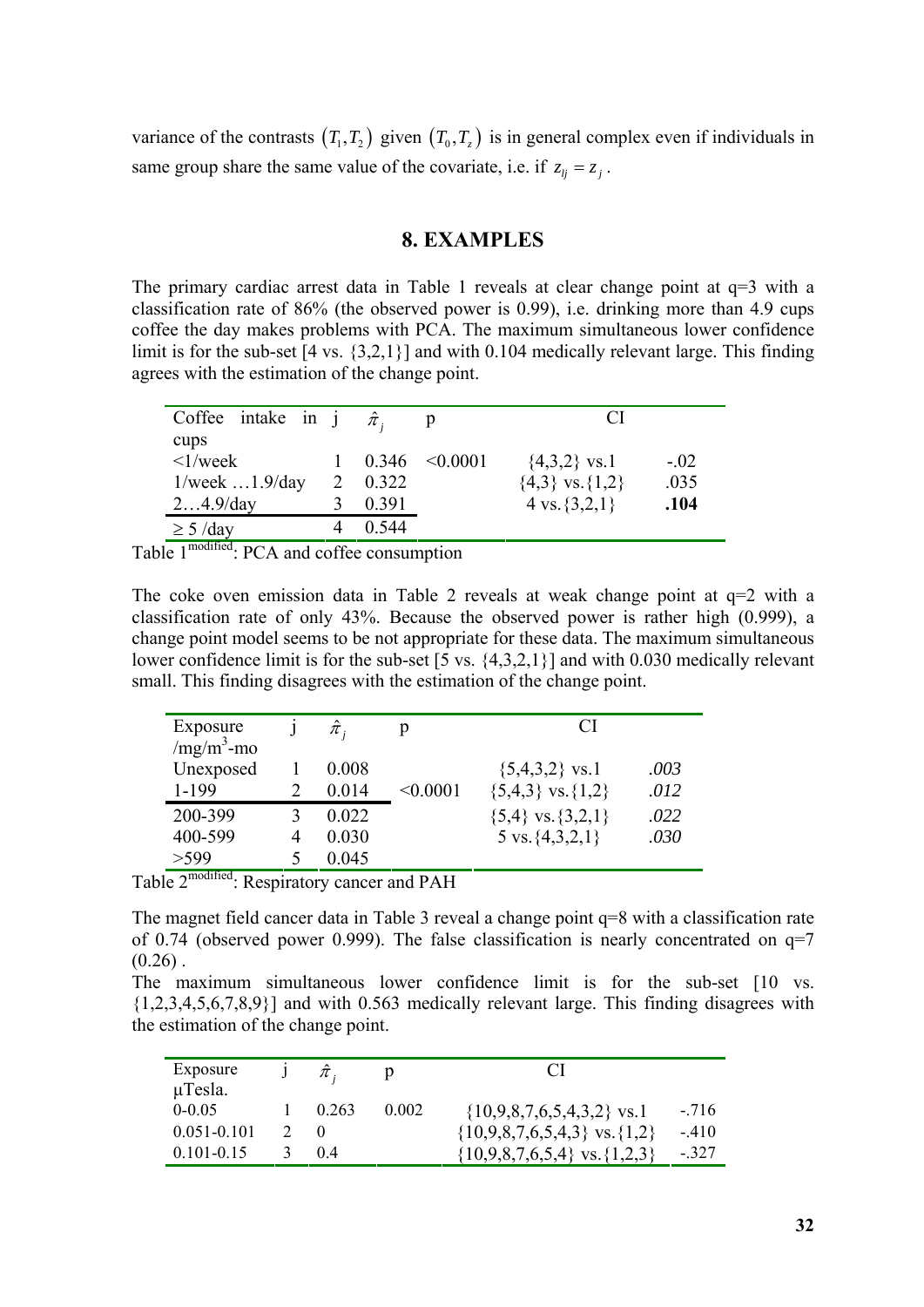| $0.151 - 20$   | 4  | 0.25           | $\{10,9,8,7,6,5\}$ vs. $\{1,2,3,4\}$    | $-246$  |
|----------------|----|----------------|-----------------------------------------|---------|
| $0.201 - 0.25$ | 5  | 0.25           | $\{10,9,8,7,6\}$ vs. $\{1,2,3,4,5\}$    | $-.139$ |
| $0.251 - 0.30$ | 6  | $\theta$       | $\{10,9,8,7\}$ vs. $\{1,2,3,4,5,6\}$    | .108    |
| $0.301 - 0.35$ |    | $\theta$       | $\{10,9,8\}$ vs. $\{1,2,3,4,5,6,7\}$    | .343    |
| $0.351 - 0.85$ | 8  | 05             | $\{10,9\}$ vs. $\{1,2,3,4,5,6,7,8\}$    | .534    |
| $0.851 - 1.6$  | 9  | $\blacksquare$ | $10 \text{ vs. } \{1,2,3,4,5,6,7,8,9\}$ | .563    |
| >1.61          | 10 |                |                                         |         |

Table 3<sup>modified</sup>: Child cancer and magnetic fields

The hypoglycemia data in Table 4 reveal a change point  $q=1$  with a classification rate of 0.55 already at the lowest level of insulin. Because the observed power is not too high (0.84) this change point model may be relevant, i.e. for insulin levels over 0.25 hypoglycemia is present. The maximum simultaneous lower confidence limit is for the sub-set  $[\{5,4,3,2\} \text{ vs. } 1]$  and with 0.044 medically not too large. This finding agrees with the estimation of the change point.

| Insulin level j |         |       | C.                        |         |
|-----------------|---------|-------|---------------------------|---------|
| < 25            | 0.091   | 0.018 | $\{5,4,3,2\}$ vs.1        | .044    |
| $0.251 - 0.49$  | 0 2 2 1 |       | $\{5,4,3\}$ vs. $\{1,2\}$ | .003    |
| $0.5 - 0.74$    | 0.322   |       | $\{5,4\}$ vs. $\{3,2,1\}$ | $-.066$ |
| $0.75 - 0.99$   | 0.366   |       | 5 vs. $\{4,3,2,1\}$       | $-.198$ |
| >1              | 0.207   |       | - 149                     |         |

Table 4modified: Percentage hypoglycemia and daily insulin level

The abortion data in Table 5 reveal a change point q=3 with a classification rate of 0.999 (observed power 0.968). I.e. for the 20-25 years old women a clearly increased risk of abortion exists if the man is older than 34 years. The maximum simultaneous lower confidence limit is for the sub-set [4 vs. {3,2,1}] and with 0.424 medically relevant large. This finding agrees with the estimation of the change point.

| Males age |   | $\pi$ . |       |        | CI                      |         |
|-----------|---|---------|-------|--------|-------------------------|---------|
| $<$ 25    |   |         | 0.127 | < 0001 | $\{4,3,2\}$ vs.1        | $-.215$ |
| 25-29     |   |         | 0.103 |        | $\{4,3\}$ vs. $\{1,2\}$ | $-.063$ |
| $30 - 34$ |   |         | 0.047 |        | 4 vs. $\{3,2,1\}$       | .424    |
| 35-39     | 4 |         | 0.583 |        |                         |         |

Table 5<sup>modified</sup>: Abortion rate and male age

The respiratory cancer data in Table 6 reveal a change point q=2 with a classification rate of 0.70 (observed power 0.92). The maximum simultaneous lower confidence limit is for the sub-set  $[\{6,5,4,3,2\}$  vs. 1] and with 0.058 medically not too large. This finding disagrees with the estimation of the change point.

| Sulfidic nickel |       |        |                             |      |
|-----------------|-------|--------|-----------------------------|------|
| exposure        |       |        |                             |      |
| Unexposed       | 0.149 | 0.0031 | $\{6,5,4,3,2\}$ vs.1        | .058 |
| Low             | 0.225 |        | $\{6,5,4,3\}$ vs. $\{1,2\}$ | 044  |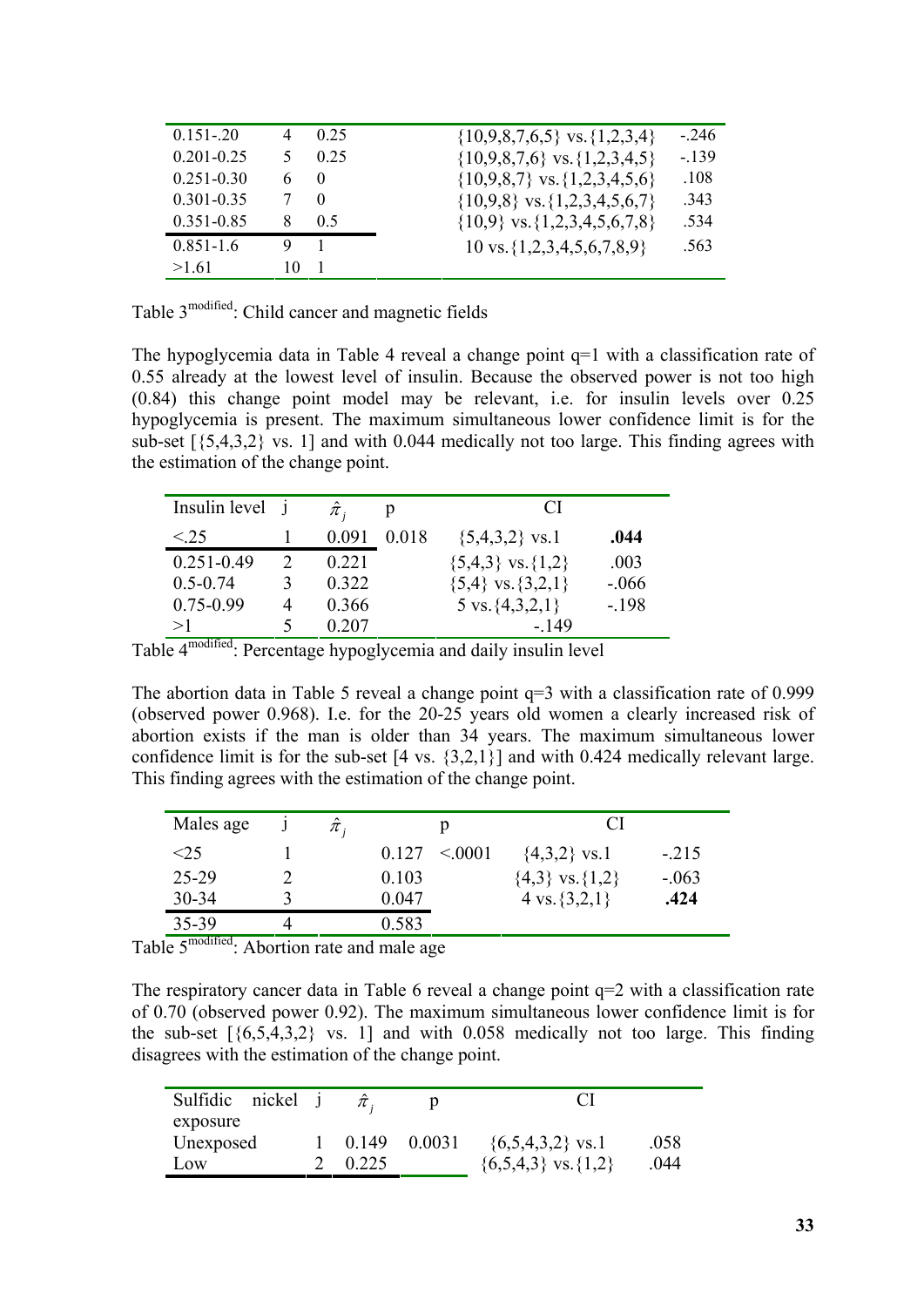| Low-medium  |   | 0.336 | $\{6,5,4\}$ vs. $\{3,2,1\}$ | $-019$  |
|-------------|---|-------|-----------------------------|---------|
| Medium      | 4 | 0.313 | $\{6,5\}$ vs. $\{4,3,2,1\}$ | $-.046$ |
| Medium-high |   | 0.299 | 6 vs. $\{5,4,3,2,1\}$       | $-.080$ |
| High        |   | 0.329 |                             |         |

Table 6<sup>modified</sup>: Lung cancer and cumulative exposure to sulfidic nickel

The mental retardation data in Table 7 reveal a clear change point at  $q=4$  with a classification rate of 0.94 (observed power 0.999). I.e. severe mental retardation occurs only at rather high doses over 0.995 Gy. The maximum simultaneous lower confidence limit is for the sub-set [5 vs. {4,3,2,1}] and with 0.434 medically relevant large. This finding agrees with the estimation of the change point.

| Radiation Dose / Gy | $\hat{\pi}$ , | р             | CI                        |         |
|---------------------|---------------|---------------|---------------------------|---------|
| $\leq 0.005$        | 0.008         | $\leq 0.0001$ | $\{5,4,3,2\}$ vs.1        | $-.025$ |
| $0.005 - 0.095$     | 0.014         |               | $\{5,4,3\}$ vs. $\{1,2\}$ | .017    |
| 0.095-0.495         | 0.009         |               | ${5,4}$ vs. ${3,2,1}$     | .203    |
| 0.495-0.995         | 0.093         |               | 5 vs. $\{4,3,2,1\}$       | .434    |
| >0.995              | 0.462         |               |                           |         |
| $-modified$         |               |               |                           |         |

Table 7<sup>modified</sup>: Severe mental retardation and organ specific radiation dose

The eye cataract data in Table 8 reveal a clear change point at  $q=3$  with a classification rate of 0.998 (observed power 0.999). I.e. severe eye cataracts occurs at doses over 0.995 Gy, the same change point like for the mental retardation data in Table 7. The maximum simultaneous lower confidence limit is for the sub-set  $[{7,6}$  vs.  ${1,2,3,4,5}$ ] and with 0.496 medically relevant large. This finding disagrees with the estimation of the change point.

| Radiation Dose / Gy |   | $\hat{\pi}$ , |          | СI                            |      |
|---------------------|---|---------------|----------|-------------------------------|------|
| < 0.005             |   | 0.000         | < 0.0001 | $\{7,6,5,4,3,2\}$ vs.1        | .082 |
| $0.005 - 0.494$     |   | 0.027         |          | $\{7,6,5,4,3\}$ vs. $\{1,2\}$ | .191 |
| 0.495-0.994         | 3 | 0.088         |          | $\{7,6,5,4\}$ vs. $\{1,2,3\}$ | .369 |
| 0.995-1.994         | 4 | 0.376         |          | $\{7,6,5\}$ vs. $\{1,2,3,4\}$ | .488 |
| 1.995-2.994         |   | 0.628         |          | $\{7,6\}$ vs. $\{1,2,3,4,5\}$ | .496 |
| 2.995-3.994         | 6 | 0.711         |          | 7 vs. $\{1, 2, 3, 4, 5, 6\}$  | .460 |
| >3.995              |   | 0.690         |          |                               |      |

Table 8modified: Severe cataracts depending on DS86 eye organ dose

### **9. CONCLUSIONS**

In this report the analysis of 2 by *k* tables from epidemiological exposure studies is described. Although a likelihood ratio test is available, multiple contrast tests approximate its power with the advantage of simple distribution under the null- and alternative hypothesis. Not only the global decision for or against a trend is of interest. Information on the particular type of the alternative is welcome. For the multiple contrast test the best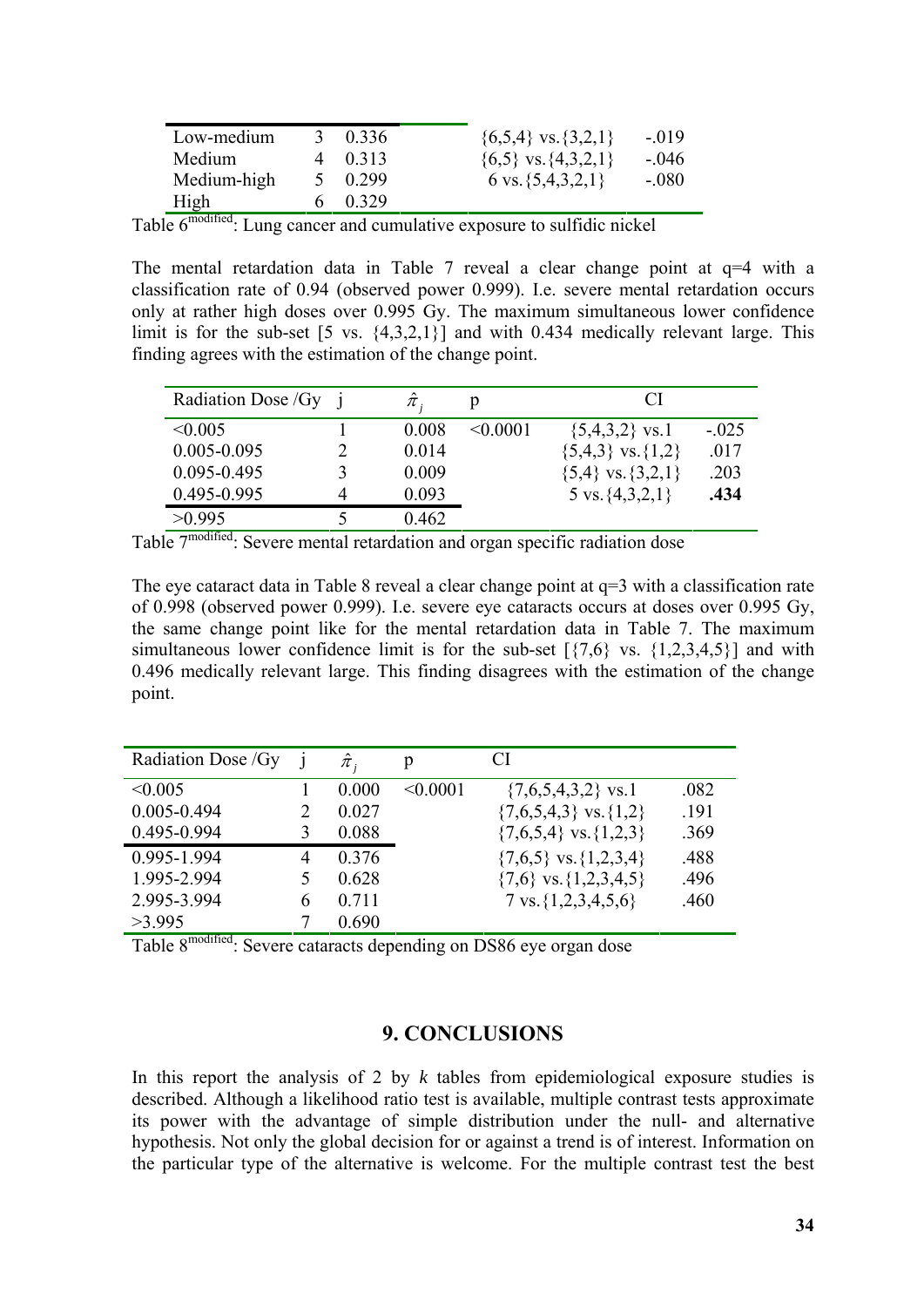contrast approach can be used for identification of the type of alternative, whereas a parametric bootstrap is suitable for estimation that variability. For the total order alternative at least for dimensions  $k > 3$  miss-identification occurs, particularly for the linear shape. It seems to be more difficult to identify a linear shape compared with step shape (Fairley et al.  $(1987)^{45}$ ). For step alternatives the bootstrapped best contrast behaves quite well for different dimensions, non-centralities, samples sizes, and rate of the unexposed group (due to the asymmetry in binomial testing). The alternative model selection approach using the information criterion under order restriction was investigated. Although both approach are different  $-$  e.g. the best contrast approach controls the false positive error rate, while this is not an issue in model selection, both approaches behave quite similar for several conditions for the design k=3.

A close expression for the general unbalanced design is available. The consequences of rather unbalanced designs, i.e. large number in the unexposed or low exposed groups but rare number in the high exposed groups can be calculated dependent on the expected shape. Simultaneous confidence intervals for the step alternative are available, too.

A R-algorithm for calculating the global trend test (p-value), the model identification rates, the power, the confidence interval and the model selection percentages  $(k=3 \text{ only})$  is available.

Finally the relation between the multiple contrast test and the score test in a logistic model was shown to allow correction for additional confounders.

The suitability of such a simple change point alternative in epidemiological exposure studies should be critically discussed in the near future, although some data examples seem to be appropriate.

#### **10. REFERENCES**

- 1. Hill AB. Principles of medical statistics. Oxford University Press, New York,  $(1971)$  9<sup>th</sup> ed. pp. 309-323.
- 2. Weed DL, Gorelic LS. The practice of causal inference in cancer epidemiology. *Cancer Epidemiol. Biomarkers Prev.* 1996; **5**:303-311.
- 3. Rosenbaum PR Does a dose-response relationship reduce sensitivity to hidden bias? *Biostatistics* 2003; **4**: 1-10.
- 4. Takebayashi T, Nishiwaki Y, Nomiyama T, .[Lack of relationship between](http://wos3.newisiknowledge.com/CIW.cgi?SID=P1bYrQrg-GgAAGQcHLc&Func=Abstract&doc=2/8)  [occupational exposure to carbon disulfide and endocrine dysfunction: A six-year](http://wos3.newisiknowledge.com/CIW.cgi?SID=P1bYrQrg-GgAAGQcHLc&Func=Abstract&doc=2/8)  [cohort study of the Japanese rayon workers.](http://wos3.newisiknowledge.com/CIW.cgi?SID=P1bYrQrg-GgAAGQcHLc&Func=Abstract&doc=2/8) *J Occup. Health* 2003; **2**: 111-118.
- 5. Barros-Dios JM, Barreiro MA, Ruano-Ravina A, et al. . [Exposure to residential](http://wos3.newisiknowledge.com/CIW.cgi?SID=P1bYrQrg-GgAAGQcHLc&Func=Abstract&doc=1/20)  [radon and lung cancer in Spain: A population-based case-control study](http://wos3.newisiknowledge.com/CIW.cgi?SID=P1bYrQrg-GgAAGQcHLc&Func=Abstract&doc=1/20). *Am. J. Epidemiol.* 2002; **156**: 548-555.
- 6. Royston P, Ambler G, Sauerbrei W [The use of fractional polynomials to model](http://wos3.isiknowledge.com/CIW.cgi?PvK2Lwrg-0_16E2F299_PvK2Lwrg-GgAACHZUu4-0&Func=Abstract&doc=4/8)  [continuous risk variables in epidemiology](http://wos3.isiknowledge.com/CIW.cgi?PvK2Lwrg-0_16E2F299_PvK2Lwrg-GgAACHZUu4-0&Func=Abstract&doc=4/8). *Internat. J Epidemiol*. 1999; **28**: 964- 974.
- 7. Leuraud K, Benichou J. A comparison of several methods to test for the existence of a monotonic dose-response relationship in clinical and epidemiological studies. *Statistics in Medicine* 2001; **20**:3335-3351.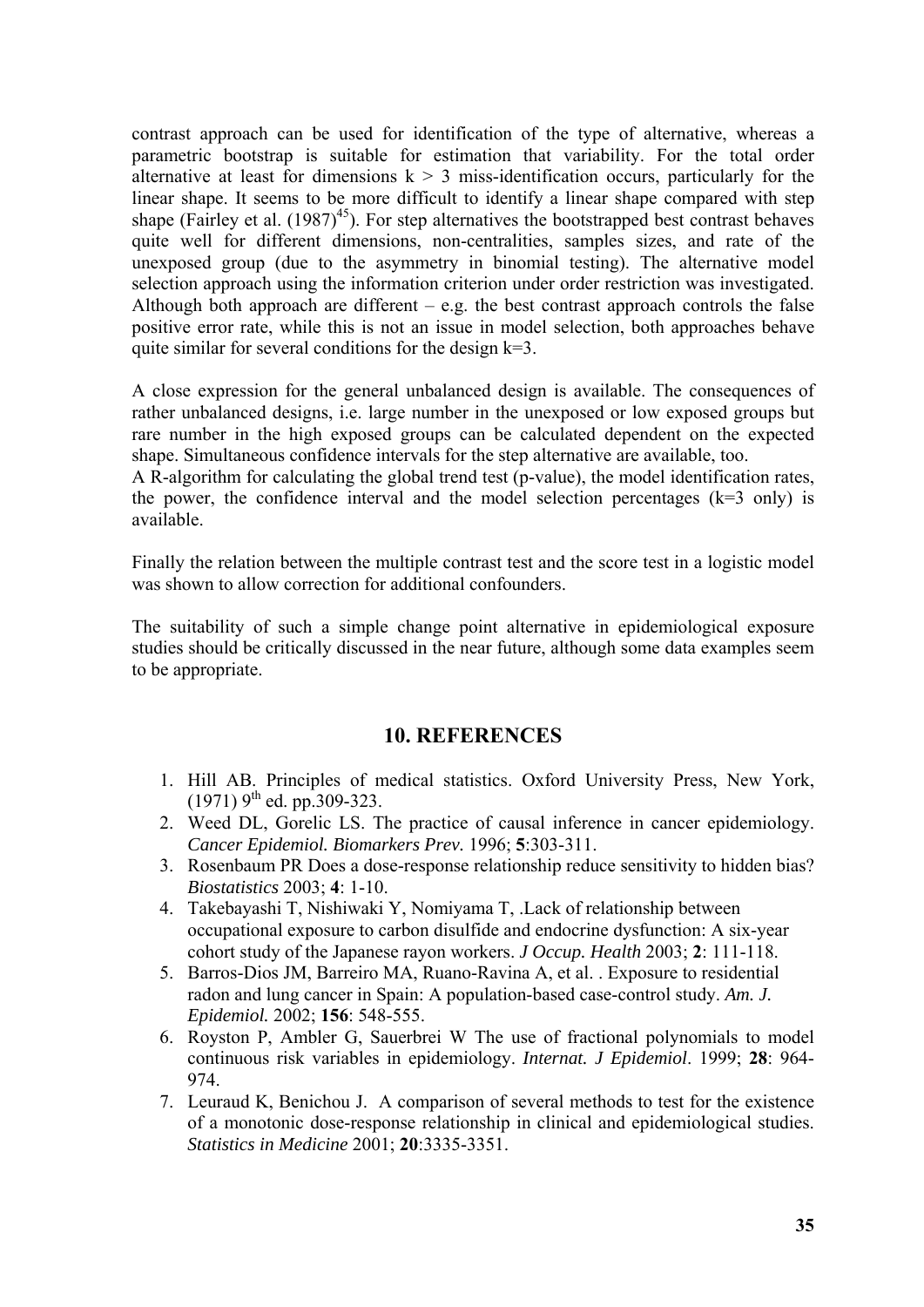- 8. Pike MC, Ross RK, Spicer DV. Problems involved in including women with simple hysterectomy in epidemiologic studies measuring the effects of hormone replacement therapy on breast cancer risk. *Am J Epidemiol* 1998;**147**:718-721.
- 9. Baumgartner RN, Koehler KM, Gallagher D, Romero L, Heymsfield SB, Ross RR, Garry PJ, Lindeman RD. Epidemiology of sarcopenia among the elderly in New Mexico. *Am J Epidemiol* 1998; **147**:755-763.
- 10. Greenland S. Avoiding power loss associated with categorization and ordinal scores in dose-response and trend analysis. *Epidemiology* 1995; **6**:450-454.
- 11. Weinmann S, Siscovick DS, Raghunathan TE, Arbogast P, Smith H, Bovbjerg VE, Cobb LA, Psaty BM. Caffeine intake in relation to the risk of primary cardiac arrest. *Epidemiology* 1997; **8**: 505-508.
- 12. Anraku K. [An information criterion for parameters under a simple order restriction.](http://wos3.newisiknowledge.com/CIW.cgi?SID=P1bYrQrg-GgAAGQcHLc&Func=Abstract&doc=3/30) *Biometrika* 1999; **86**: 141-152.
- 13. Olsen JH, Nielsen A, Schulgen G. Residence near high voltage facicilties and risk of cancer in children. *Brit. Medical J* 1993; **307**: 891-895.
- 14. Neuhäuser, M. and Hothorn, L.A.: An exact Cochran-Armitage test for trend when dose-response shapes are a priori unknown. *Computat. Stat. & Data Analysis* 1999; **30**: 403-412.
- 15. Webster J, Piscitelli G, Polli A, D'Alberton A, Falsetti L, Ferrari C, Fioretti P, Giordano G, L'Hermite M, Ciccarelli E et al. Dose-dependent suppression of serum prolactin by cabergoline in hyperprolactinaemia: a placebo controlled, double blind, multicentre study. *Endocrinology* 1992; **37**:534–541.
- 16. Greenland S A meta-analysis of coffee, myocardial infarction, and coronary death. *Epidemiology* 1994; **4**:366-374.
- 17. Costantino JP, Redmond CK, Bearden A. Occupationally related cancer risk among coke oven workers: 30 years of follow-up. *J Occup Environ Med* 1995;**37**:597-604.
- 18. Lausen B, Lerche R, Schumacher M .[Maximally selected rank statistics for dose](http://wos3.isiknowledge.com/CIW.cgi?Pvg86wrg-0_6F4EB1D7_Pvg86wrg-GgAACEXFOo-0&Func=Abstract&doc=2/7)[response problems.](http://wos3.isiknowledge.com/CIW.cgi?Pvg86wrg-0_6F4EB1D7_Pvg86wrg-GgAACEXFOo-0&Func=Abstract&doc=2/7) *Biometrical J* 2002; **44**: 131-147.
- 19. Xiong C, El Barmi H [On detecting change in likelihood ratio ordering](http://wos3.isiknowledge.com/CIW.cgi?PvlBRArg-0_7F9440D0_PvlBRArg-GgAACAQ4m8-0&Func=Abstract&doc=6/1)  *J Nonparametric Statist*. 2002, **14**: 555-568.
- 20. Slama R, Werwatz A, Boutou O, Ducot B, Spira A, Hardle W. Does male age affect the risk of spontaneous abortion? An approach using semiparametric regression. *Am. J. Epidemiology* 2003; **157**: 815-824.
- 21. Grimsrud TK, Berge SR, Haldorsen T, Andersen A. Exposure to different forms of nickel and risk of lung cancer. *Am. J. Epidemiology* 2002*;* **156**: 1123-1132.
- 22. Otake M, Schull WJ, Lee S . [Threshold for radiation-related severe mental](http://wos3.newisiknowledge.com/CIW.cgi?SID=P0sNzArg-GgAABRLhaQ&Func=Abstract&doc=25/4)  [retardation in prenatally exposed A-bomb survivors: A re-analysis](http://wos3.newisiknowledge.com/CIW.cgi?SID=P0sNzArg-GgAABRLhaQ&Func=Abstract&doc=25/4). *Intern. J Radiat. Biol* 1996; **70**: 755-763.
- 23. Otake M, Neriishi K, Schull WJ . [Cataract in atomic bomb survivors based on a](http://wos3.newisiknowledge.com/CIW.cgi?SID=P0sNzArg-GgAABRLhaQ&Func=Abstract&doc=25/5)  [threshold model and the occurrence of severe epilation.](http://wos3.newisiknowledge.com/CIW.cgi?SID=P0sNzArg-GgAABRLhaQ&Func=Abstract&doc=25/5) *Radiat. Res* 1999; **146**: 339-348.
- 24. Agresti A, Coull BA [.The analysis of contingency tables under inequality](http://wos3.newisiknowledge.com/CIW.cgi?SID=P1bYrQrg-GgAAGQcHLc&Func=Abstract&doc=10/10)  [constraints.](http://wos3.newisiknowledge.com/CIW.cgi?SID=P1bYrQrg-GgAAGQcHLc&Func=Abstract&doc=10/10) *J Statist Plan Inference* 2002; **107**: 45-73.
- 25. Peddada SD, Prescott KE, Conaway M. [Tests for order restrictions in binary data.](http://wos3.newisiknowledge.com/CIW.cgi?PR=10/10&SID=P1bYrQrg-GgAAGQcHLc&Func=Abstract&doc=12/8) *Biometrics* 2001; **57**: 1219-1227.
- 26. Bretz F, Hothorn LA . [Statistical analysis of monotone or non-monotone dose](http://wos3.newisiknowledge.com/CIW.cgi?PR=10/10&SID=P1bYrQrg-GgAAGQcHLc&Func=Abstract&doc=12/3)[response data from in vitro toxicological assays.](http://wos3.newisiknowledge.com/CIW.cgi?PR=10/10&SID=P1bYrQrg-GgAAGQcHLc&Func=Abstract&doc=12/3) *ATLA-Alternat. Lab Anim* 2003; **31**: 81-96 Suppl. 1.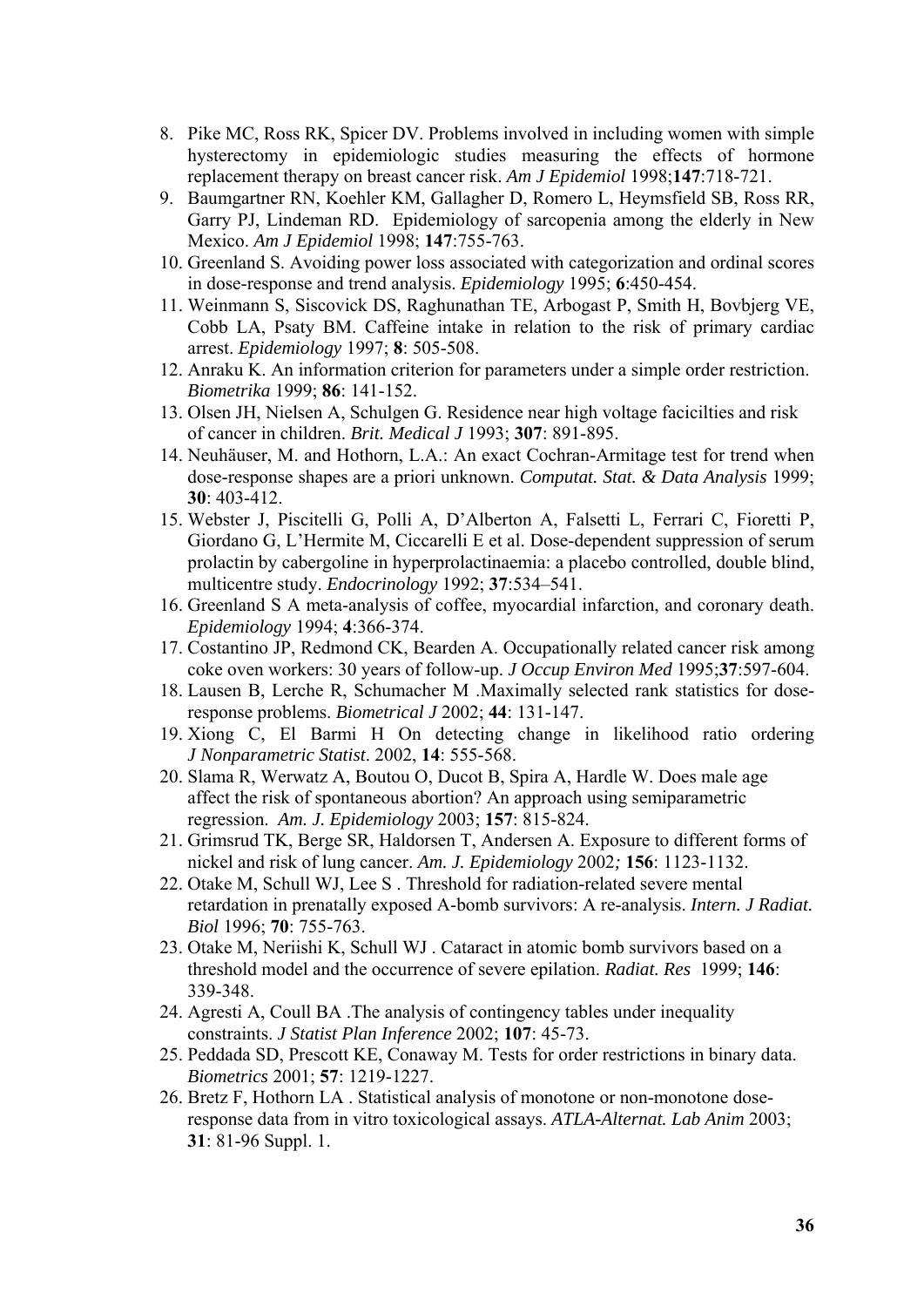- 27. Salanti G, Ulm K. [Tests for trend in binary response.](http://wos3.newisiknowledge.com/CIW.cgi?PR=10/10&SID=P1bYrQrg-GgAAGQcHLc&Func=Abstract&doc=12/7) *Biometrical J* 2003; **45**: 277- 291.
- 28. Robertson T., Wright F. T. and Dykstra R. L. (1988). Order restricted statistical inference. New York. Wiley.
- 29. Bretz, F and Hothorn, L.A. Detecting dose–response using contrasts: asymptotic power and sample size determination for binomial data. *Statistics in Medicine*. 2002; **21**:3325–3335.
- 30. Hothorn, L.A., and Bretz, F.: Evaluation of animal carcinogenicity studies. Cochran-Armitage trend test vs. multiple contrast tests. *Biometrical J*. 2000;**42:** 553-567
- 31. Akaike H A new look at the statistical model identification. *IEEE Transactions on Automatic Control* 1974;**19**: 716-723.
- 32. Anraku K Personal communication (2003)
- 33. Zhao L and Peng L Model selection under order restriction. *Statistics & Probability Letters* 2002; **57**: 301-306
- 34. Hirotsu C, Marumo K [.Changepoint analysis as a method for isotonic inference](http://wos3.isiknowledge.com/CIW.cgi?PvbI9Arg-0_580F41EB_PvbI9Arg-GgAADibNaE-0&Func=Abstract&doc=1/3)  *Scandinavian J Statist* 2002; **29**: 125-138.
- 35. Pastor-Barriuso R, Guallar E, Coresh J [.Transition models for change-point](http://wos3.isiknowledge.com/CIW.cgi?Pvg86wrg-0_6F4EB1D7_Pvg86wrg-GgAACEXFOo-0&Func=Abstract&doc=1/1)  [estimation in logistic regression](http://wos3.isiknowledge.com/CIW.cgi?Pvg86wrg-0_6F4EB1D7_Pvg86wrg-GgAACEXFOo-0&Func=Abstract&doc=1/1). *Statistics in Medicine* 2003, **22**: 1141-1162.
- 36. Hirotsu C Use of cumulative efficient scores for testing ordered alternatives in discrete models. *Biometrika* 1982; **69**: 567-577.
- 37. Hirotsu C, Kuriki S, Hayter AJ . [Multiple comparison procedures based on the](http://wos3.isiknowledge.com/CIW.cgi?PvbI9Arg-0_580F41EB_PvbI9Arg-GgAADibNaE-0&Func=Abstract&doc=2/8)  [maximal component of the cumulative chi-square statistic.](http://wos3.isiknowledge.com/CIW.cgi?PvbI9Arg-0_580F41EB_PvbI9Arg-GgAADibNaE-0&Func=Abstract&doc=2/8) *Biometrika* 1992; **79**: 381-392.
- 38. Neuhäuser, M. and Hothorn, L.A.: Trend tests for dichotomous endpoints with application in carcinogenicity studies. *Drug Information J*. 1997; **30**: 463-469
- 39. Stewart WH, Ruberg SJ [.Detecting dose response with contrasts](http://wos3.isiknowledge.com/CIW.cgi?PvlBRArg-0_7F9440D0_PvlBRArg-GgAACAQ4m8-0&Func=Abstract&doc=1/1). *Statistics in Medicine* 2000; **19**: 913-921.
- 40. Worsley KJ On the likelihood ratio test for a shift in locations of normal populations. *JASA* 1979; **74**: 365-367.
- 41. Schell MJ, Singh B [The reduced monotonic regression method](http://wos3.newisiknowledge.com/CIW.cgi?PR=2/1&SID=P0X9lgrg-GgAACjb@4s&Func=Abstract&doc=3/33)*. JASA* 1997; **92**: 128-135.
- 42. Holmes CC, Heard NA [Generalized monotonic regression using random change](http://wos3.newisiknowledge.com/CIW.cgi?PR=2/1&SID=P0X9lgrg-GgAACjb@4s&Func=Abstract&doc=3/10)  [points](http://wos3.newisiknowledge.com/CIW.cgi?PR=2/1&SID=P0X9lgrg-GgAACjb@4s&Func=Abstract&doc=3/10). *Statistics in Medicine 2003,* 22: 623-638.
- 43. Hirotsu C, Srivastatva M.S. Simultaneous confidence intervals based an one-sided max t test. *Statistics & Probability Letters* 2000; **49**: 25-37.
- 44. Gart JJ, Tarone, RE. The relation between score tests and approximate UMPU tests in exponential models common in biometry. *Biometrics* 1983; **39**: 781-786.
- 45. Fairley D, Pearl DK, Verducci JS. The penalty for assuming that a monotone regression is linear. *Ann. Statist* 1987, **15**: 443-448.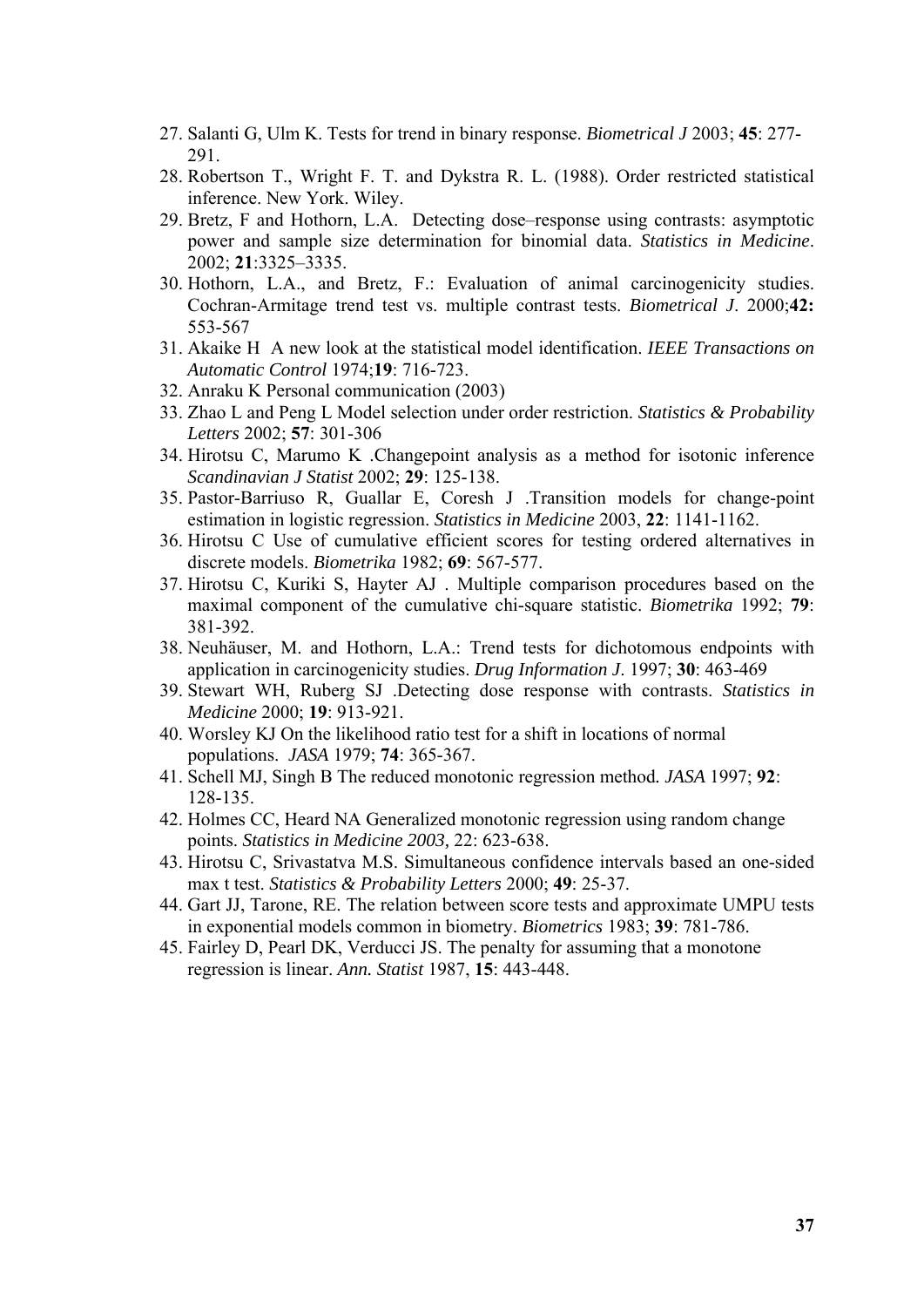Appendix: Analysis of the data example according to Weinmann et al.  $(1997)^{11}$  (PCA **and coffee consumption) using the R program bindosres** 

### **1. Generate an ASCII file**

library(bindosres) sink("C:\\temp\\weimann.txt")

#### ###### CALCULATION BEST CONTRAST BOOTSTRAP APPROACH

set.seed(177908751) NSim <- 5000

## Example weimann p <- c(0.346, 0.322, 0.391, 0.544)  $n \leq c(228.149.322.158)$  $bp \le$ -simulations(p, n, NSim = NSim, status = FALSE, type = "para", ctype = "Changepoint", sigonly = TRUE, B=1000, usequant=TRUE)

bp

```
#######CALCULATION SIMULTANEOUS CONFIDENCE INTERVALS 
### example weimann 
x \leq c(79, 48, 126, 86)n <- c(228,149,322,158) 
mytest \le- bindosres.test(x, n)mytest 
confint(mytest)
```

```
######CALCULATION POWER FOR A RELATED EXPECTED VALUE AND 
SAMPLE SIZE PATTERN 
p \leq c(0.34, 0.34, 0.4, 0.55)n \leq c(230, 150, 320, 160)power.bindosres(n,p,type=("Changepoint"))
```
sink()

### **2. Interpretation of the output**

Simulations with para bootstrap valid random samples: 5000 success rates: [1] 0.346 0.322 0.391 0.544 sample sizes: [1] 228 149 322 158 Power: 0.9936 ← asymptotic power Naive estimation: